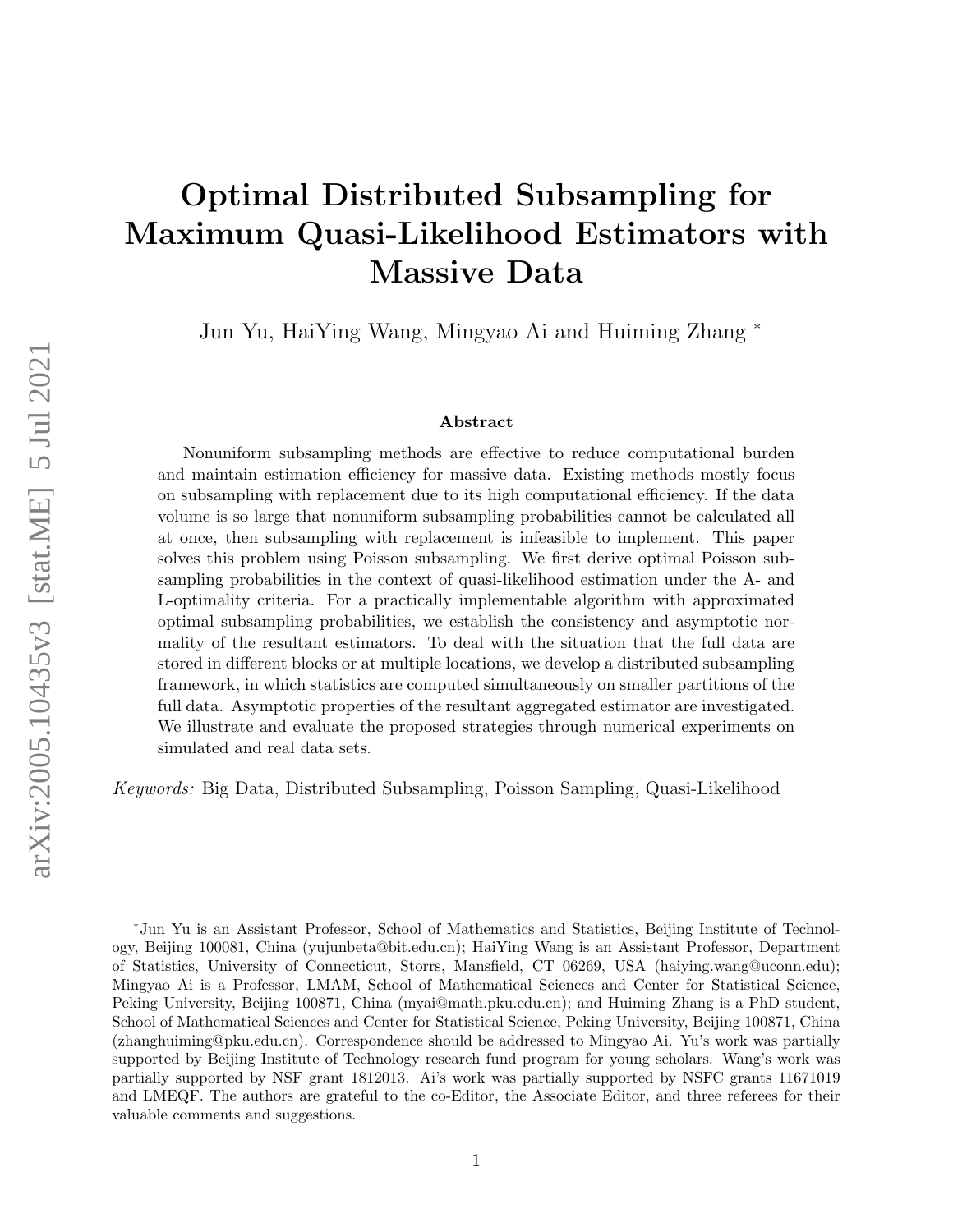## 1 Introduction

Nowadays, the sizes of collected data are ever increasing, and the incredible sizes of big data bring new challenges for data analysis. Although many traditional statistical methods are still valid with big data, it is often computationally infeasible to perform statistical analysis due to relatively limited computing power. In this scenario, the bottleneck for big data analysis is the limited computing resources, and extracting useful information from massive data sets is a primary goal.

In general, there are two computational barriers for big data analysis: the first is that the data set is too large to be held in a computer's memory; and the second is that the computation takes too long to obtain the results. Faced with these two challenges, current research on statistical inference for big data sets can be categorized into two basic approaches. One approach utilizes parallel computing platforms by dividing the whole data set into subsets to compute; the results from subsets are then combined to obtain a final estimator, see [Lin and Xi](#page-56-0) [\(2011\)](#page-56-0); [Duchi et al.](#page-56-1) [\(2012\)](#page-56-1); [Li et al.](#page-56-2) [\(2013\)](#page-56-2); [Kleiner et al.](#page-56-3) [\(2015\)](#page-56-3); [Schifano](#page-57-0) [et al.](#page-57-0) [\(2016\)](#page-57-0); [Jordan et al.](#page-56-4) [\(2019\)](#page-56-4) and the references therein. The other approach uses subsampling to reduce the computational burden by carrying out intended calculations on a subsample drawn from the full data, see [Drineas et al.](#page-56-5) [\(2011\)](#page-56-5); [Dhillon et al.](#page-55-0) [\(2013\)](#page-55-0); [Ma](#page-56-6) [et al.](#page-56-6) [\(2015\)](#page-56-6); [Quiroz et al.](#page-57-1) [\(2019\)](#page-57-1), among others.

A key tactic of subsampling methods is to specify nonuniform sampling probabilities to include more informative data points with higher probabilities. Typical examples are the leverage score-based subsampling (see [Drineas et al., 2011;](#page-56-5) [Mahoney, 2012;](#page-56-7) [Ma et al., 2015\)](#page-56-6) and optimal subsampling method under the A-optimality criterion [\(Wang et al., 2018\)](#page-58-0). [Wang et al.](#page-57-2) [\(2019\)](#page-57-2) proposed the information based optimal subdata selection for linear models which selects the subsample deterministically without random sampling.

It is worth mentioning that most of the current subsampling strategies focus on linear regression models and logistic regression models. However, many more complicated models are required in mining massive data because a linear regression model or a logistic regression model may not be sufficient to fit a complicated large data set. For example, the paper citation data set (<https://www.aminer.cn/citation>) contains text information for over four million research papers. Although we can extract numerical fea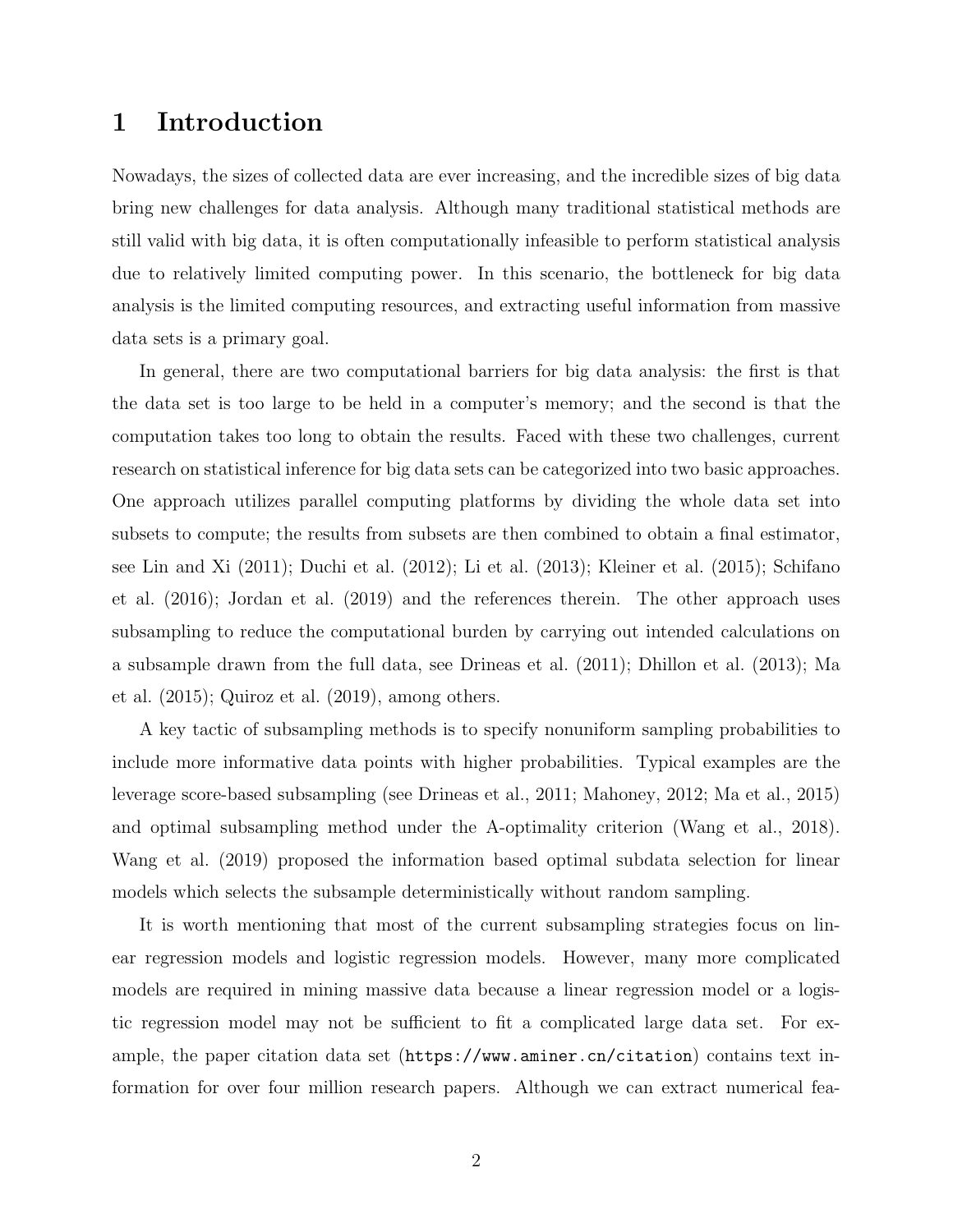tures from these texts, a linear regression or a logistic regression is clearly not adequate to model the number of citations for these papers. As another example, the airline data set (<http://stat-computing.org/dataexpo/2009/the-data.html>) has more than one hundred million observations, and a primary goal is to model the airline delays, which are right skewed and always positive. A log or power transform may help to alleviate the skewness, but a Gamma regression may give better interpretability. More details about these two data sets will be provided in Section [5.](#page-15-0) In order to support more statistical models, this paper focuses on the quasi-likelihood estimator which only requires assumptions on the moments of the response variable and the form of the distribution is not specified.

Subsampling with replacement according to unequal probabilities requires accessing subsampling probabilities for the full data all at once. This takes a large memory to implement and may reduce the computational efficiency. To overcome this challenge, we propose an algorithm based on Poisson sampling (Särndal et al., 1992). Compared with subsampling with replacement, Poisson subsampling also has a high estimation efficiency with nonuniform subsampling probabilities. In order to utilize parallel computing facilities, a distributed version of the algorithm is also developed which enables us to select subsamples in parallel or in different locations simultaneously. To the best of our knowledge, theoretical and methodological discussions with statistical guarantees on optimal subsampling from massive data are limited for statistical models beyond linear regression models and logistic regression models. This paper not only develops optimal subsampling method for quasi-likelihood estimators but also solves storage constraints imposed by large scale data sets.

The rest of the paper is organized as follows. In Section [2,](#page-3-0) we introduce the model setup, present the general Poisson subsampling algorithm, and derive theoretical results for the resultant estimator. Section [3](#page-6-0) presents optimal subsampling strategies based on the A- and L-optimality criteria for quasi-likelihood estimators. Some practical issues to approximate and implement the optimal subsampling procedures are also considered with theoretical justifications. Section [4](#page-12-0) designs a distributed version of the Poisson subsampling algorithm and presents asymptotic properties of the resultant estimators. Section [5](#page-15-0) provides numerical results on simulated and real data sets. All proofs are deferred in the supplementary material.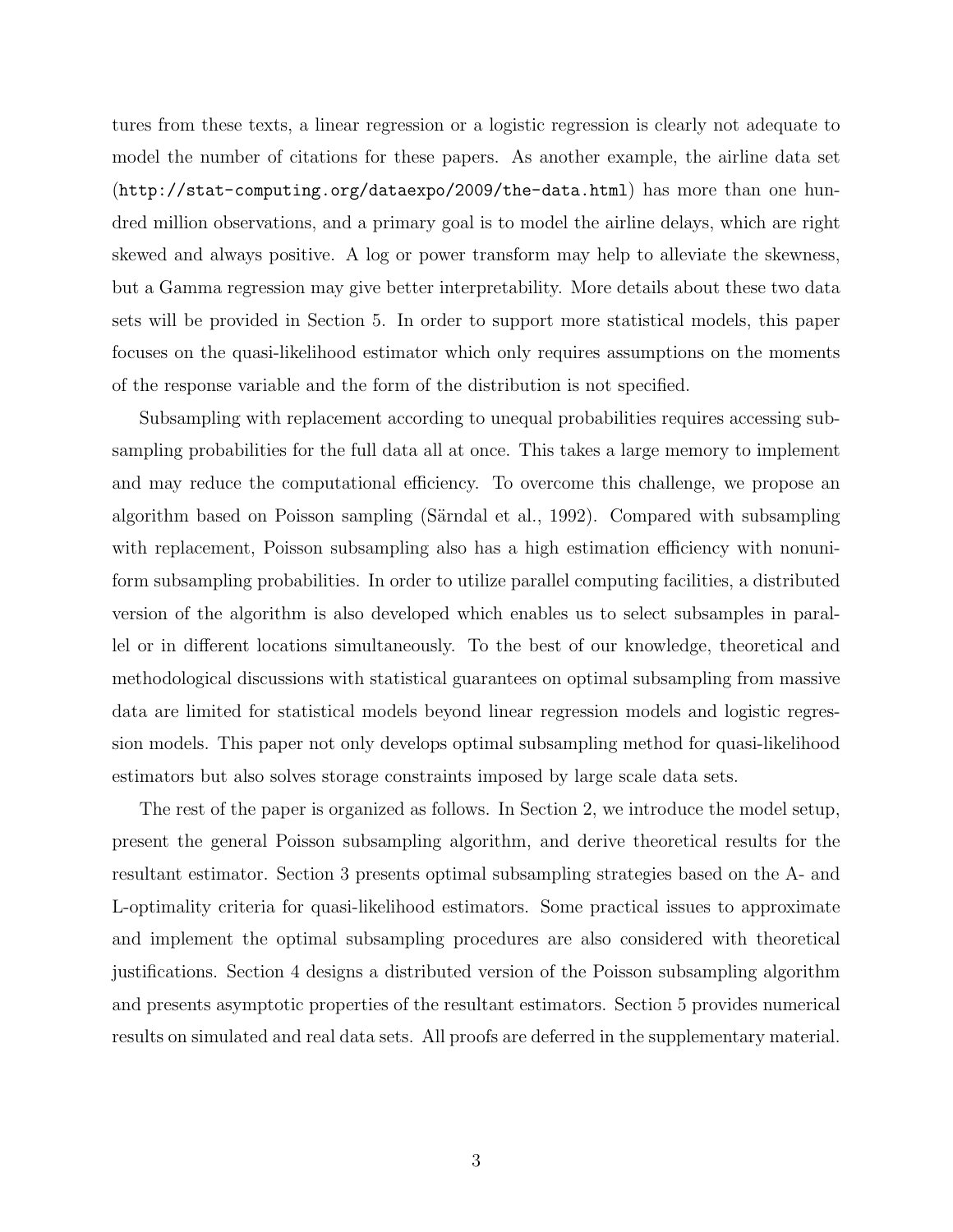## <span id="page-3-0"></span>2 Preliminaries

In this section, we first provide a brief overview of quasi-likelihood estimation and then present the general Poisson subsampling algorithm.

### 2.1 Models and Assumptions

We adopt the notations for quasi-likelihood estimator discussed in [Chen et al.](#page-55-1) [\(1999\)](#page-55-1). Let  $\{(\boldsymbol{x}_i, y_i)\}_{i=1}^N$  be a sequence of independent and identically distributed (i.i.d) random variables with each covariate  $x_i \in \mathbb{R}^d$  and response  $y_i \in \mathbb{R}$ . The conditional expectation of the response  $y_i$  given  $\boldsymbol{x}_i$  is

$$
E(y_i|\boldsymbol{x}_i) = \psi(\boldsymbol{\beta}_t^T \boldsymbol{x}_i), \quad i = 1, 2, \dots, N,
$$
\n(1)

for some true regression parameter vector  $\beta_t \in \mathbb{R}^d$ , where  $\psi(\cdot)$  is a twice continuously differentiable function such that  $\dot{\psi}(t) := d\psi(t)/dt > 0$  for all t. The quasi-likelihood estimator  $\hat{\beta}_{\text{QLE}}$  is the solution to the following estimation equation:

<span id="page-3-1"></span>
$$
Q(\boldsymbol{\beta}) := \sum_{i=1}^{N} \{y_i - \psi(\boldsymbol{\beta}^T \boldsymbol{x}_i)\} \boldsymbol{x}_i = \mathbf{0}.
$$
 (2)

The inference procedure based on [\(2\)](#page-3-1) is very general, and a typical example is the maximum likelihood estimation for generalized linear models [\(Mccullagh and Nelder, 1989\)](#page-56-8). More details can be found in [Fahrmeir and Tutz](#page-56-9) [\(2001\)](#page-56-9); [Chen](#page-55-2) [\(2011\)](#page-55-2) and the references therein.

### 2.2 General Poisson Subsampling Algorithm

Let  $p_i$  be the probability to sample the *i*-th data point for  $i = 1, ..., N$ , and let S be a set of subsample observations and the corresponding sampling probabilities. A general Poisson subsampling algorithm is presented in Algorithm [1.](#page-4-0)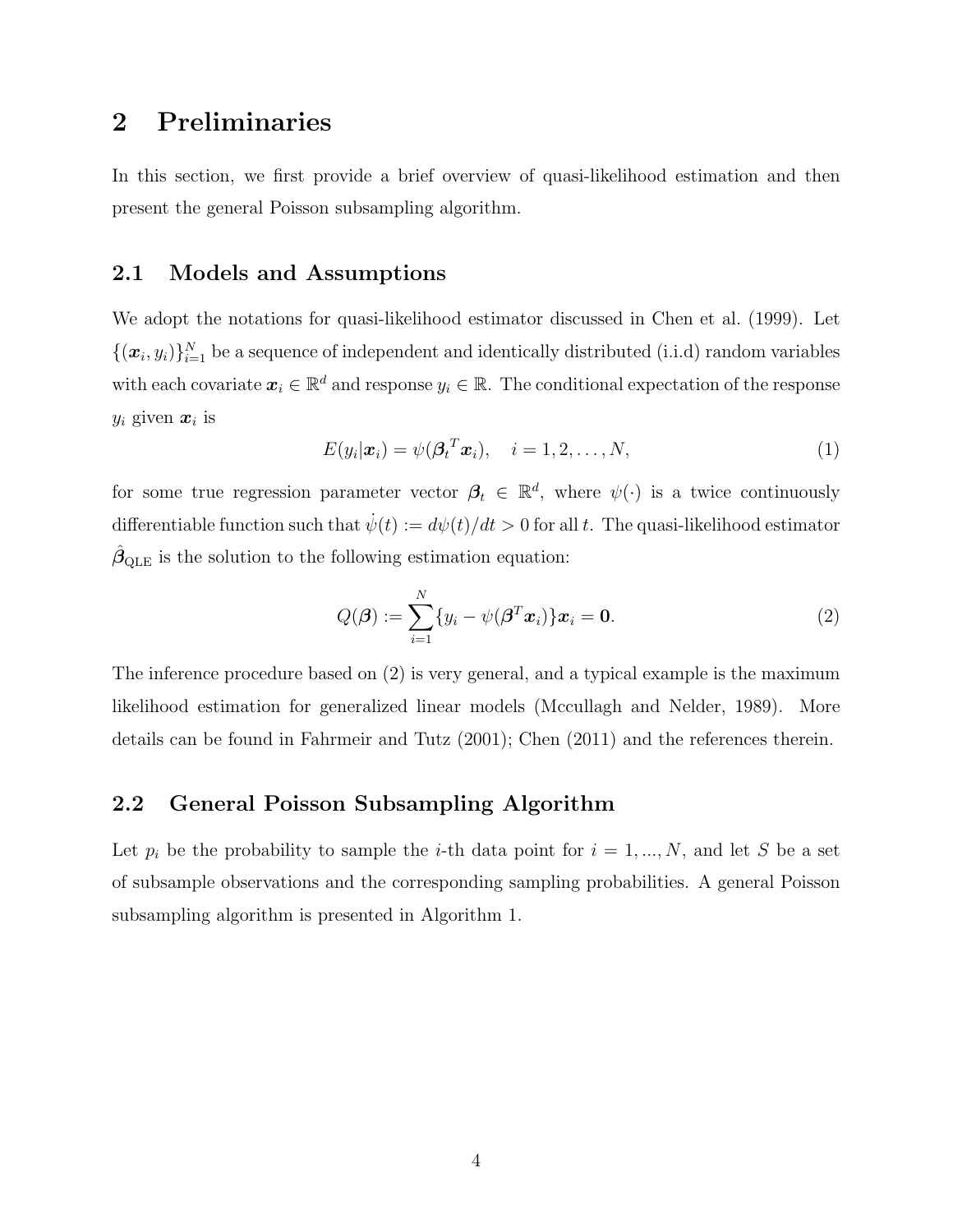Initialization  $S = \emptyset$ ;

for  $i = 1, \ldots, N$  do

Generate a Bernoulli variable  $\delta_i \sim \text{Bernoulli}(p_i);$ 

if  $\delta_i=1$  then

Update  $S = S \cup \{(\boldsymbol{x}_i, y_i, p_i)\};$ 

**Estimation:** Solve the following weighted estimation equation to obtain  $\tilde{\beta}$  based on the subsample S,

<span id="page-4-5"></span>
$$
Q^*(\boldsymbol{\beta}) = \sum_{S} \frac{1}{p_i} \{ y_i - \psi(\boldsymbol{\beta}^T \boldsymbol{x}_i) \} \boldsymbol{x}_i = \mathbf{0}.
$$
 (3)

<span id="page-4-0"></span>An advantage of Poisson subsampling is that the decision of inclusion for each data point  $(x_i, y_i)$  is made on the basis of  $p_i$  only. We do not need to use all  $p_i$  for  $i = 1, ...N$  together. In Algorithm [1,](#page-4-0)  $p_i$  can be used one-by-one or block-by-block to generate  $\delta_i$  while scanning through the full data. Therefore, there is no memory constraint problem for massive data.

The subsample size, say  $r^*$ , in Algorithm [1](#page-4-0) is random such that  $E(r^*) = \sum_{i=1}^{N} p_i$ . We use  $r = \sum_{i=1}^{N} p_i$  to denote the expected subsample size, and further assume  $r < N$  throughout this paper, which is natural in the big data setting.

To establish our asymptotic results, we need the following assumptions.

<span id="page-4-1"></span>**Assumption 1.** The regression parameter lies in the  $l_1$  ball  $\Lambda = {\mathcal{B} \in \mathbb{R}^p : ||\boldsymbol{\beta}||_1 \leq B}$ , with  $\beta_t$  and  $\hat{\beta}_{\text{QLE}}$  being the inner points of  $\Lambda$ , where B is a constant.

<span id="page-4-2"></span>Assumption 2. Suppose that

(i) 
$$
E(||\mathbf{x}_1||^9) < \infty
$$
,  
\n(ii)  $E(|y_1|^6) < \infty$ ,  
\n(iii)  $E\left\{\sup_{\boldsymbol{\beta} \in \Lambda} \psi^6(\boldsymbol{\beta}^T \mathbf{x}_1)\right\} < \infty$ ,  
\n(iv)  $E\left\{\sup_{\boldsymbol{\beta} \in \Lambda} \psi^6(\boldsymbol{\beta}^T \mathbf{x}_1)\right\} < \infty$ .

<span id="page-4-3"></span>**Assumption 3.** Let  $\Sigma_{\psi}(\boldsymbol{\beta}) = N^{-1} \sum_{i=1}^{N} \dot{\psi}(\boldsymbol{\beta}^{T} \boldsymbol{x}_{i}) \boldsymbol{x}_{i} \boldsymbol{x}_{i}^{T}$ , and further assume that it satisfies  $\lim_{N\to\infty} \inf_{\beta\in\Lambda} \lambda_{\min} \{\Sigma_{\psi}(\beta)\} > 0$  with probability approaching one, where  $\lambda_{\min}(A)$  means the smallest eigenvalue of matrix A.

<span id="page-4-4"></span>Assumption 4. Assume that both  $\psi(\beta^T x_i)$  and  $\dot{\psi}(\beta^T x_i) x_i x_i^T$  are  $m(x_i)$ -Lipschitz continuous. To be precise, for all  $\beta_1, \beta_2 \in \Lambda$ , there exist  $m_1(x_i)$  and  $m_2(x_i)$  such that  $\|\psi(\beta_1^T x_i) -$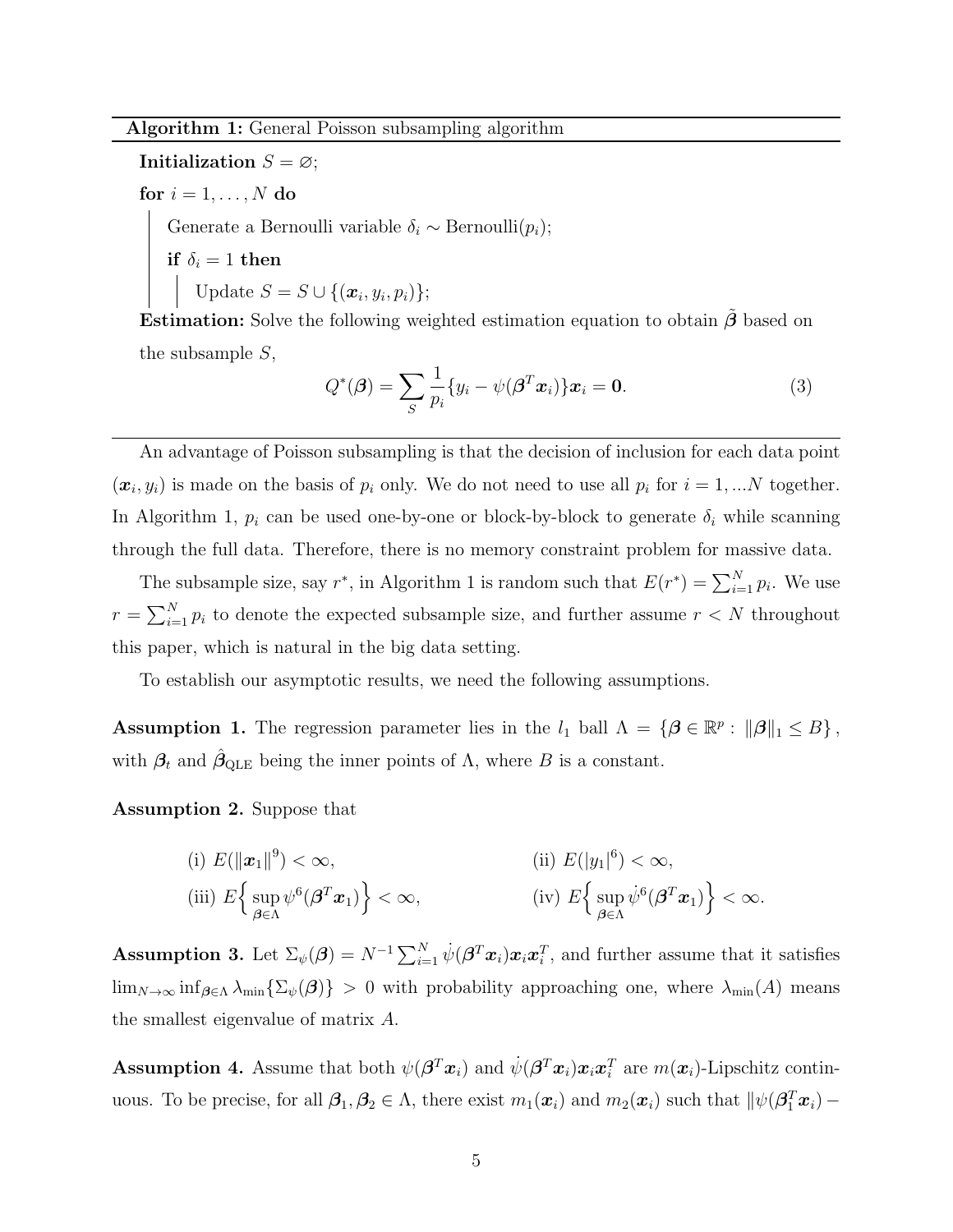$\|\psi(\boldsymbol{\beta}_2^T\boldsymbol{x}_i)\| \leq m_1(\boldsymbol{x}_i) \|\boldsymbol{\beta}_1 - \boldsymbol{\beta}_2\| \text{ and } \|\psi(\boldsymbol{\beta}_1^T\boldsymbol{x}_i)\boldsymbol{x}_i\boldsymbol{x}_i^T - \psi(\boldsymbol{\beta}_2^T\boldsymbol{x}_i)\boldsymbol{x}_i\boldsymbol{x}_i^T\|_s \leq m_2(\boldsymbol{x}_i) \|\boldsymbol{\beta}_1 - \boldsymbol{\beta}_2\|_s,$ where  $||A||_s$  denotes the spectral norm of matrix A. Further assume that both  $E\{m_1^3(\boldsymbol{x}_i)\}\$ and  $E{m_2(\mathbf{x}_i)}$  are finite.

<span id="page-5-0"></span>**Assumption 5.** Assume that  $\max_{i=1,...,N} (Np_i)^{-1} = O_P(r^{-1}).$ 

Assumption [1](#page-4-1) is required to guarantee consistency and it is commonly used in the literature such as [Newey and McFadden](#page-57-4) [\(1994\)](#page-57-4). Assumption [2](#page-4-2) imposes some moment assumptions, and similar conditions are also assumed in [Chen et al.](#page-55-1) [\(1999\)](#page-55-1). Conditions (iii) and (iv) in Assumption [2](#page-4-2) are satisfied by many examples of generalized linear models such as linear regressions, logistic regressions, and binomial regressions when the covariate distributions are sub-Gaussian. Assumption [3](#page-4-3) is mainly to ensure that the quasi-likelihood estimator is unique, since this condition indicates that the quasi log-likelihood function is convex (cf. [Tzavelas, 1998;](#page-57-5) [Rao et al., 2007;](#page-57-6) [Chen, 2011\)](#page-55-2). Assumption [4](#page-4-4) adds restrictions on smoothness. Similar assumptions are common in statistics (see [van der Vaart, 1998,](#page-57-7) Chapter 5 as an example). Assumption [5](#page-5-0) restricts the weights in the estimation equation [\(3\)](#page-4-5). It is mainly to protect the estimation equation from being dominated by data points with extremely small subsampling probabilities. This assumption is quite common in classic sampling techniques (see [Berger and Torres, 2016;](#page-55-3) [Breidt and Opsomer, 2000,](#page-55-4) as examples). In this paper, we allow the subsampling probability  $p_i$  to dependent on the observed data, so we use the  $O_P$ notation in Assumption [5.](#page-5-0)

To facilitate the presentation, denote the full data by  $\mathcal{F}_N = \{\pmb{x}_i, y_i\}_{i=1}^N$ . The following theorems establish consistency to the full data QLE and asymptotically normality of  $\beta$  from Algorithm [1.](#page-4-0)

**Theorem 1.** If Assumptions 1 – 5 hold, then as  $N \to \infty$  and  $r \to \infty$ ,  $\tilde{\beta}$  is consistent to  $\hat{\beta}_{\text{QLE}}$  in conditional probability, given  $\mathcal{F}_N$  in probability. Moreover, the rate of convergence is  $r^{-1/2}$ . That is, with probability approaching one, for any  $\epsilon > 0$ , there exists a finite  $\Delta_{\epsilon}$ and  $r_{\epsilon}$  such that

$$
P(\|\tilde{\boldsymbol{\beta}} - \hat{\boldsymbol{\beta}}_{\text{QLE}}\| \ge r^{-1/2} \Delta_{\epsilon} | \mathcal{F}_N) < \epsilon \tag{4}
$$

for all  $r > r_{\epsilon}$ .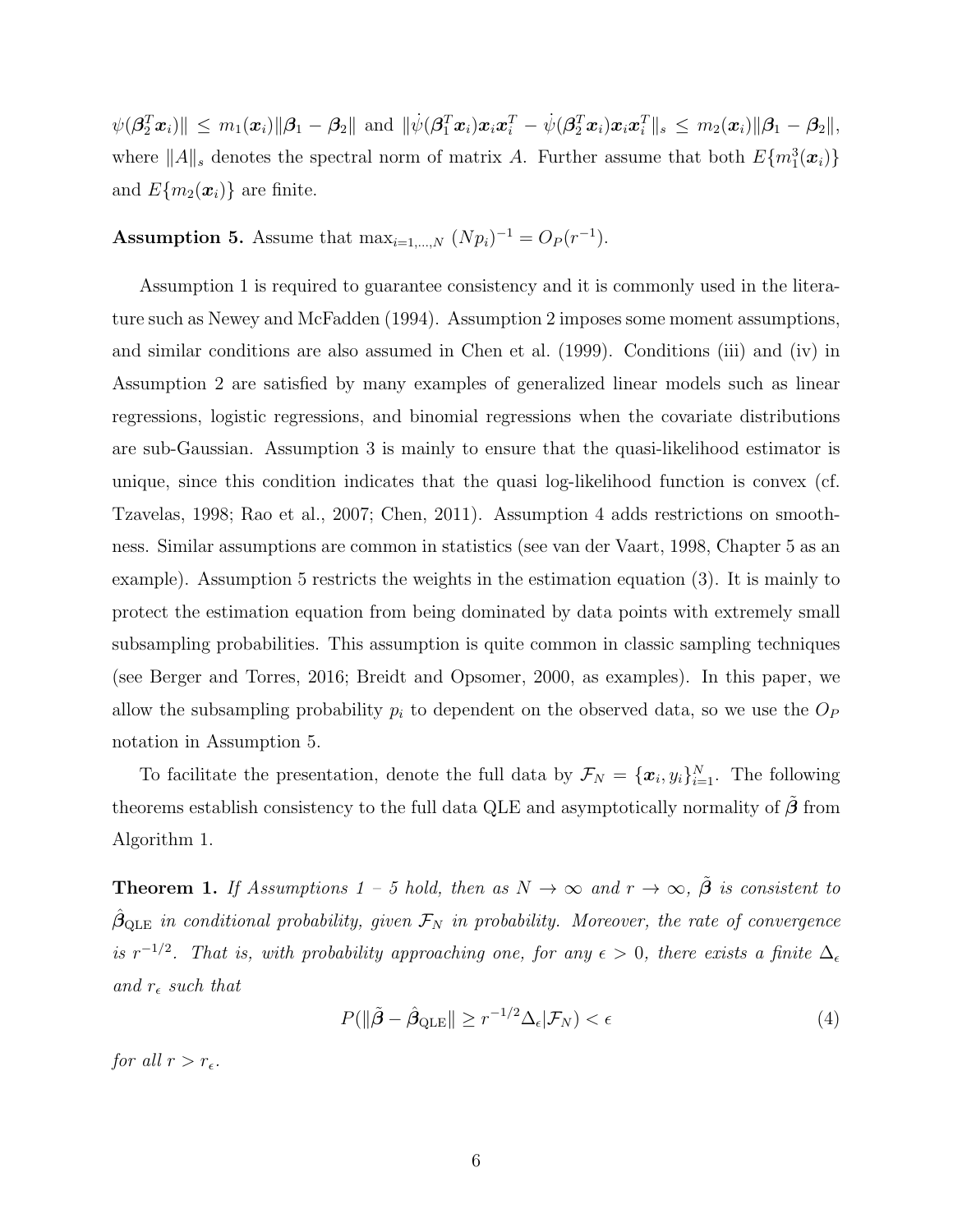<span id="page-6-2"></span>**Theorem 2.** If Assumptions 1 – 5 hold, then as  $N \to \infty$  and  $r \to \infty$ , conditional on  $\mathcal{F}_N$ in probability,

$$
V^{-1/2}(\tilde{\boldsymbol{\beta}} - \hat{\boldsymbol{\beta}}_{\text{QLE}}) \longrightarrow N(0, I) \tag{5}
$$

in distribution, where

$$
V = \Sigma_{\psi} (\hat{\beta}_{\text{QLE}})^{-1} V_c \Sigma_{\psi} (\hat{\beta}_{\text{QLE}})^{-1}
$$
(6)

and

<span id="page-6-1"></span>
$$
V_c = \frac{1}{N^2} \sum_{i=1}^{N} \frac{\{y_i - \psi(\hat{\beta}_{\text{QLE}}^T \boldsymbol{x}_i)\}^2 \boldsymbol{x}_i \boldsymbol{x}_i^T}{p_i} - \frac{1}{N^2} \sum_{i=1}^{N} \{y_i - \psi(\hat{\beta}_{\text{QLE}}^T \boldsymbol{x}_i)\}^2 \boldsymbol{x}_i \boldsymbol{x}_i^T.
$$
 (7)

**Remark 1.** When  $r/N \to 0$ , the second term on the right-hand-side of [\(7\)](#page-6-1) can be ignored. In this case, the result is the same as that for sampling with replacement in logistic regression (see [Wang et al., 2018\)](#page-58-0). However, when  $r/N \to c \in (0,1]$ , Poisson subsampling will lead to a smaller variance.

## <span id="page-6-0"></span>3 Optimal Poisson Subsampling

In this section, we derive optimal subsampling probabilities to better approximate  $\hat{\beta}_{\text{QLE}}$ .

### 3.1 Optimal Subsampling Strategies

The result in Theorem [2](#page-6-2) can be used to find optimal subsampling probabilities that minimize the asymptotic mean squared error (MSE) of  $\tilde{\boldsymbol{\beta}}$  in approximating  $\hat{\beta}_{\text{QLE}}$ . This is equivalent to minimizing  $tr(V)$ , which corresponds to the A-optimality in the language of optimal design (see [Pukelsheim, 2006\)](#page-57-8).

<span id="page-6-5"></span>Theorem 3. For ease of presentation, define

<span id="page-6-4"></span>
$$
\hbar_i^{\text{MV}} = |y_i - \psi(\hat{\boldsymbol{\beta}}_{\text{QLE}}^T \boldsymbol{x}_i)|||\Sigma_{\psi}(\hat{\boldsymbol{\beta}}_{\text{QLE}})^{-1} \boldsymbol{x}_i||, \ i = 1, \dots, N,
$$
\n(8)

and let  $\hbar_{(1)}^{\text{MV}} \leq \hbar_{(2)}^{\text{MV}} \leq \ldots \leq \hbar_{(N)}^{\text{MV}}$  denote the order statistics of  $\{\hbar_i^{\text{MV}}\}_{i=1}^N$ . For convenience, denote  $\hbar^{\text{MV}}_{(N+1)} = +\infty$ , and assume that  $\hbar^{\text{MV}}_{(N-r)} > 0$ . The asymptotic MSE of  $\tilde{\beta}$ , tr(V), attains its minimum, if  $p_i$ 's in Algorithm [1](#page-4-0) are chosen to be

<span id="page-6-3"></span>
$$
p_i^{\text{MV}} = r \frac{\hbar_i^{\text{MV}} \wedge M}{\sum_{j=1}^N (\hbar_j^{\text{MV}} \wedge M)},\tag{9}
$$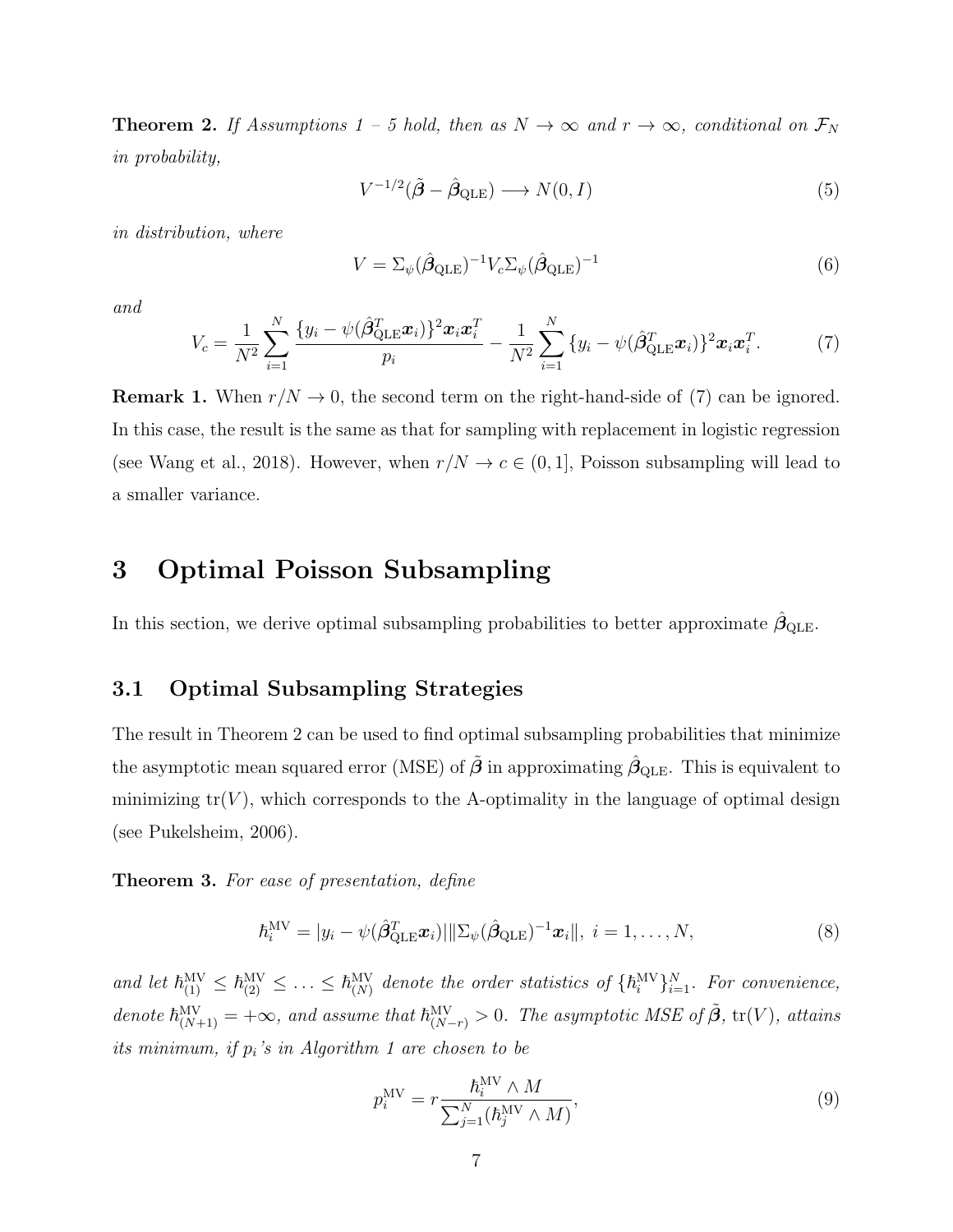where  $a \wedge b = \min(a, b)$ ,

<span id="page-7-0"></span>
$$
M = \frac{1}{r - k} \sum_{i=1}^{N-k} \hbar_{(i)}^{\text{MV}},
$$
\n(10)

and

$$
k = \min\left\{ s \middle| 0 \le s \le r, \quad (r - s)\hbar^{\text{MV}}_{(N - s)} < \sum_{i = 1}^{N - s} \hbar^{\text{MV}}_{(i)} \right\},\tag{11}
$$

that is, k satisfies

<span id="page-7-1"></span>
$$
(r-k+1)\hbar_{(N-k+1)}^{\text{MV}} \ge \sum_{i=1}^{N-k+1} \hbar_{(i)}^{\text{MV}} \quad \text{and} \quad (r-k)\hbar_{(N-k)}^{\text{MV}} < \sum_{i=1}^{N-k} \hbar_{(i)}^{\text{MV}}.
$$
 (12)

**Remark 2.** In [\(9\)](#page-6-3), if  $r\hbar_{(N)}^{MV}/(\sum_{j=1}^{N} \hbar_{j}^{MV}) < 1$ , then  $\hbar_{(N)}^{MV} < M = r^{-1} \sum_{j=1}^{N} \hbar_{j}^{MV}$  and the optimal subsampling probabilities reduce to  $p_i^{\text{MV}} = r \hbar_i^{\text{MV}} / (\sum_{j=1}^N \hbar_j^{\text{MV}})$ . In this case, all  $p_i^{\text{MV}}$ 's are smaller than one and the inclusion of any data point in the subsample is random. If  $r\hbar_i^{MV}/(\sum_{j=1}^N \hbar_j^{MV}) \ge 1$  for some i, then some  $p_i^{MV}$ 's will be equal to one. For this scenario, k is the number of  $p_i^{\text{MV}}$ 's that are one and M is the threshold that satisfies

$$
\max_{i=1,\dots,N} \frac{r(h_i^{\text{MV}} \wedge M)}{\sum_{j=1}^N (h_j^{\text{MV}} \wedge M)} = 1. \tag{13}
$$

From  $(10)$  and  $(12)$ , we see that

$$
\hbar_{(N-k)}^{\text{MV}} < M \le \hbar_{(N-k+1)}^{\text{MV}}.\tag{14}
$$

**Remark 3.** In order to determine the value of  $k$ , we need to find and sort at most r largest values of  $\hbar_i^{\text{MV}}$ 's. Thus, the required time to find the value of k is  $O(N+r \log r)$  using partition based partial selection algorithm. The simulation results reveal that when  $r/N \to c > 0$ , it also works well if we select M as some quantile of  $\{\hbar_i\}_{i=1}^N$ .

As observed in [\(8\)](#page-6-4), the optimal subsampling probability  $p^{MV} = \{p_i^{MV}\}_{i=1}^N$  depends on data through both the covariates and the responses directly. For the covariates, the terms  $||\Sigma_{\psi}(\hat{\beta}_{\text{QLE}})^{-1}x_i||$  describe the structure information of the covariates and they are similar to statistical leverage scores. The direct effect of the responses on the optimal subsampling probabilities is through  $|y_i - \psi(\hat{\beta}_{\text{QLE}}^T \boldsymbol{x}_i)|$ . Intuitively, including data points with lager values of  $|y_i - \psi(\hat{\beta}_{\text{QLE}}^T \boldsymbol{x}_i)|$  will improve the robustness of the subsample estimator.

The optimal subsampling strategy derived in the previous section requires the calculation of  $\|\Sigma_{\psi}(\hat{\beta}_{\text{QLE}})^{-1}x_i\|$  for  $i=1,2,...,N$ , which takes  $O(N d^2)$  time even if  $\Sigma_{\psi}(\hat{\beta}_{\text{QLE}})$  is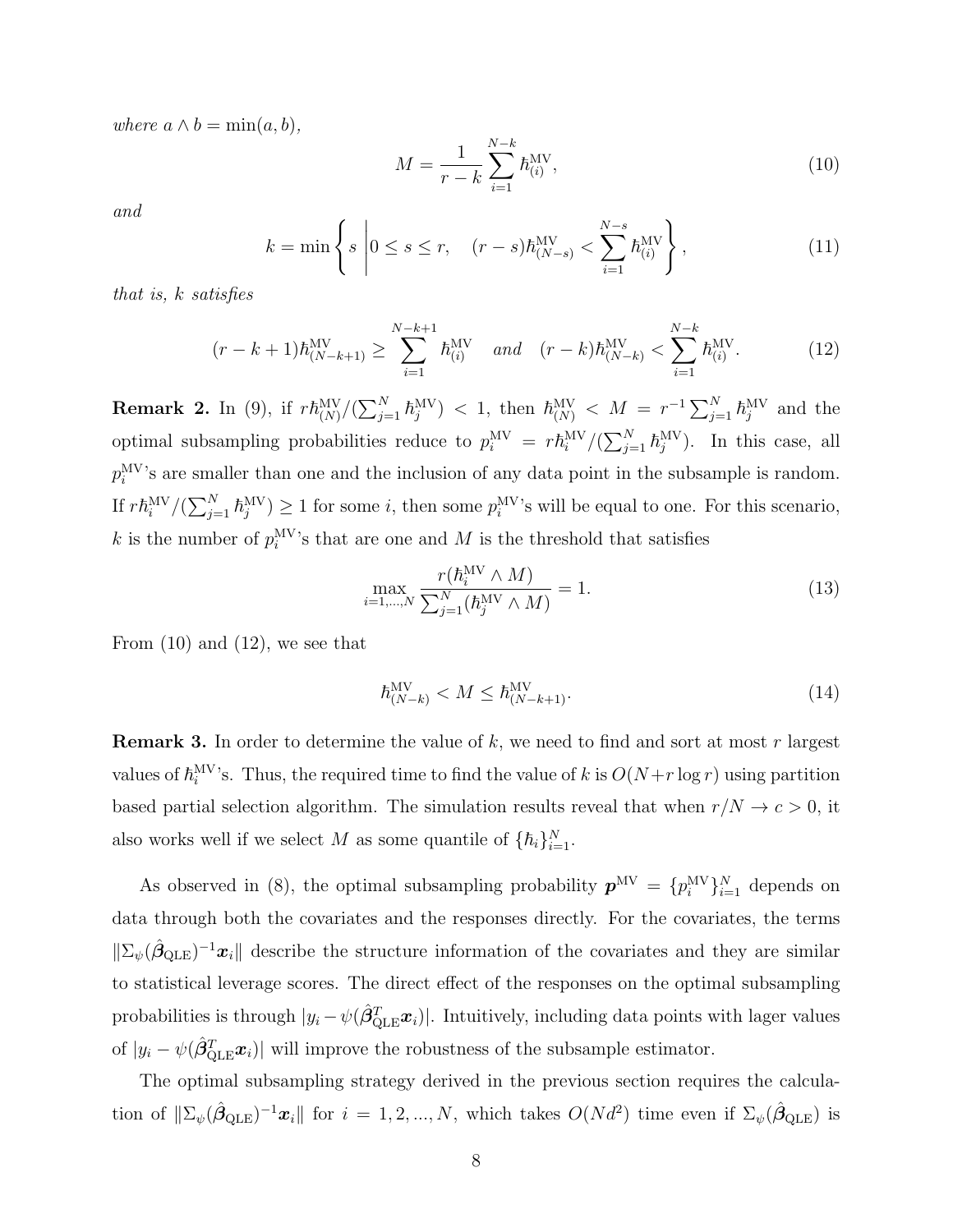available. To further reduce the computation time, [Wang et al.](#page-58-0) [\(2018\)](#page-58-0) proposed to minimize  $tr(V_c)$ . This criterion essentially is the linear optimality (L-optimality) criterion in optimal experimental design (see [Pukelsheim, 2006\)](#page-57-8), which is to improve the quality of the estimator for some linear combinations of unknown parameters.

The following theorem gives the optimal subsampling probabilities that minimize  $tr(V_c)$ .

#### <span id="page-8-0"></span>Theorem 4. Let

$$
\hbar_i^{\text{MVc}} = |y_i - \psi(\hat{\boldsymbol{\beta}}_{\text{QLE}}^T \boldsymbol{x}_i)||\boldsymbol{x}_i||, \ i = 1, \dots, N,
$$
\n(15)

and let  $\hbar_{(1)}^{MVC} \leq \hbar_{(2)}^{MVC} \leq \ldots \leq \hbar_{(N)}^{MVC}$  denote the order statistics of  $\{\hbar_i^{MVC}\}_{i=1}^N$ . For convenience, denote  $\hbar_{(N+1)}^{\text{MVC}} = +\infty$  and assume that  $\hbar_{(N-r)}^{\text{MVC}} > 0$ . The trace of  $V_c$  defined in [\(7\)](#page-6-1) attains its minimum if  $p_i$ 's in Algorithm [1](#page-4-0) are selected as

$$
p_i^{\text{MVc}} = r \frac{\hbar_i^{\text{MVc}} \wedge M}{\sum_{j=1}^N \hbar_j^{\text{MVc}} \wedge M},\tag{16}
$$

where

$$
M = (r - k)^{-1} \sum_{i=1}^{N-k} \hbar_{(i)}^{\text{MVc}}, \tag{17}
$$

and

$$
k = \min\left\{ s \mid 0 \le s \le r, \quad (r - s)\hbar_{(N - s)}^{\text{MVC}} < \sum_{i = 1}^{N - s} \hbar_{(i)}^{\text{MVC}} \right\},\tag{18}
$$

that is, k satisfies

$$
(r-k+1)\hbar_{(N-k+1)}^{\text{MVV}} \ge \sum_{i=1}^{N-k+1} \hbar_{(i)}^{\text{MV}} \quad \text{and} \quad (r-k)\hbar_{(N-k)}^{\text{MVC}} < \sum_{i=1}^{N-k} \hbar_{(i)}^{\text{MVC}}.
$$

The structural results for  $p^{MVC} = \{p_i^{MVC}\}_{i=1}^N$  and  $p^{MV}$  are similar. The difference is in the covariate effect:  $p^{MV}$  uses  $\|\Sigma_{\psi}(\hat{\beta}_{\text{QLE}})^{-1}x_i\|$  while  $p^{MVc}$  uses  $\|x_i\|$ . The computational benefits is obvious, only  $O(Nd)$  time is required to compute  $p^{MVC}$  while  $O(Nd^2)$  is needed for  $\boldsymbol{p}^{\rm MV}.$ 

### 3.2 Practical Implementation

For ease of presentation, we use a unified notation  $p_i^{\text{os}}$  to denote the optimal subsampling probabilities  $p_i^{\text{MV}}$  or  $p_i^{\text{MVC}}$  derived in Theorems [3](#page-6-5) or [4,](#page-8-0) respectively. To be precise,

<span id="page-8-1"></span>
$$
p_i^{\text{os}} = r \frac{\hbar_i^{\text{os}} \wedge M}{\sum_{j=1}^N (\hbar_j^{\text{os}} \wedge M)} = r \frac{\hbar_i^{\text{os}} \wedge M}{N\Psi}, \quad i = 1, \dots, N,
$$
\n(19)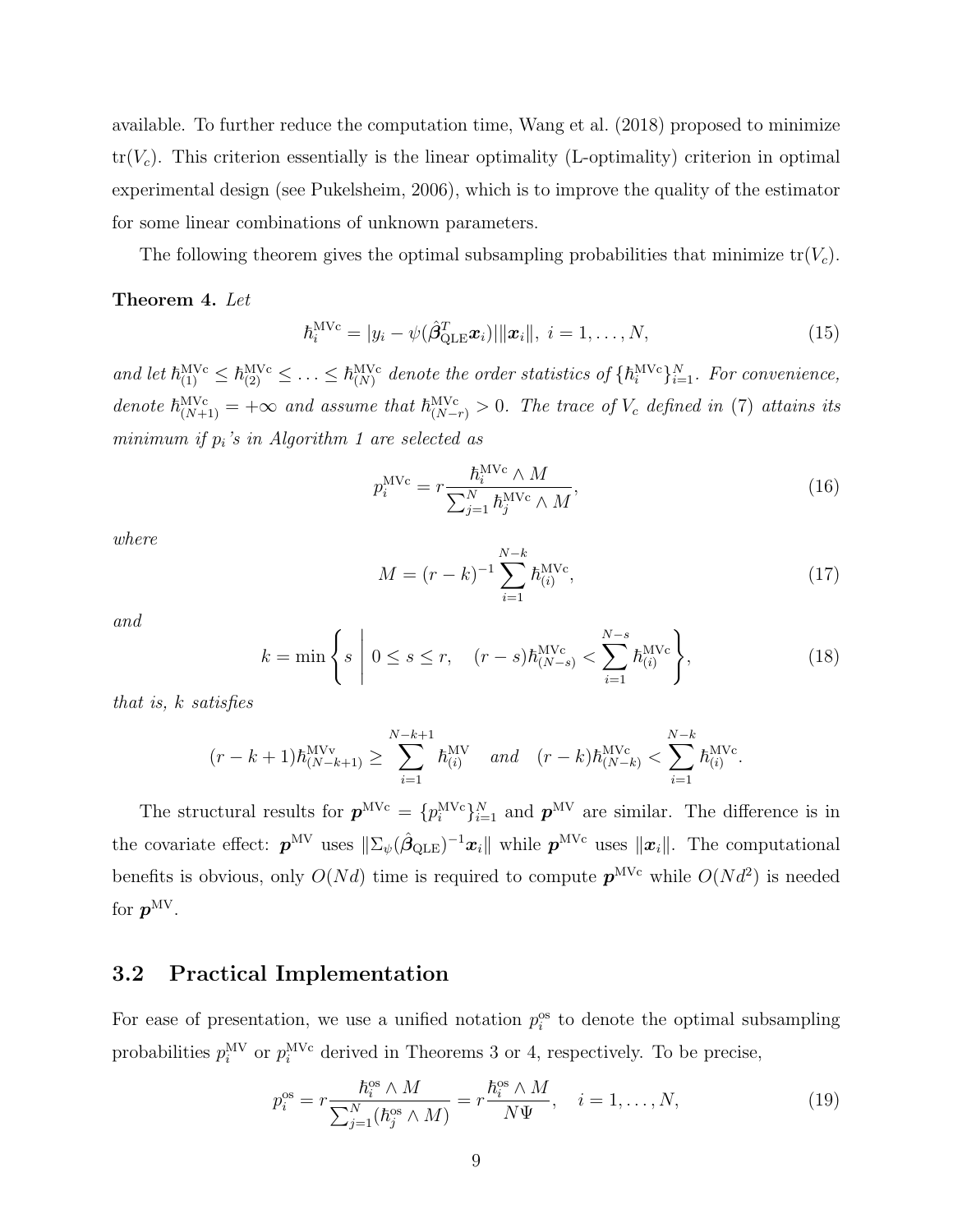where  $M = (r - k)^{-1} \sum_{i=1}^{N-k} \hbar_{(i)}^{\text{os}}, \Psi = N^{-1} \sum_{j=1}^{N} (\hbar_j^{\text{os}} \wedge M)$ , and  $\hbar_i^{\text{os}}$  is either  $\hbar_i^{\text{MV}}$  or  $\hbar_i^{\text{MVC}}$ .

To practically implement the optimal subsampling probabilities, we need to replace the unknown  $\hat{\beta}_{\text{QLE}}$  by a pilot estimator, say  $\tilde{\beta}_0$ , which can be obtained by taking a uniform subsample. Some other sampling distributions can also be used to obtain the pilot estimator as long as they satisfy Assumption [5](#page-5-0) and are computationally feasible to implement. Furthermore, in order to take advantage of Poisson subsampling and determine the inclusion of each data point separately, we use the pilot sample to approximate M and  $\Psi$ .

In the setting of subsampling for computational efficiency, it is typical that  $r \ll N$  and the number of cases that  $\hbar_i^{\text{os}} > M$  is small. Thus, taking  $M = \infty$  will not significantly affect the optimal subsampling probabilities. In facts, if  $r\hbar_{(N)}^{\text{os}}/(\sum_{j=1}^{N} \hbar_j^{\text{os}}) \leq 1$ , then taking  $M = \infty$  does not affect the optimal subsampling probabilities at all. Simulation results in Section [5](#page-15-0) show that taking  $M = \infty$  does not reduce the estimation efficiency as long as  $r/N$ is small.

Let  $\tilde{S}_{r_0}$  be the set of the pilot subsample and

<span id="page-9-1"></span>
$$
\hat{\Psi} = \frac{1}{|\tilde{S}_{r_0}|} \sum_{\tilde{S}_{r_0}} |y_i - \psi(\tilde{\beta}_0^T \boldsymbol{x}_i)| h(\boldsymbol{x}_i), \tag{20}
$$

where  $|\tilde{S}_{r_0}|$  is the size of  $\tilde{S}_{r_0}$ , and  $h(\boldsymbol{x}) = ||\boldsymbol{x}||$  for MVc or  $h(\boldsymbol{x}) = ||\Sigma_{\psi}(\tilde{\beta}_0)^{-1}\boldsymbol{x}||$  for MV with  $\Sigma_{\psi}(\tilde{\beta}_0)$  calculated as  $\Sigma_{\psi}(\tilde{\beta}_0) = |\tilde{S}_{r_0}|^{-1} \sum_{\tilde{S}_{r_0}} \dot{\psi}(\tilde{\beta}_0^T \boldsymbol{x}_i^*) \boldsymbol{x}_i^* \boldsymbol{x}_i^{*T}$ . Let  $\tilde{p}_i^{\text{os}}$  be the approximated subsampling probabilities with  $\hat{\beta}_{\text{QLE}}$ , M, and  $\Psi$  in [\(19\)](#page-8-1) replaced by the pilot estimator  $\tilde{\beta}_0$ ,  $M = \infty$ , and  $\hat{\Psi}$ . The weighted estimator with  $\tilde{p}_i^{\text{os}}$  inserted in [\(3\)](#page-4-5) may be sensitive to data points with  $y_i - \dot{\psi}(\tilde{\beta}_0^T \boldsymbol{x}_i) \approx 0$  if they are included in the subsample. To make the estimator more stable and robust, we adopt the idea of shrinkage-based subsampling method proposed in [Ma et al.](#page-56-6) [\(2015\)](#page-56-6). To be specific, we use the following subsampling probabilities

<span id="page-9-0"></span>
$$
\tilde{p}_i^{\text{sos}} = (1 - \varrho) \frac{r|y_i - \psi(\tilde{\beta}_0^T \boldsymbol{x}_i)|h(\boldsymbol{x}_i)}{N\hat{\Psi}} + \varrho r N^{-1}, \quad i = 1, ..., N,
$$
\n(21)

where  $\rho \in (0, 1)$ .

Note that when  $\tilde{\beta}_0$  and  $\hat{\Psi}$  are calculated from the pilot subsample,  $\tilde{p}_i^{\text{sos}}$  depends on the *i*-th observation  $(x_i, y_i)$  only. Thus, each  $\tilde{p}_i^{\text{sos}}$  can be calculated when scanning the data from hard drive line-by-line or block-by-block; there is no need to calculate  $\tilde{p}_i^{\text{sos}}$ 's all at once. Therefore, there is not need to load the full data into memory to calculate all  $\tilde{p}_i^{\text{sos}}$ 's and this is very computationally beneficially in terms of memory usage.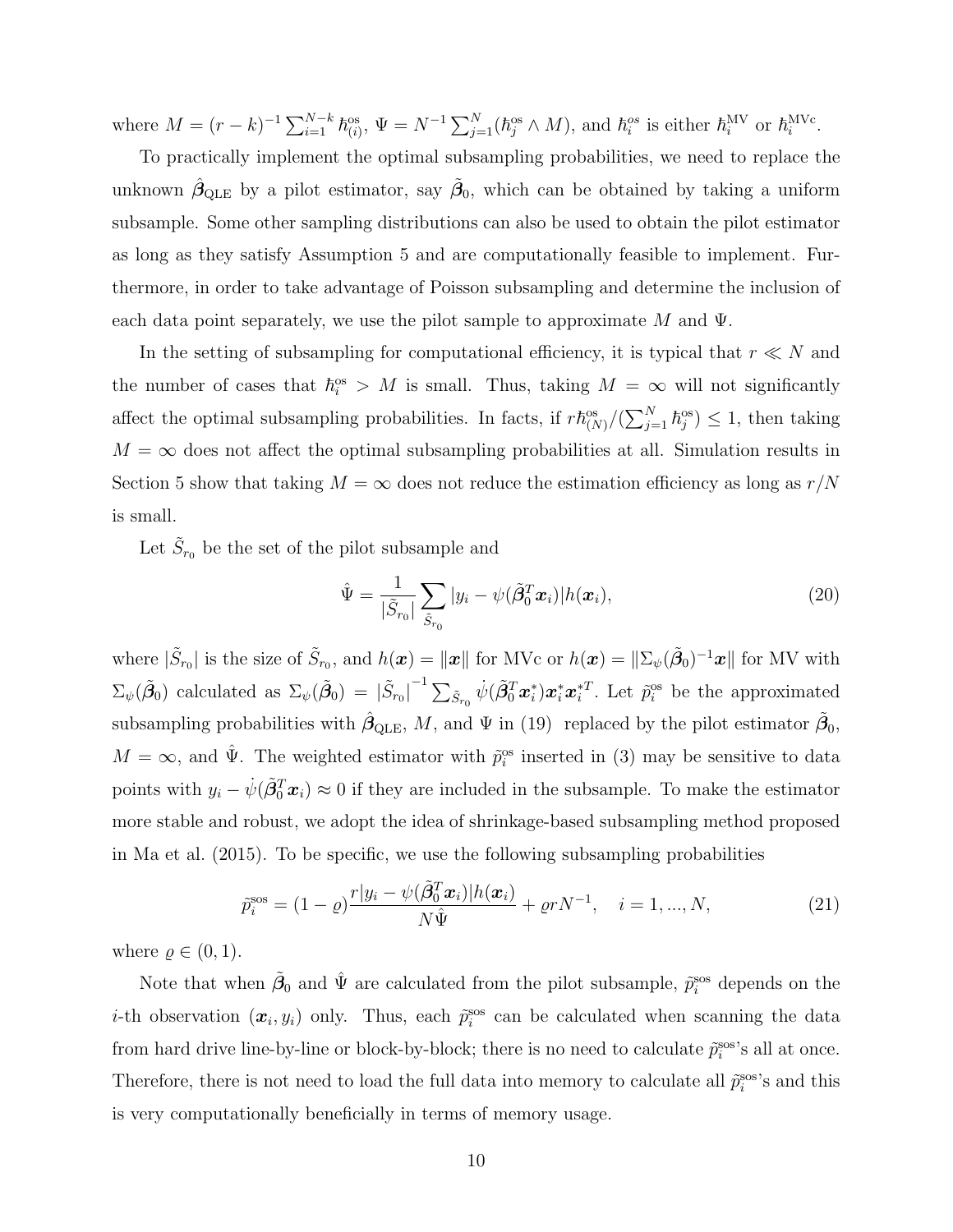In [\(21\)](#page-9-0),  $\tilde{\mathbf{p}}^{\text{ss}} = {\tilde{p}}_i^{\text{ss}}\}_{i=1}^N$  is a convex combination of  $\tilde{\mathbf{p}}^{\text{os}} = {\tilde{p}}_i^{\text{os}}\}_{i=1}^N$  and the uniform subsampling probability, and it shares the strengths of both. When  $\varrho$  is larger, the corresponding estimator will be more stable since the estimation equation will not be inflated by data points with extremely small values of  $\tilde{p}_i^{\text{os}}$ . The rankings of  $\tilde{p}_i^{\text{sos}}$  and  $\tilde{p}_i^{\text{os}}$  are the same, so the estimator still enjoys the benefits of the optimal subsampling strategy. The shrinkage term not only increases small subsampling probabilities, but also shrinks large subsampling probabilities and thus protects the effects of potential outliers to some extent.

Since we approximate  $\Psi$  and take  $M = \infty$ , some  $\tilde{p}_i^{\text{sos}}$  may be larger than one. Thus, we need to use inverses of  $\tilde{p}_i^{\rm sos} \wedge 1$ 's as weights in the subsample QLE estimator. For transparent presentation, we summarize the practical procedure with approximated quantities in Algorithm [2.](#page-11-0)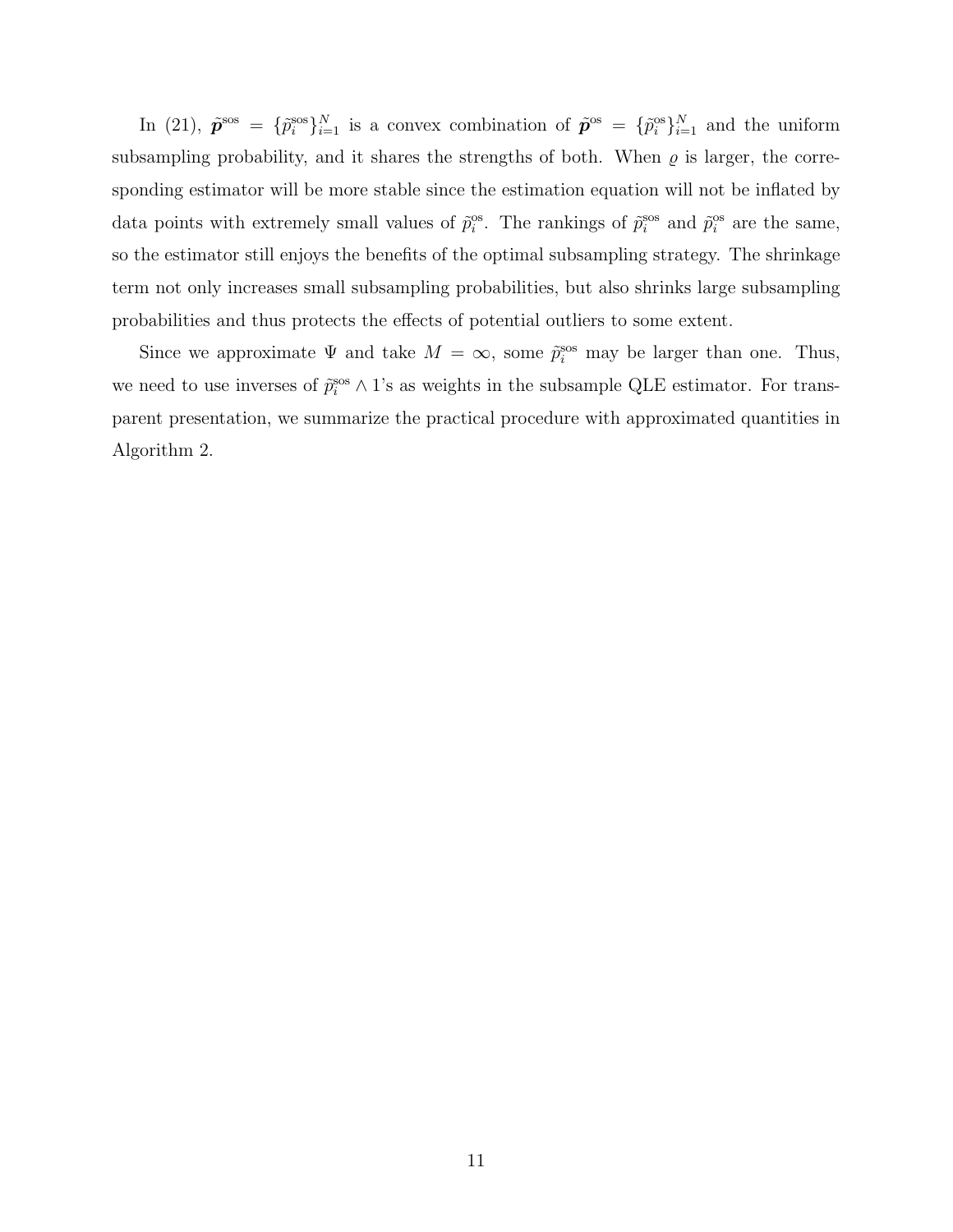#### Algorithm 2: Practical Algorithm

Pilot Subsampling: Run Algorithm [1](#page-4-0) with average subsample size  $r_0$  and  $\boldsymbol{p}^{\text{UNIF}} = \{p_i := r_0/N\}_{i=1}^N$  to take a subsample set  $\tilde{S}_{r_0}$ , and use it to obtain an estimate  $\tilde{\beta}_0$  and  $\hat{\Psi}$  as in [\(20\)](#page-9-1).

Initialization:  $S_0 = \tilde{S}_{r_0}$ ; for  $i = 1, \ldots, N$  do Generate  $\delta_i \sim \text{Bernoulli}(1, p_i)$  with  $p_i = \tilde{p}_i^{\text{sos}} \wedge 1$ , where  $\tilde{p}_i^{\text{sos}}$  is defined in [\(21\)](#page-9-0); if  $\delta_i = 1$  then Update  $S_i = S_{i-1} \cup \{(y_i, x_i, p_i)\}\$ else Set  $S_i = S_{i-1}$ 

Estimation: Solve the following weighted estimating equation to obtain the estimate  $\beta$  based on the subsample set  $S_N$ .

$$
Q^*(\boldsymbol{\beta}) = \sum_{S_N} \frac{1}{p_i} [y_i - \psi(\boldsymbol{\beta}^T \boldsymbol{x}_i)] \boldsymbol{x}_i = 0.
$$

<span id="page-11-0"></span>For estimators obtained from Algorithm [2,](#page-11-0) we derive asymptotic properties as follows.

**Theorem 5.** Under Assumptions  $1 - 4$ , if  $r_0r^{-1/2} \rightarrow 0$ , then for the estimator  $\check{\beta}$  obtained from Algorithm [2,](#page-11-0) as  $r \to \infty$  and  $N \to \infty$ , with probability approaching one, for any  $\epsilon > 0$ , there exist finite  $\Delta_{\epsilon}$  and  $r_{\epsilon}$  such that

$$
P(||\check{\boldsymbol{\beta}} - \hat{\boldsymbol{\beta}}_{\text{QLE}}|| \geq r^{-1/2} \Delta_{\epsilon} | \mathcal{F}_N) < \epsilon
$$

for all  $r > r_{\epsilon}$ .

<span id="page-11-1"></span>**Theorem 6.** If Assumptions 1 – 4 hold and  $r_0r^{-1/2} \rightarrow 0$ , then as  $r_0 \rightarrow \infty$ ,  $r \rightarrow \infty$  and  $N \to \infty$ , conditionally on  $\mathcal{F}_N$  in probability,

$$
V^{-1/2}(\check{\beta} - \hat{\beta}_{\text{QLE}}) \to N(0, I) \text{ in distribution,}
$$

where  $V = \Sigma_{\psi} (\hat{\beta}_{\text{QLE}})^{-1} V_c \Sigma_{\psi} (\hat{\beta}_{\text{QLE}})^{-1}$  and

$$
V_c = \frac{1}{N^2} \sum_{i=1}^{N} \frac{\{1 - (p_i^{\text{ss}} \wedge 1)\} \{y_i - \psi(\hat{\beta}_{\text{QLE}}^T \boldsymbol{x}_i)\}^2 \boldsymbol{x}_i \boldsymbol{x}_i^T}{p_i^{\text{ss}} \wedge 1},
$$

with

$$
p_i^{\text{sos}} := (1 - \varrho) \frac{r|y_i - \psi(\hat{\boldsymbol{\beta}}_{\text{QLE}}^T \boldsymbol{x}_i)||\Sigma_{\psi}(\hat{\boldsymbol{\beta}}_{\text{QLE}})^{-1} \boldsymbol{x}_i||}{\sum_{j=1}^N |y_j - \psi(\hat{\boldsymbol{\beta}}_{\text{QLE}}^T \boldsymbol{x}_j)||\Sigma_{\psi}(\hat{\boldsymbol{\beta}}_{\text{QLE}})^{-1} \boldsymbol{x}_j||} + \varrho \frac{r}{N}
$$

,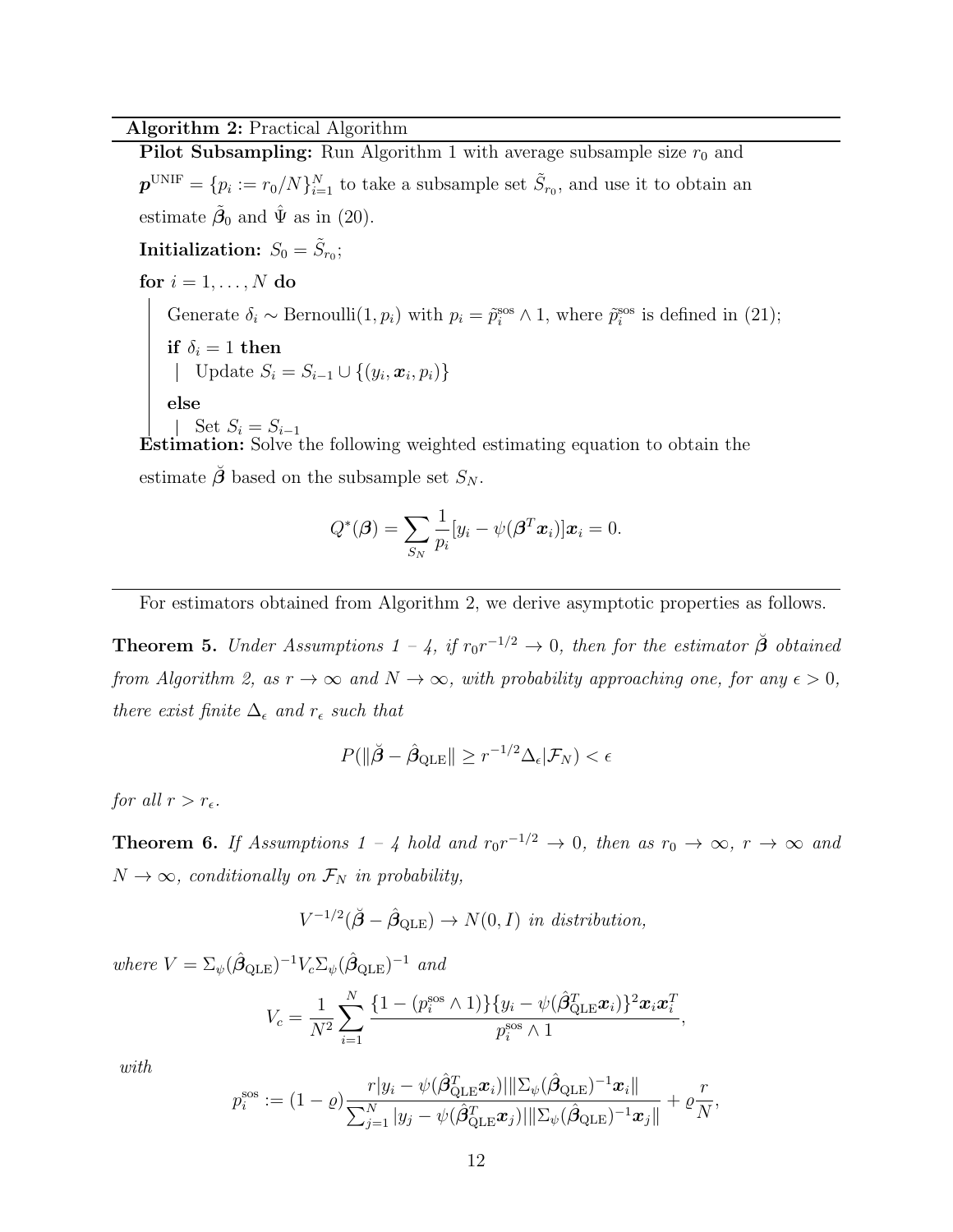for MV criterion and

$$
p_i^{\mathrm{sos}} := (1 - \varrho) \frac{r|y_i - \psi(\hat{\beta}_{\mathrm{QLE}}^T \boldsymbol{x}_i)||\|\boldsymbol{x}_i\|}{\sum_{j=1}^N |y_j - \psi(\hat{\beta}_{\mathrm{QLE}}^T \boldsymbol{x}_j)||\|\boldsymbol{x}_j\|} + \varrho \frac{r}{N},
$$

for MVc criterion.

## <span id="page-12-0"></span>4 Distributed Poisson Subsampling

In this section, we discuss the distributed optimal Poisson subsampling procedure. For large data sets, it is common to analyze them on multiple machines. This motivates us to develop divide-and-conquer subsampling procedures that take advantages of parallel and distributed computational architectures. Although Poisson subsampling can be easily implemented in parallel, pooling the subsample sets from multiple machines together may still result in a subsample set that exceeds the memory limit of a single machine. In addition, transferring data may be time consuming and subject to security issues. Thus this method can only be used when the subsample size on each machine is not that big. We propose to aggregate estimators derived in different machines to approximate the full data quasi-likelihood estimator. Here we assume that the entire data set of size  $N$  are stored in  $K$  different machines, and let  $\mathcal{F}_{Nj}$  ( $j = 1, ..., K$ ) denote the data stored in the j-th machine. For simplicity, assume that the number of observations in different machines are all equal to n, and denote the observations in  $\mathcal{F}_{Nj}$  as  $\{(y_{ji}, x_{ji})\}_{i=1}^n$ . We present the distributed optimal Poisson subsampling procedure in Algorithm [3.](#page-13-0)

Remark 4. The first step in Algorithm [3](#page-13-0) can be implemented by sampling the data machineby-machine and pooling all the subsamples together. Since  $r_0$  is usually small in our setting, the time of communication can be ignored.

The results of consistency and asymptotic normality are presented in the following theorems.

**Theorem 7.** Under Assumptions  $1 - 4$ , if the estimator  $\tilde{\beta}_0$  based on the first step sample exists,  $r_0(Kr)^{-1/2} \to 0$  and the partition number K satisfies  $K = O(r^{\eta})$  for some  $\eta$  in  $[0, 1/3]$ , then conditional on  $\mathcal{F}_N$ , for the estimator  $\tilde{\beta}_{Kr}$  obtained from Algorithm [3,](#page-13-0) as  $r \to \infty$  and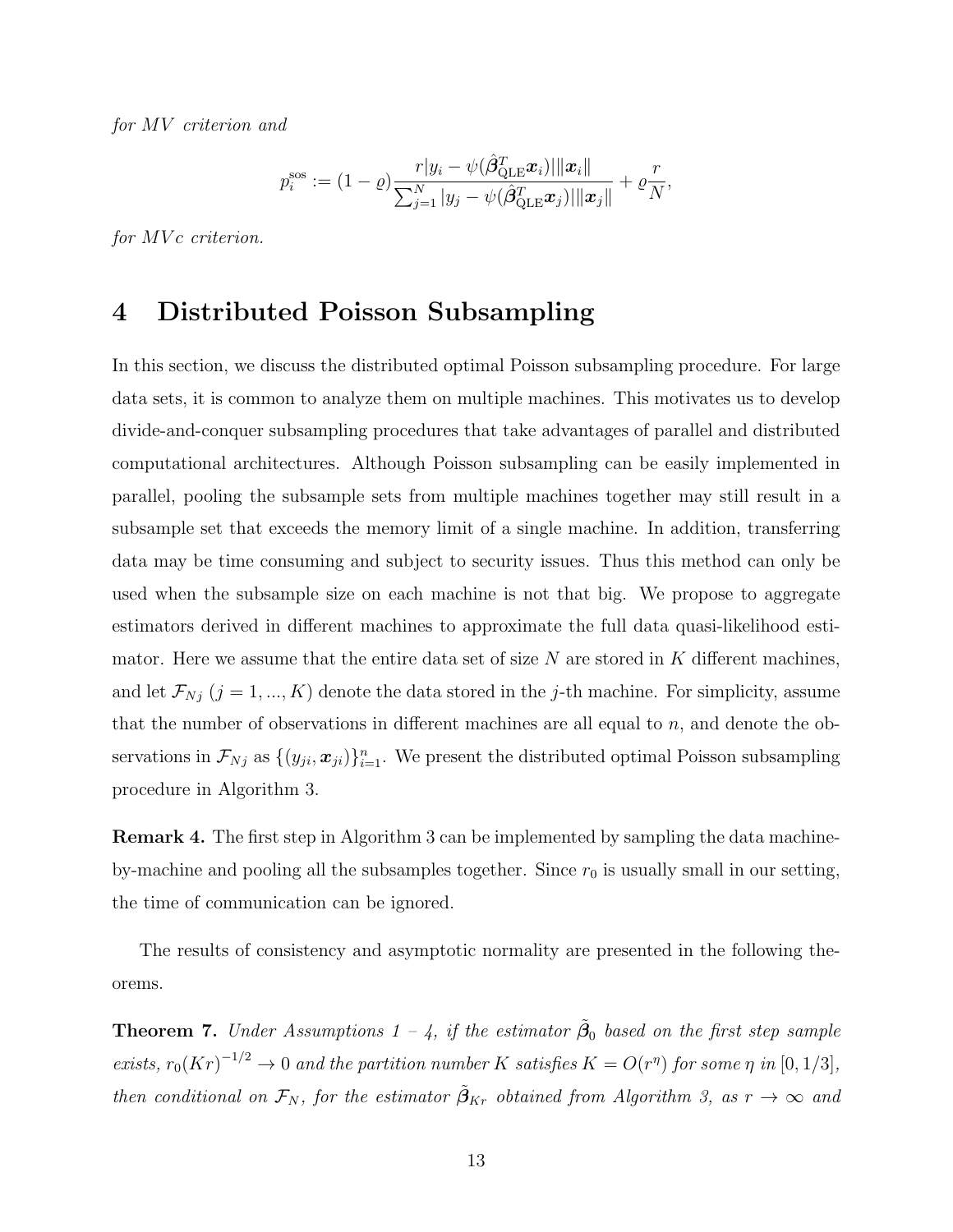#### Algorithm 3: Distributed Optimal Poisson Subsampling

#### Step 1: Obtain the pilot estimator

for  $i = 1, \ldots, N$  do

Generate  $\delta_i \sim \text{Bernoulli}(1, p_i)$  with  $p_i = r_0/N$ ;

if  $\delta_i = 1$  then

Add  $(x_i, y_i, p_i)$  to the subsample set  $S_{r_0}$ 

For the obtained subsample  $S_{r_0}$ , calculate the pilot estimator  $\tilde{\beta}_0$ ,  $\hat{\Psi}$ , and  $\dot{Q}_0$ 

according to [\(3\)](#page-4-5), [\(20\)](#page-9-1) and [\(23\)](#page-13-1), respectively.

#### Step 2: Subsampling and Compression

foreach  $\mathcal{F}_{Nj}, j=1,\ldots,K$  do Initialization:  $S_{j0} = \emptyset$ ; for  $i = 1, \ldots, n$  do Calculate the corresponding subsampling probabilities  $\tilde{p}_{ji}^{\text{sos}}$  according to [\(21\)](#page-9-0); Generate  $\delta_{ji} \sim \text{Bernoulli}(1, p_{ji})$  with  $p_{ji} = \tilde{p}_{ji}^{\text{sos}} \wedge 1$ ; if  $\delta_{ji} = 1$  then Update  $S_{ji} = S_{ji-1} \cup \{(y_{ji}, x_{ji}, p_{ji})\}.$ else Set  $S_{ji} = S_{ji-1}$ . Obtain  $\tilde{\beta}_j$  by solving

$$
Q_j^*(\boldsymbol{\beta}) = \frac{1}{n} \sum_{S_{jn}} \frac{1}{p_{ji}} \{ y_{ji} - \psi(\boldsymbol{\beta}^T \boldsymbol{x}_{ji}) \} \boldsymbol{x}_{ji} = \mathbf{0},
$$
\n(22)

and calculate

<span id="page-13-1"></span>
$$
\dot{Q}_j^*(\tilde{\boldsymbol{\beta}}_j) = -\frac{1}{n} \sum_{S_{jn}} \frac{1}{p_{ji}} \dot{\psi}(\tilde{\boldsymbol{\beta}}_j^T \boldsymbol{x}_{ji}) \boldsymbol{x}_{ji} \boldsymbol{x}_{ji}^T. \tag{23}
$$

#### Step 3: Combination

<span id="page-13-0"></span>Combine the  $K$  estimators and the pilot estimator by calculating

$$
\tilde{\boldsymbol{\beta}}_{Kr} = \left\{ \sum_{j=0}^{K} \dot{Q}_j^*(\tilde{\boldsymbol{\beta}}_j) \right\}^{-1} \sum_{j=0}^{K} \dot{Q}_j^*(\tilde{\boldsymbol{\beta}}_j) \tilde{\boldsymbol{\beta}}_j. \tag{24}
$$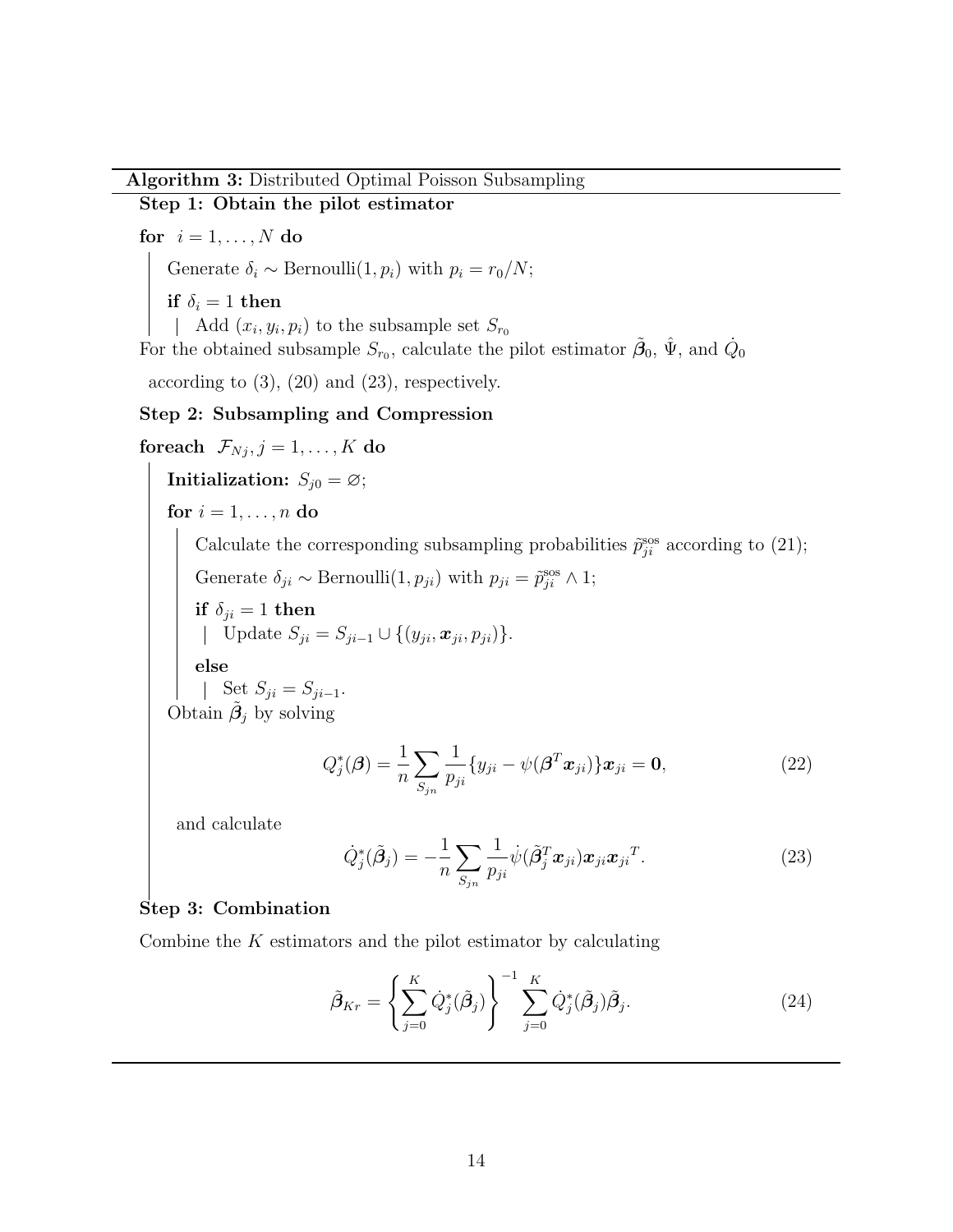$n \to \infty$ , with probability approaching one, for any  $\epsilon > 0$ , there exist finite  $\Delta_{\epsilon}$  and  $r_{\epsilon}$  such that

$$
P(||\tilde{\beta}_{Kr} - \hat{\beta}_{\text{QLE}}|| \geq (Kr)^{-1/2} \Delta_{\epsilon}|\mathcal{F}_N) < \epsilon
$$

for all  $r > r_{\epsilon}$ .

**Theorem 8.** Under Assumptions  $1 - 4$ , if  $r_0(Kr)^{-1/2} \to 0$  and the partition number K satisfies  $K = O(r^{\eta})$  for some  $\eta$  in  $[0,1/3]$ , then for the estimator  $\tilde{\boldsymbol{\beta}}_{Kr}$  obtained from Algorithm [3,](#page-13-0) conditionally on  $\mathcal{F}_N$  in probability, as  $n \to \infty$ ,  $r \to \infty$  and  $r_0 \to \infty$ ,

$$
V_{opt}^{-1/2}(\tilde{\beta}_{Kr} - \hat{\beta}_{\text{QLE}}) \to N(0, I) \quad in \ distribution,
$$

where  $V_{opt} = \Sigma_{\psi} (\hat{\beta}_{\text{QLE}})^{-1} V_{c, opt} \Sigma_{\psi} (\hat{\beta}_{\text{QLE}})^{-1},$ 

$$
V_{c, opt} = \frac{1}{KN^2} \sum_{i=1}^{N} \frac{\{1 - (p_i^{\text{sos}} \wedge 1)\} \{y_i - \psi(\hat{\boldsymbol{\beta}}_{\text{QLE}}^T \boldsymbol{x}_i)\}^2 \boldsymbol{x}_i \boldsymbol{x}_i^T}{p_i^{\text{sos}} \wedge 1},
$$

and  $p_i^{\text{sos}}$  is defined in Theorem [6.](#page-11-1)

For statistical inference, we propose to estimate the asymptotic variance-covariance matrix of  $\tilde{\beta}_{Kr}$  using

<span id="page-14-0"></span>
$$
\tilde{V} = \left\{ \frac{1}{N} \sum_{j=0}^{K} \dot{Q}_{j}^{*}(\tilde{\beta}_{j}) \right\}^{-1} \tilde{V}_{c} \left\{ \frac{1}{N} \sum_{j=0}^{K} \dot{Q}_{j}^{*}(\tilde{\beta}_{j}) \right\}^{-1},
$$
\n(25)

where

$$
\tilde{V}_c = \frac{1}{N^2} \Bigg\{ \sum_{S_{r_0}} \frac{\{y_{0i}^* - \psi(\tilde{\beta}_0^T \boldsymbol{x}_{0i}^*)\}^2 \boldsymbol{x}_{0i}^* \boldsymbol{x}_{0i}^{* \ T}}{(r_0/N)^2} (1 - r_0/N) + \sum_{j=1}^K \sum_{S_{jn}} \frac{\{y_{ji}^* - \psi(\tilde{\beta}_j^T \boldsymbol{x}_{ji}^*)\}^2 \boldsymbol{x}_{ji}^* \boldsymbol{x}_{ji}^{* \ T}}{(\tilde{p}_{ji}^{\mathrm{sos}*})^2} (1 - \tilde{p}_{ji}^{\mathrm{sos}*}) \Bigg\}.
$$

This formula enables us to know how well  $\tilde{\beta}_{Kr}$  approximates  $\hat{\beta}_{QLE}$ . When  $Kr = o(N)$ , we can also draw inference on the true parameter  $\beta_t$ , since uncertainty of  $\hat{\beta}_{\text{QLE}}$  can be ignored under this assumption. It is worth mentioning that if we want to calculate [\(25\)](#page-14-0), we also need to have  $\sum_{S_{jn}} (1 - \tilde{p}_{ji}^{\text{ss}}) \{y_{ji} - \psi(\tilde{\beta}_i^T \boldsymbol{x}_{ji})\}^2 \boldsymbol{x}_{ji} \boldsymbol{x}_{ji}^T / (\tilde{p}_{ji}^{\text{ssos}})^2$  calculated on each machine.

Since the pilot estimator  $\tilde{\beta}_0$  has to be calculated anyway, our method is valuable even for the case  $K = 1$  because this avoids iterative calculation on the Step 1 sample twice.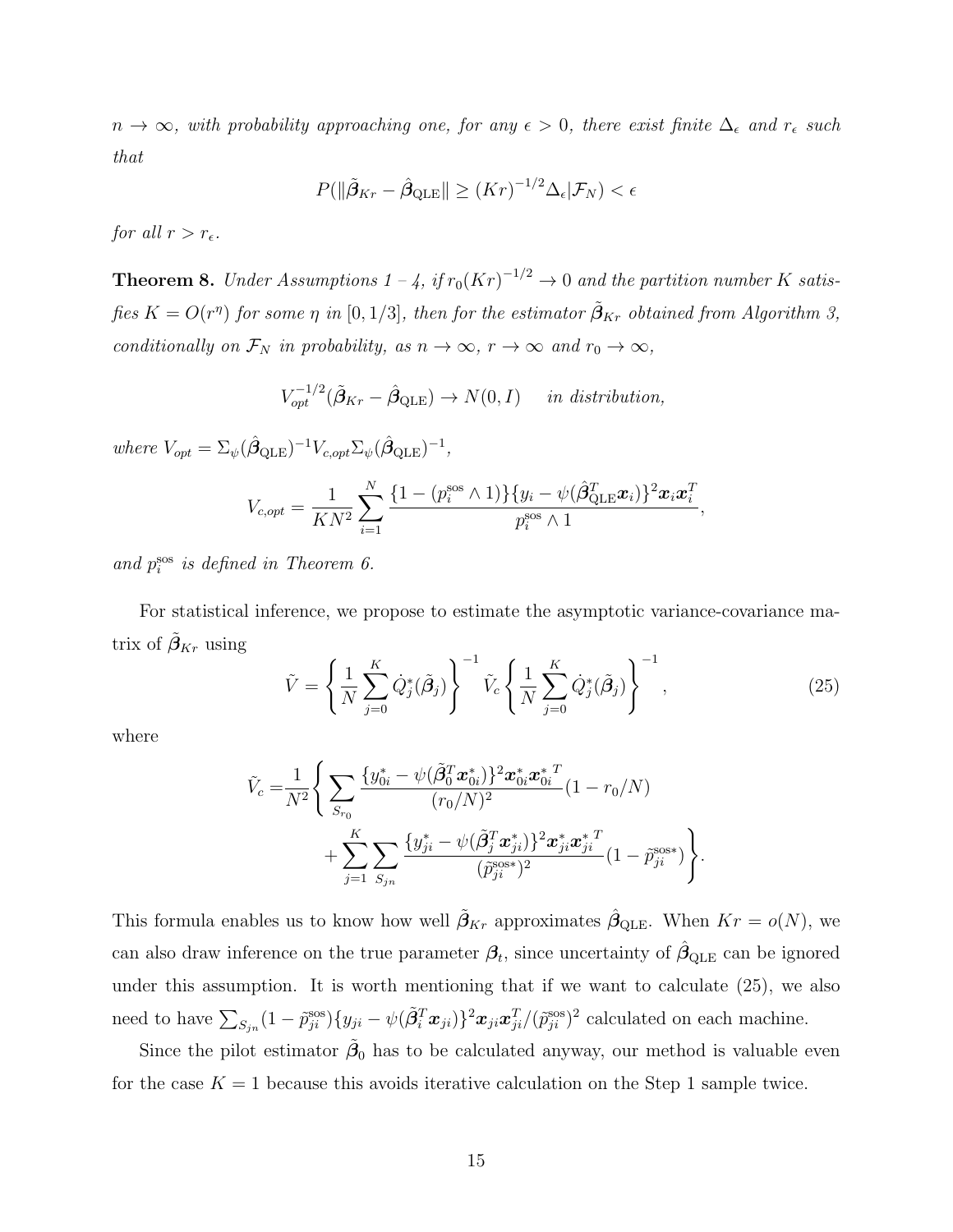## <span id="page-15-0"></span>5 Numerical Studies

In this section, we present examples of numerical experiments using the methods developed in Sections [3](#page-6-0) and [4.](#page-12-0) Computations are performed using R [\(R Core Team, 2018\)](#page-57-9). The performance of a sampling strategy is evaluated by the empirical MSE of the resultant estimator:

$$
\text{MSE} = \frac{1}{T} \sum_{t=1}^{T} ||\boldsymbol{\beta}_{\boldsymbol{p}}^{(t)} - \hat{\boldsymbol{\beta}}_{\text{QLE}}||^2,
$$

where  $\beta_{p}^{(t)}$  is the estimate from the t-th subsample with subsampling probability  $p$  and  $\hat{\beta}_{\text{QLE}}$ is the quasi-likelihood estimator calculated from the whole data set. We set  $T = 1000$ throughout this section.

### 5.1 Simulation Studies

We take Poisson regression as an example to evaluate the finite sample performance of the proposed methods throughout this section. We also considered logistic regression and Gamma regression models, the results were similar and thus were omitted. Full data of size  $N = 500,000$  are generated from a Poisson regression model such that given the covariate x, the response y follows a Poisson distribution with mean  $E(y|\mathbf{x}) = \exp(\boldsymbol{\beta}^T\mathbf{x})$ . Here we set the true value of  $\beta$  as a  $7 \times 1$  vector of 0.5. We consider the following four scenarios to generate the covariates  $\boldsymbol{x}_i = (x_{i1},...,x_{i7})^T$ .

- Case 1 The seven covariates are i.i.d from the standard uniform distribution, namely,  $x_{ij} \stackrel{\text{i.i.d}}{\sim}$  $U(0, 1)$  for  $j = 1, ..., 7$ .
- Case 2 The second covariate is  $x_{i2} = x_{i1} + \varepsilon_i$  with  $x_{i1} \sim U(0, 1)$ ,  $\varepsilon_i \stackrel{\text{i.i.d}}{\sim} U(0, 1)$ , and other covariates are  $x_{ij} \stackrel{\text{i.i.d}}{\sim} U(0,1)$  for  $j = 1, 3, \ldots, 7$ . In this scenario, the first two covariates are correlated ( $\approx 0.5$ ).
- Case 3 This scenario is the same as Case 2 except that  $\varepsilon_i \stackrel{\text{i.i.d}}{\sim} U([0,0.1])$ . For this case, the correlation between the first two covariates is close to 0.8.
- Case 4 This scenario is the same as Case 2 except that  $x_{ij} \stackrel{\text{i.i.d}}{\sim} U([-1,1])$  for  $j = 6,7$ . For this case, the supports for different covariates are not all the same.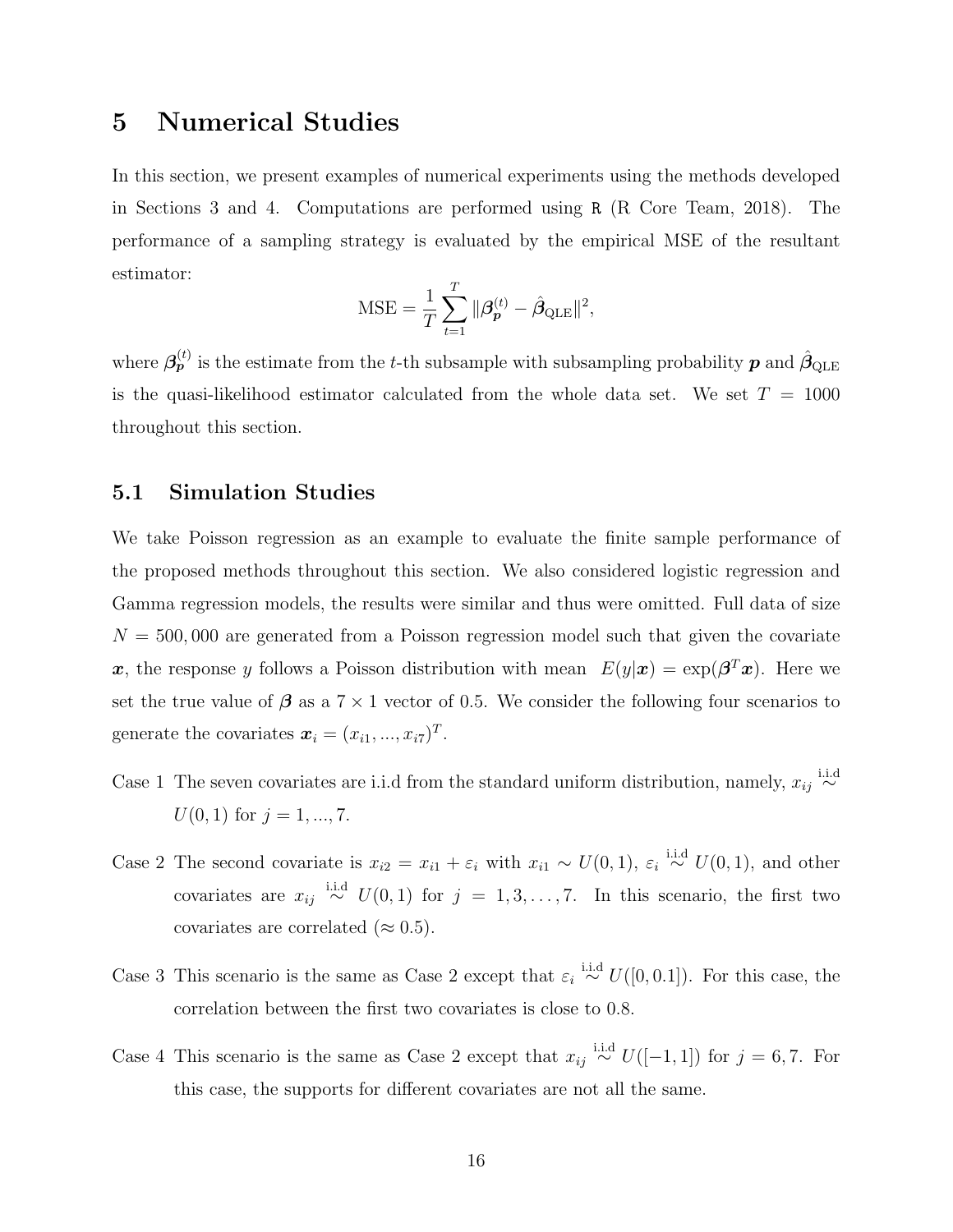In the following, we evaluate the performance of Algorithm [3](#page-13-0) based on MV and MVc subsampling probabilities with partition number  $K = 1$  and  $K = 5$ . Note that Algorithm [3](#page-13-0) with  $K = 1$  and Algorithm [2](#page-11-0) differ only in the way to incorporate pilot sample information, so their performances are similar. Results of uniform subsampling are also calculated for comparisons.

We fix  $r_0 = 200$  and  $\varrho = 0.2$ , and choose r to be 300, 500, 700, 1000, 1200, 1500, 1700 and 2000. Since the uniform subsampling probability does not depend on unknown parameters and no pilot subsamples are required, it is implemented with subsample size  $r + r_0$  for fair comparisons.

Figure [1](#page-17-0) gives the simulation results. It is seen that for the four data sets, subsampling methods based on MV and MVc always result in smaller empirical MSEs compared with the uniform subsampling, which agrees with the theoretical results in Section [3.](#page-6-0) The MSEs for all subsampling methods decrease as  $r$  increases, which confirms the theoretical result on consistency of the subsampling methods.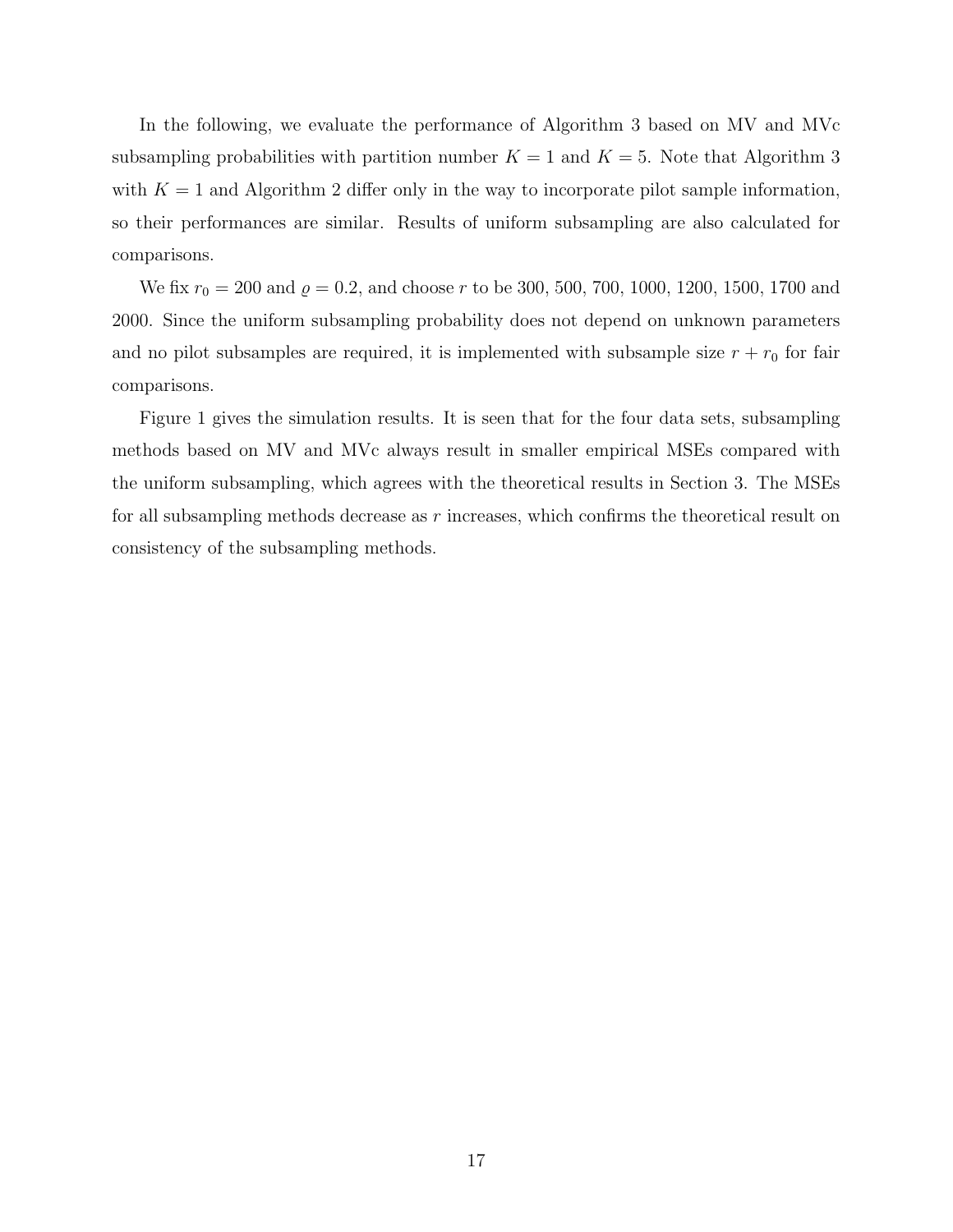<span id="page-17-0"></span>

Figure 1: A graph showing the log of MSE with different  $r$  and  $K$  for different distributions of covariates based on MV (red circle), MVc (green triangle) and uniform subsampling (blue square) methods where  $r_0 = 200$  and  $\varrho = 0.2.$ 

Next, we will explore the effect of different  $\varrho$  with fixed  $r_0$  and r. The results are given in Figure [2](#page-18-0) with  $r_0 = 200$ , and  $r = 1200$  and 1500. It is clear to see that the subsampling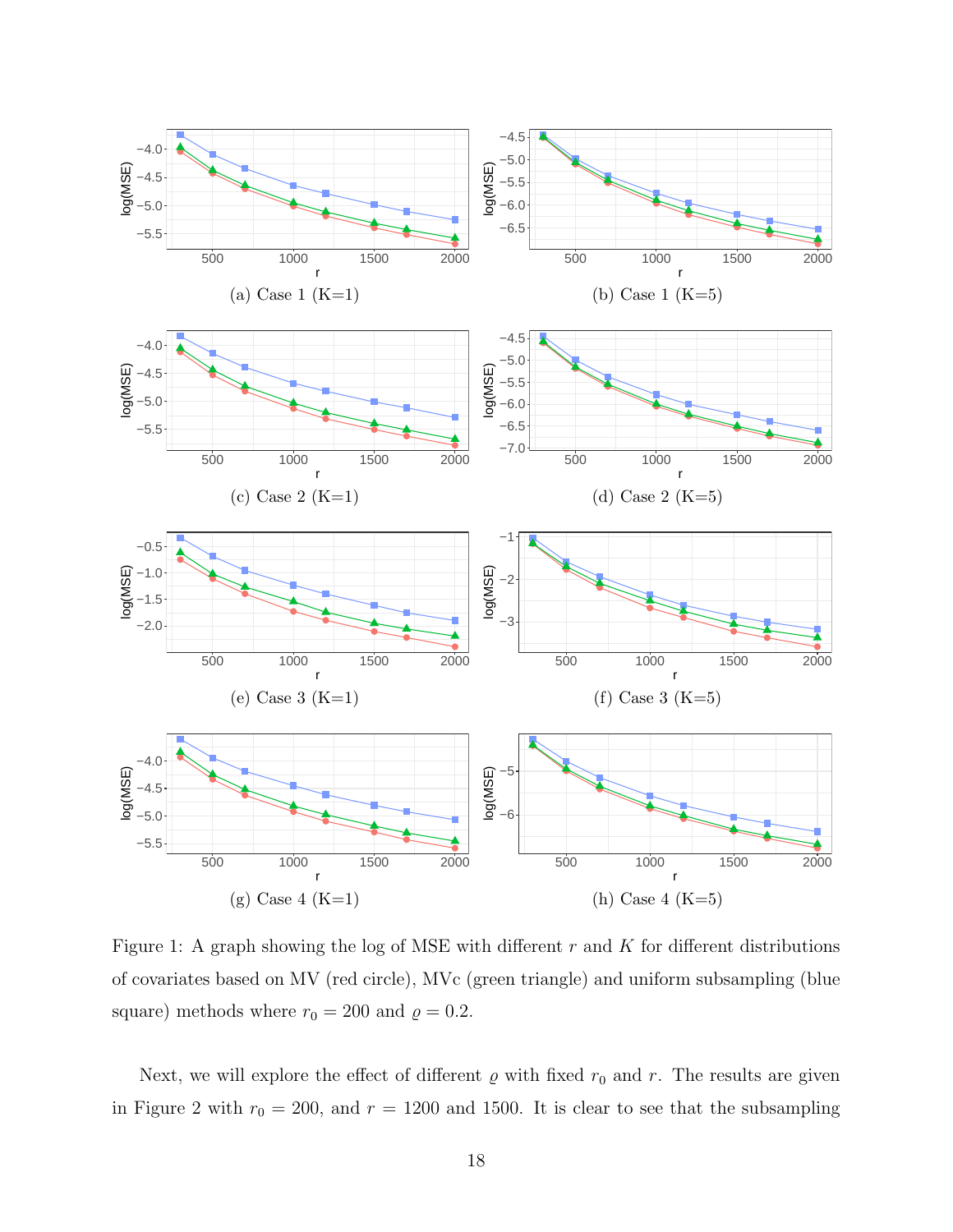method outperforms the uniform subsampling method when  $\rho \in [0.01, 0.99]$ . When  $\rho$  is close to 1, the performances of  $\tilde{p}^{s}$  are similar to that of the uniform subsampling. The two-step approach works the best when  $\rho$  is around 0.25. This implies that the shrinkage estimator effectively protect the weighted estimating equation from data points with  $|y_i - \psi(\tilde{\beta}_0^T x_i)|$ close to zero. We only present the performance of Case 4 here because results for all other cases are similar.

<span id="page-18-0"></span>

Figure 2: Log MSEs for Case 4 with different  $\varrho$  and a fixed  $r_0 = 200$  based on MV (red circle), MVc (green triangle) and uniform subsampling (blue square) methods.

To see the effects of M in  $p^{\rm sos}$ , we compare the choice of  $M = \infty$  with another two choices: 1) M is approximated by the  $(1 - r/(2n))$ -th quantile of  $\{\hbar_i^{*MV}\}_{i=1}^r$  or  $\{\hbar_i^{*MVc}\}_{i=1}^r$ calculated from pilot subsample set (denote this choice as  $M = Q$ ), and 2) M is calculated according to the formulas in Theorem [3](#page-6-5) or [4](#page-8-0) except that  $\hat{\beta}_{\text{QLE}}$  is replaced by  $\tilde{\beta}_0$  (denote this choice as  $M = E$ ). we consider different values of  $r/N$  with choices of 0.01, 0.1, 0.3, 0.5 and 0.7, and report results in Table [1.](#page-19-0) When  $r/N \leq 0.3$ , the choice  $M = \infty$  has comparable results as the choice  $M = E$  (calculating M from the full). When  $r/N \geq 0.5$ , the choice  $M = Q$  (using a quantile from the pilot subsample) still produce satisfactory results. Thus, the MSE is not very sensitive to the choice of  $M$ . In the big data subsampling scheme, since it is typical that  $r \ll N$ , we can simply use  $M = \infty$ .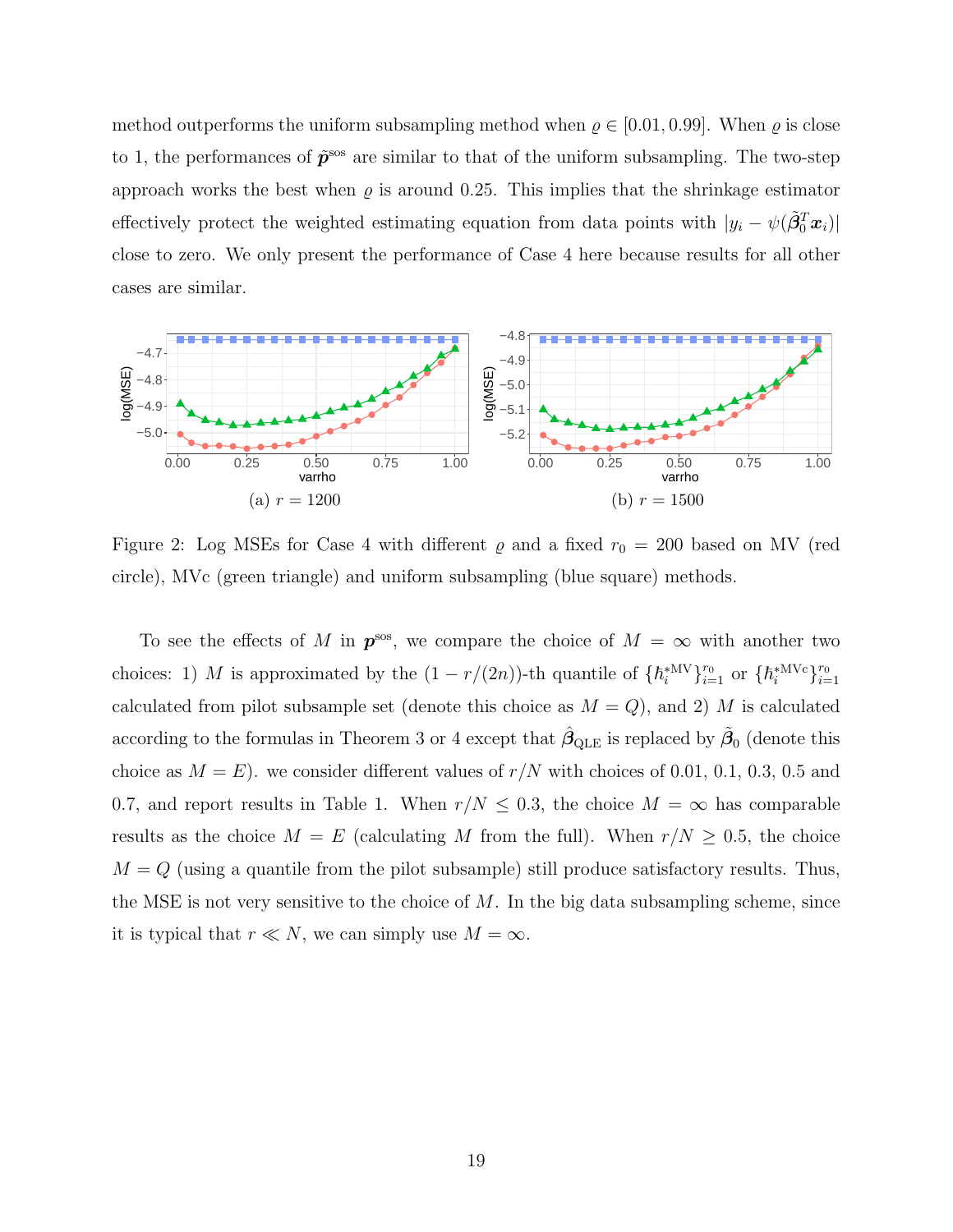<span id="page-19-0"></span>Table 1: MSE for different expected size r under varying subsampling strategy with  $r_0 = 2000$ and  $\rho = 0.2$  on Case 4. Here Q is the  $(1 - r/(2n))$ -th quantile of  $\{h_i^{*MV}\}_{i=1}^{r_0}$  or  $\{h_i^{*MVC}\}_{i=1}^{r_0}$ , and E is calculated according to the formula for M in Theorem [3](#page-6-5) or [4](#page-8-0) with  $\hat{\beta}_{QLE}$  replaced by  $\tilde{\beta}_0$ .

| Method                | $r/N = 0.01$ | $r/N = 0.1$ | $r/N = 0.3$   | $r/N = 0.5$ | $r/N = 0.7$ |
|-----------------------|--------------|-------------|---------------|-------------|-------------|
| UNIF                  | 1.75E-03     | $1.93E-04$  | 5.03E-05      | $2.14E-05$  | $9.21E-06$  |
| MV with $M = \infty$  | 1.18E-03     | $1.12E-04$  | $2.35E-0.5$   | $8.35E-06$  | $3.64E-06$  |
| MV with $M = Q$       | 1.19E-03     | $1.11E-04$  | $2.54E-05$    | 8.19E-06    | 1.57E-06    |
| MV with $M = E$       | $1.21E-03$   | 1.16E-04    | $2.29E - 0.5$ | 7.55E-06    | 2.36E-06    |
| MVc with $M = \infty$ | $1.32E-03$   | $1.22E-04$  | $2.82E - 05$  | $1.09E-05$  | 5.26E-06    |
| MVc with $M = Q$      | $1.28E-03$   | $1.22E-04$  | $2.72E-0.5$   | $9.65E-06$  | $2.12E-06$  |
| MVc with $M = E$      | $1.35E-03$   | 1.26E-04    | 2.74E-05      | 8.76E-06    | $2.67E-06$  |

To have a closer look at the effect of  $K$ , we implement Algorithm [3](#page-13-0) with fixed partition number  $K = 5$  or  $K = 10$  and changing r with choices of 300, 500, 700, 1000, 1200, 1500, 1700, and 2000. We also consider the cases where r and  $Kr$  are fixed. The results for Case 4 are reported in Figure [3](#page-20-0) with  $r_0 = 200$  and  $\rho = 0.2$ . For comparisons, the uniform subsampling is also implemented through Algorithm [3](#page-20-0) with  $\tilde{p}^{\rm sos}$  replaced by  $p^{\text{UNIF}}$  . Figure 3 shows that the subsampling method outperforms the uniform subsampling method for both  $K = 5$  and  $K = 10$ . If r is fixed, the aggregate estimator approximates  $\hat{\beta}_{\text{QLE}}$  better when K is larger since more data are involved in each subsample set. However, when  $Kr$  is fixed, as K increases, the performance of the aggregate estimator deteriorates.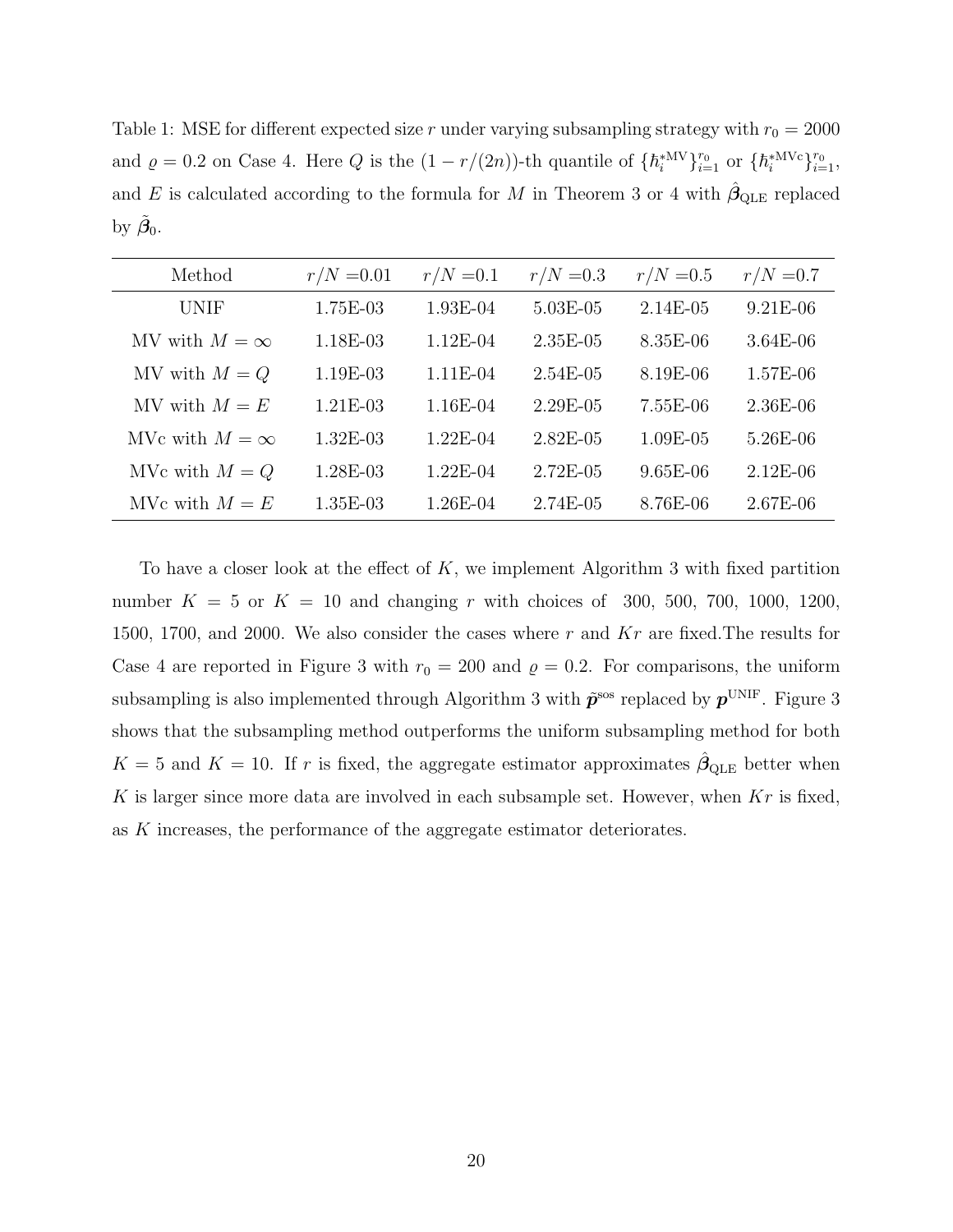<span id="page-20-0"></span>

Figure 3: Log MSEs for different combination of r and K with  $r_0 = 200$  and  $\rho = 0.2$  based on MV (red circle), MVc (green triangle) and uniform subsampling (blue square) methods.

Now we evaluate the performance of the proposed subsampling method for statistical inference under different values of r and K. As an example, we take  $\beta_2$  as the parameter of interest and construct 95% confidence intervals for it. The estimator given in [\(25\)](#page-14-0) is used to estimate the variance-covariance matrices based on selected subsamples. Table [2](#page-21-0) reports empirical coverage probabilities and average lengths over the four synthetic data sets with  $r_0 = 200$  and  $\rho = 0.2$ . It is clear that MV and MVc based subsampling methods have similar performances and they are uniformly better than the uniform subsampling method. As r or  $K$  increases, lengths of confidence intervals decrease. The  $95\%$  confidence intervals in Case 3 are longer than those in other cases with the same subsample sizes. This coincides with the aforementioned results.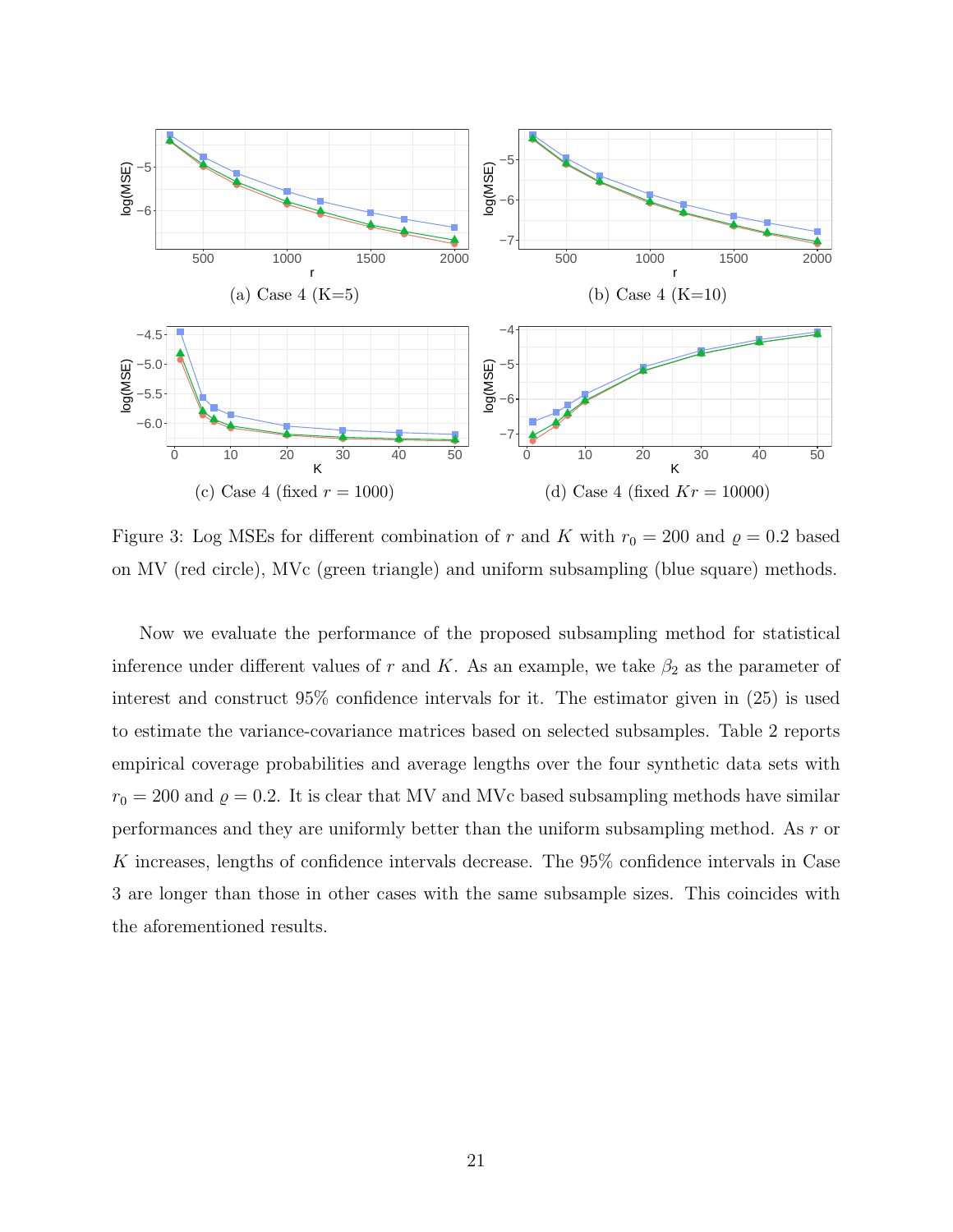|       |       | $\Gamma$ | MV       |        | MVc      |        | <b>UNIF</b> |        |
|-------|-------|----------|----------|--------|----------|--------|-------------|--------|
|       |       |          | coverage | length | coverage | length | coverage    | length |
| case1 | $k=1$ | 1000     | 0.950    | 0.1867 | 0.949    | 0.1880 | 0.944       | 0.1932 |
|       |       | 1500     | 0.949    | 0.1829 | 0.946    | 0.1837 | 0.945       | 0.1871 |
|       | $k=5$ | 1000     | 0.947    | 0.1774 | 0.944    | 0.1776 | 0.931       | 0.1783 |
|       |       | 1500     | 0.951    | 0.1766 | 0.946    | 0.1767 | 0.935       | 0.1771 |
| case2 | $k=1$ | 1000     | 0.935    | 0.1619 | 0.944    | 0.1638 | 0.927       | 0.1680 |
|       |       | 1500     | 0.940    | 0.1587 | 0.937    | 0.1600 | 0.934       | 0.1627 |
|       | $k=5$ | 1000     | 0.945    | 0.1542 | 0.934    | 0.1546 | 0.936       | 0.1550 |
|       |       | 1500     | 0.938    | 0.1536 | 0.938    | 0.1538 | 0.932       | 0.1539 |
| case3 | $k=1$ | 1000     | 0.957    | 1.8103 | 0.956    | 1.8504 | 0.947       | 1.8961 |
|       |       | 1500     | 0.954    | 1.7788 | 0.956    | 1.8058 | 0.941       | 1.8368 |
|       | $k=5$ | 1000     | 0.956    | 1.7344 | 0.951    | 1.7418 | 0.936       | 1.7503 |
|       |       | 1500     | 0.951    | 1.7280 | 0.951    | 1.7325 | 0.945       | 1.7374 |
| case4 | $k=1$ | 1000     | 0.935    | 0.1949 | 0.928    | 0.1977 | 0.935       | 0.2034 |
|       |       | 1500     | 0.927    | 0.1913 | 0.933    | 0.1932 | 0.936       | 0.1970 |
|       | $k=5$ | 1000     | 0.928    | 0.1862 | 0.928    | 0.1865 | 0.949       | 0.1877 |
|       |       | 1500     | 0.930    | 0.1854 | 0.927    | 0.1856 | 0.946       | 0.1864 |

<span id="page-21-0"></span>Table 2: Empirical coverage probabilities and average lengths of 95% confidence intervals for  $\beta_2$  with  $r_0 = 200$  and  $\rho = 0.2$ .

Additional simulation results on both estimation efficiency and computational efficiency with larger full data sizes and higher dimensions are available in the supplementary material.

## 5.2 Citation Number Data Set

The number of citations is an important factor about the quality of a research paper, and it is of interest to most of the researchers in every field. As a result, study of paper citations itself has become an interesting research topic. In this example, we applied the proposed method to a real data set about over four million papers associated with abstract, authors, year, venue, title, type and citation numbers [\(Tang et al.](#page-57-10) [\(2008\)](#page-57-10)). The data set is available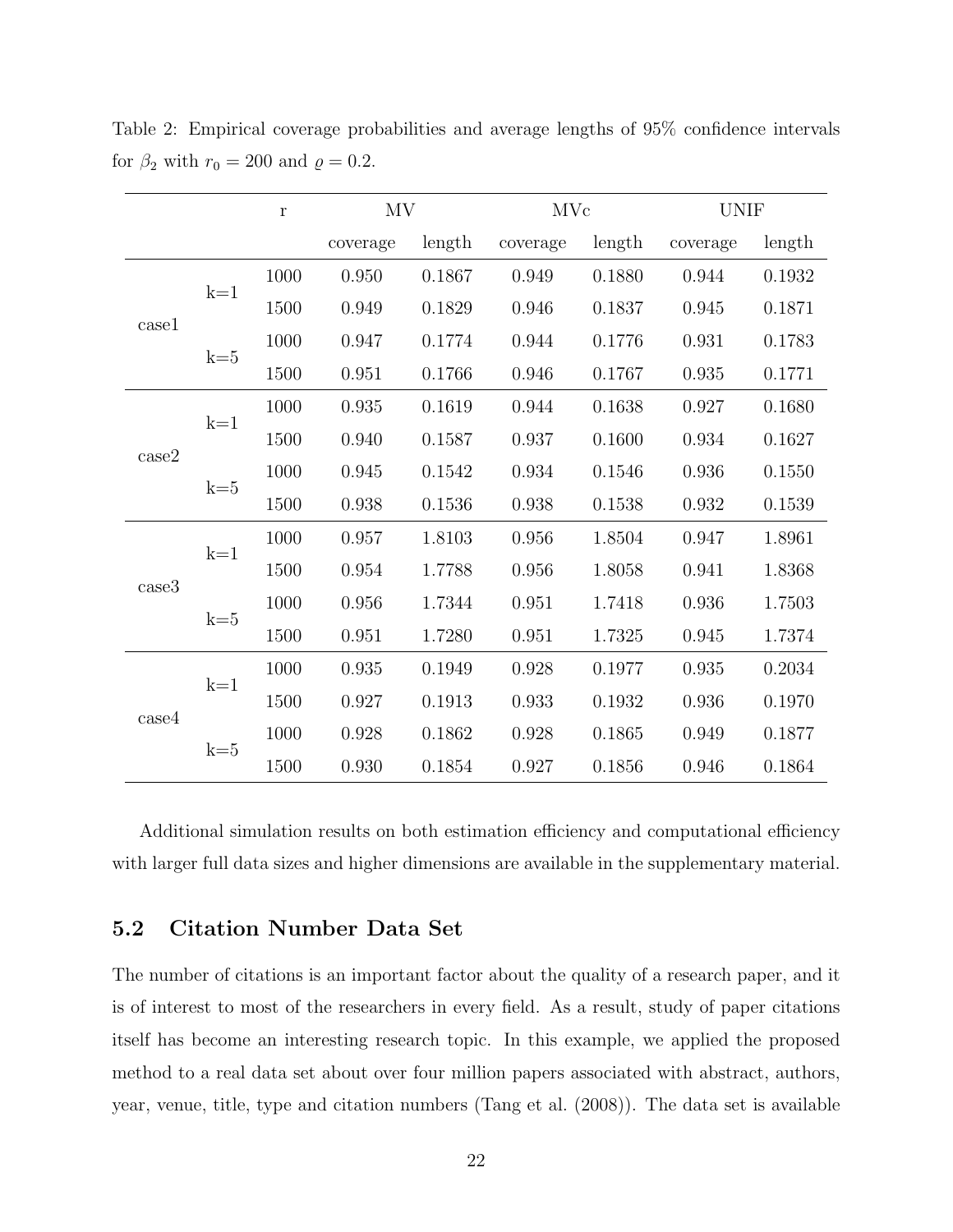at <https://www.aminer.cn/citation>, and our goal is to model the number of citations using features extracted from the text information about the articles.

The original data set is in text format, and we extract the following numerical features to characterize each article. First, the number of years between the year the paper was published and the year of 2018  $(x_1)$ . This feature describes the time effect since the citation numbers are nondecreasing in  $x_1$ . We categorize the length of the abstract of each paper into detail/brief/non-present status, and bring two indicator variables to denote them. Specifically,  $x_2 = 1$  if the paper has an abstract with more than 100 words and  $x_2 = 0$  otherwise; and  $x_3 = 1$  if the paper has an abstract with less than 100 words and  $x_3 = 0$  otherwise. Similarly, we characterize the length of the title for each paper by defining  $x_4 = 1$  if the title contains more than 10 words and  $x_4 = 0$  otherwise. We also consider the publication type, and use  $x_5 = 1$  to denote journal papers and  $x_5 = 0$  for the rest of papers. To measure the influence of the journal or publisher, we use the newest SJR score  $(x_6)$  provided by <https://www.scimagojr.com>. We also consider the SJR ranking and let  $x_7 = 1$  for journals or publishers that are marked with "Q1" and let  $x_7 = 0$  otherwise. The author information of each paper is also taken into account. We define  $x_8$  as the average number of author publications for each paper, which is calculated by dividing the total number of publications from the author(s) of the paper before 2018 by the total number of author(s) in the paper. We remove all the incomplete cases in the data set, and there are  $n = 2,803,027$  data points after the data cleaning.

To describe the relationship between the number of citations and the aforementioned features, a Poisson regression is used. The estimated mean model from the quasi-likelihood estimator based on the full data set is given as below:

$$
E(Y|X) = \exp(1.32 + 0.39x_1 + 1.44x_2 + 1.09x_3 - 0.26x_4 + 0.03x_5 + 0.20x_6 + 0.55x_7 + 0.21x_8).
$$

From the fitted model, we have the following findings. 1) A detailed abstract helps to attract more citations while a detailed title may not be popular among scholars. This may be because follow-up papers often have longer titles compared with the original paper, but they usually gain less attentions. 2) The publication type is not critical to receive high number of citations comparing with other factors. 3) SJR ranking is critical to receive higher number of citations. This is because the paper published in high quality publishers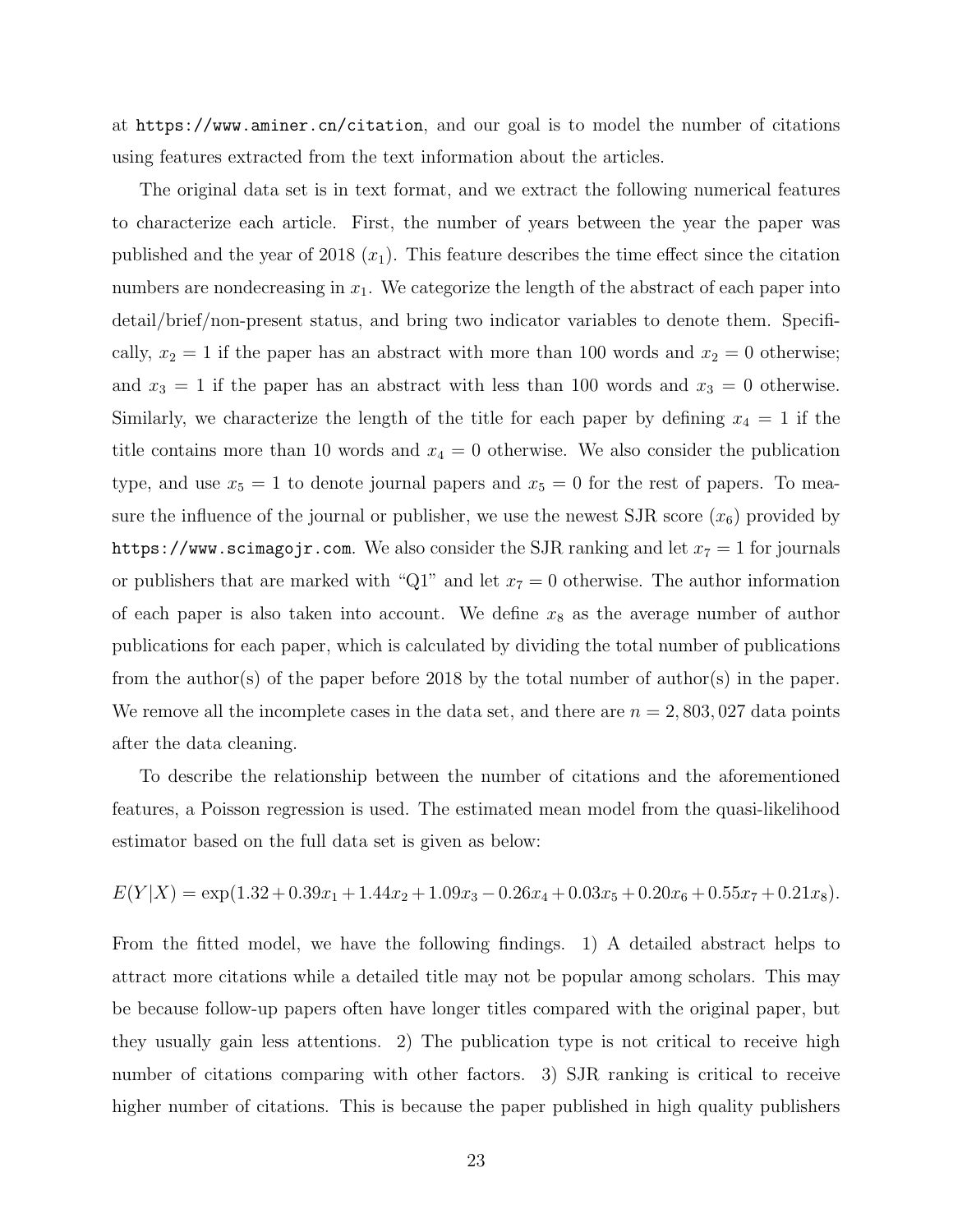<span id="page-23-0"></span>Table 3: Average estimates for the Citation number data set from the proposed methods with  $\rho = 0.2$ ,  $r_0 = 800$ , and  $r = 4400$ . In the table  $\beta_1, \ldots, \beta_8$  are the regression coefficients for  $x_1, \ldots, x_8$  respectively, and  $\beta_0$  is the intercept coefficient. The numbers in the parentheses are the empirical standard errors.

|           |                | $K=1$          |                |                | $K=5$          |                |  |  |
|-----------|----------------|----------------|----------------|----------------|----------------|----------------|--|--|
|           | <b>UNIF</b>    | MV             | MVc            | <b>UNIF</b>    | MV             | MVc            |  |  |
| $\beta_0$ | 1.29(0.339)    | 1.35(0.183)    | 1.35(0.213)    | 1.47(0.221)    | 1.44(0.153)    | 1.44(0.159)    |  |  |
| $\beta_1$ | 0.41(0.054)    | 0.39(0.027)    | 0.39(0.023)    | 0.38(0.039)    | 0.38(0.027)    | 0.38(0.026)    |  |  |
| $\beta_2$ | 1.46(0.333)    | 1.42(0.182)    | 1.42(0.208)    | 1.37(0.218)    | 1.40(0.145)    | 1.40(0.149)    |  |  |
| $\beta_3$ | 1.11(0.365)    | 1.07(0.190)    | 1.07(0.218)    | 1.02(0.240)    | 1.05(0.160)    | 1.05(0.162)    |  |  |
| $\beta_4$ | $-0.25(0.139)$ | $-0.26(0.100)$ | $-0.26(0.083)$ | $-0.25(0.094)$ | $-0.25(0.071)$ | $-0.25(0.069)$ |  |  |
| $\beta_5$ | 0.03(0.159)    | 0.03(0.103)    | 0.03(0.099)    | 0.04(0.103)    | 0.04(0.073)    | 0.04(0.073)    |  |  |
| $\beta_6$ | 0.21(0.051)    | 0.21(0.022)    | 0.20(0.017)    | 0.21(0.035)    | 0.21(0.020)    | 0.21(0.019)    |  |  |
| $\beta_7$ | 0.54(0.185)    | 0.55(0.114)    | 0.55(0.111)    | 0.54(0.117)    | 0.55(0.093)    | 0.55(0.094)    |  |  |
| $\beta_8$ | 0.22(0.044)    | 0.21(0.023)    | 0.21(0.017)    | 0.21(0.027)    | 0.21(0.017)    | 0.21(0.016)    |  |  |

usually receive more attentions. 4) More productive authors gain more citations since they may have more influences.

To assess the performance of the proposed method in approximating the full data estimates, we apply them on the citation data for 1000 times and report the averages of parameter estimates along with the empirical standard errors in Table [3.](#page-23-0) The uniform subsampling method is also implemented for comparison. In this table,  $\rho = 0.2, r_0 = 800$ , and  $r = 4400$ . It is seen that all subsampling methods produce average estimates that are close to the full data estimates. However, the proposed methods have significantly smaller empirical standard errors.

Similar to the simulation studies, we also compare our methods with the uniform subsampling method with various sampling budget r varying from 2000 to 4400 and  $r_0$  being fixed at 800. Figure [4](#page-24-0) shows the results on the empirical MSE. We see that MV and MVc perform similarly and they both dominate the uniform sampling method. This pattern is similar to that in the simulation studies.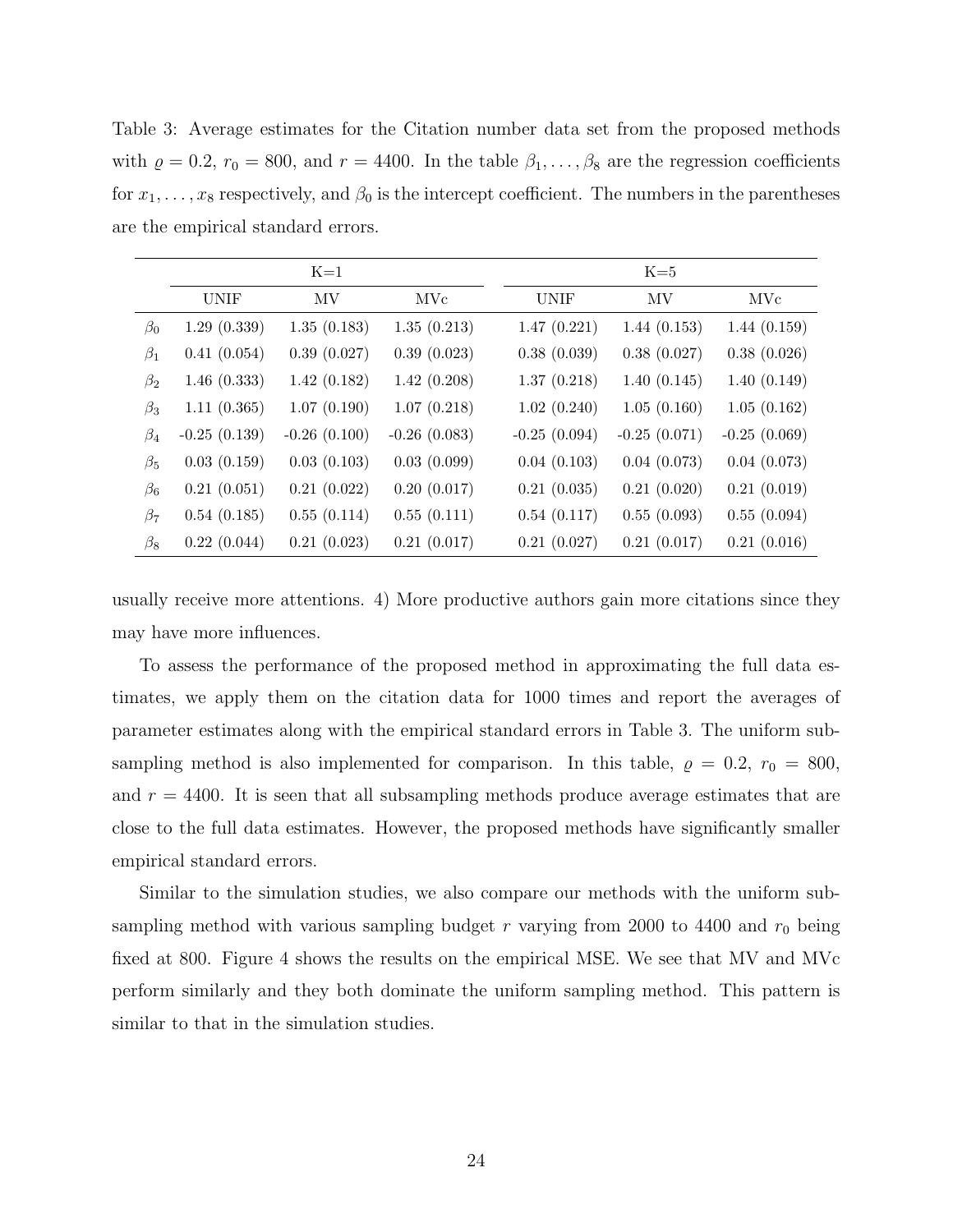<span id="page-24-0"></span>

Figure 4: A graph showing the log of MSEs for the citation number data set with  $r_0 = 400$ and different r and partition number K based on MV (red circle), MVc (green triangle) and uniform subsampling (blue square) methods.

#### 5.3 Airline On-time and Delay Data Set

To track the on-time performance of domestic flights operated by large air carriers, information about on-time, delayed, canceled, and diverted flights have been collected since October 1987. The full data set contains 123,534,969 records (∼11 GB) which is available on <http://stat-computing.org/dataexpo/2009/the-data.html>. One purpose for analyzing this data set is to build a model for airlines delays. We first plot the histogram of actual arrive delays based on the pilot sample and notice a very large discrepancy from normality. The distribution of actual delays are extremely skewed and heavy-tailed (see Figure [5a\)](#page-25-0).

In order to extract useful information about arrive delays, we use linear regression, loglinear regression, and Gamma regression to model the relationship between arrive delays and other covariate variables:  $x_1$ , the distance between airports;  $x_2$ , day/night status (binary; 1) if departure between 7 a.m. and 6 p.m., 0 otherwise);  $x_3$ , weekend/weekday status (binary; 1 if departure occurred during the weekend, 0 otherwise); and  $x_4$ , departure delay status (binary; 1 if the delay is 15 Minutes or More , 0 otherwise). Note that both log linear and Gamma regression models are defined for non-negative responses. Thus we switch the locations of all the responses, i.e., add 1440 to all the responses. Based on the pilot sample, the Bayesian information criterion values are 7312.672, -4407.750, and -4415.854 for linear regression, log-linear regression, and Gamma regression, respectively, which implies that the posterior probability for Gamma regression model is around 0.98 in the view of Bayesian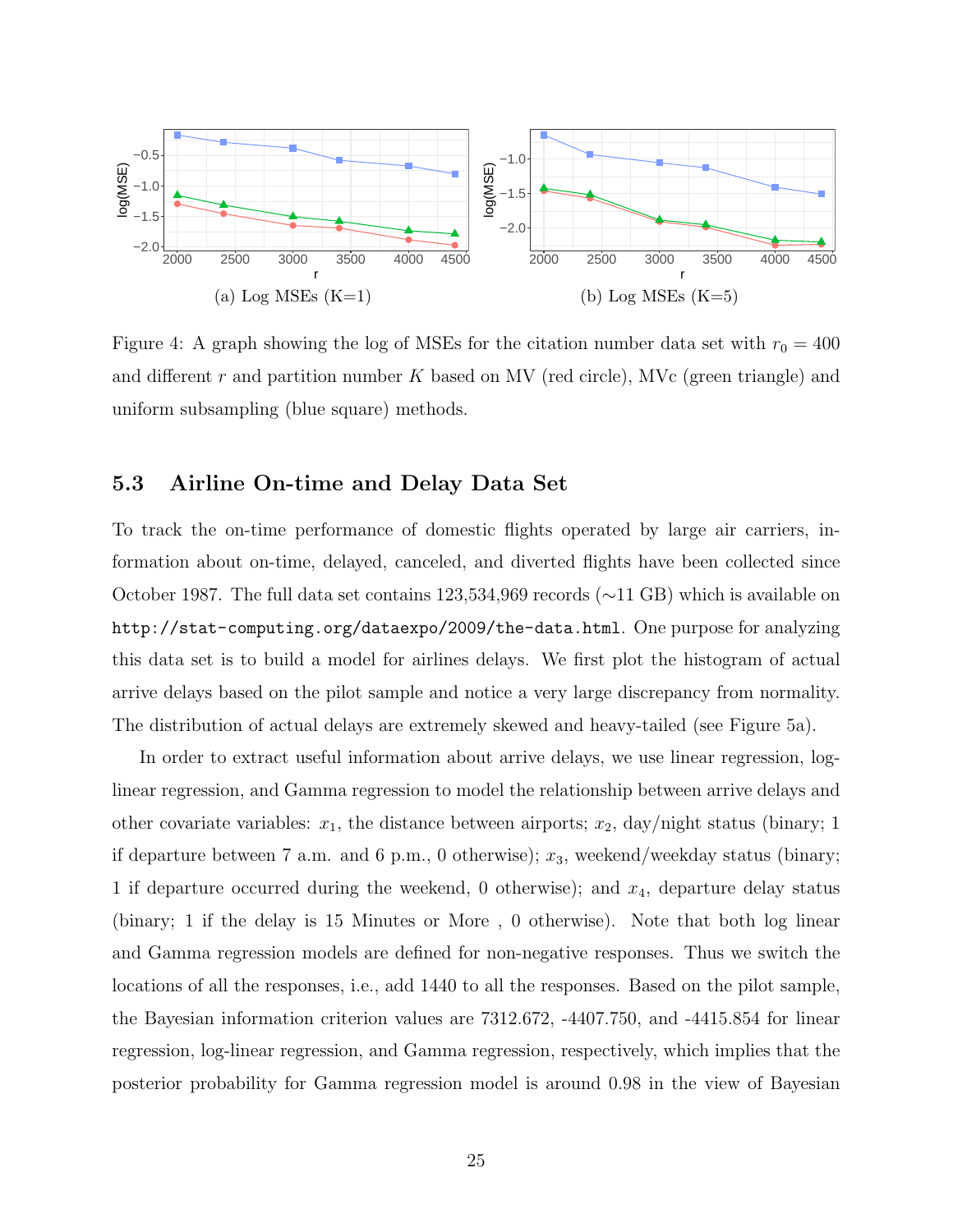model averaging (see [Neath and Cavanaugh, 2012\)](#page-56-10). Thus we use Gamma regression for this case. In addition, we drop the NA values in the dataset. After data cleaning, we have  $n = 119, 793, 199$  data points. Similar to the simulation studies, we also compare our method with the uniform subsampling method, and report the results under various sampling budget r varying from 2000 to 4400 with  $r_0$  fixed at 800 in Figure [6.](#page-25-1) As expected, MV and MVc perform similarly and they both outperform the uniform sampling method.

<span id="page-25-0"></span>

Figure 5: Distribution of Actual Delays and Log-transformed Actual Delays based on the pilot samples  $(r_0 = 800)$ .

<span id="page-25-1"></span>

Figure 6: A graph showing the log of MSEs for the airline on-time and delay data set with  $r_0 = 800, \ \rho = 0.2$  and different r and partition number K based on MV (red circle), MVc (green triangle) and uniform subsampling (blue square) methods.

## 6 Conclusion

In this paper, we have derived the optimal Poisson subsampling probabilities for quasilikelihood estimation, and developed a distributed optimal subsampling method. We have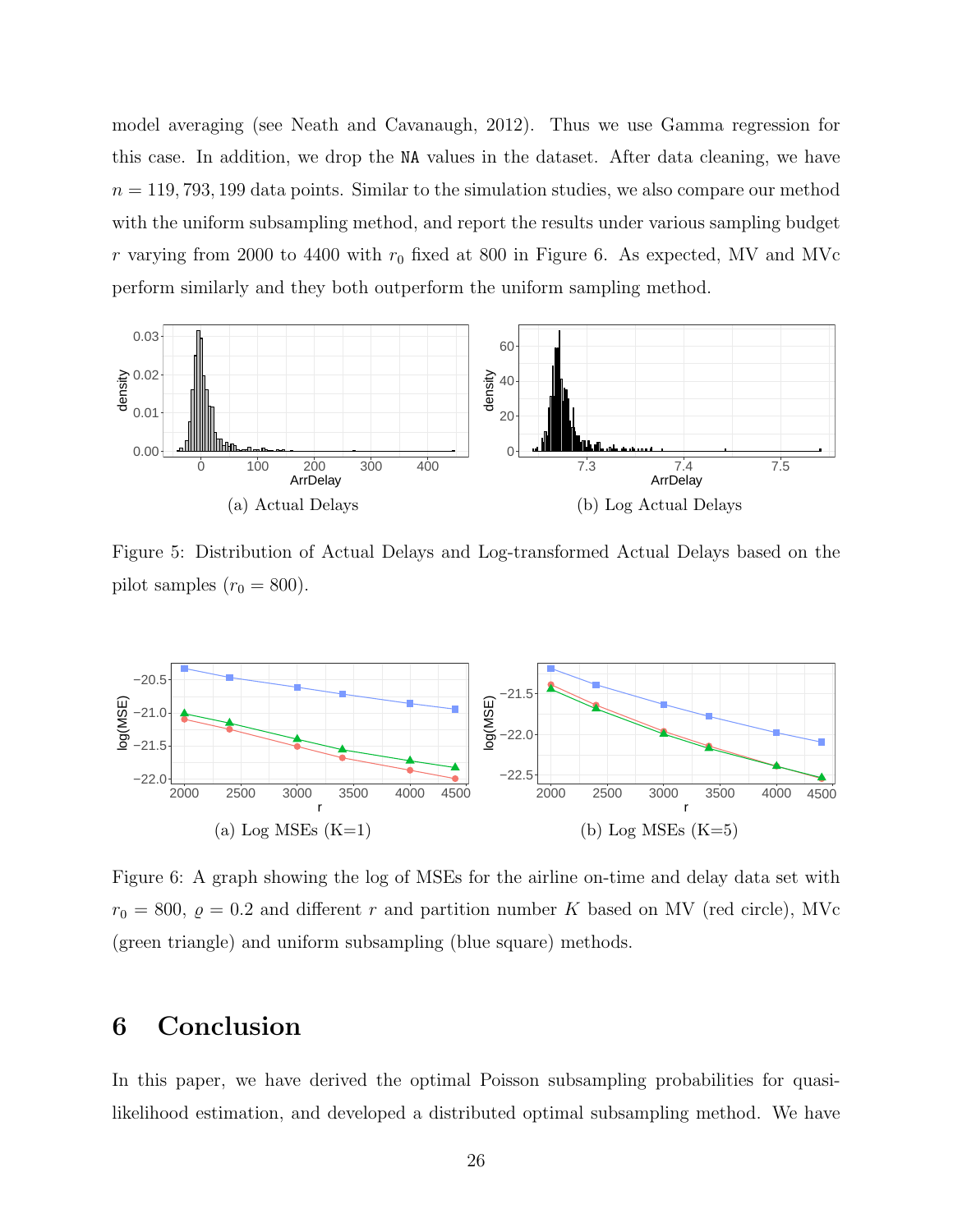investigated the theoretical properties of the proposed methods and carried out extensive numerical experiments on simulated and real data sets to evaluate their practical performance. Both theoretical results and numerical results demonstrate the great potential of the proposed method in extracting useful information from massive data sets.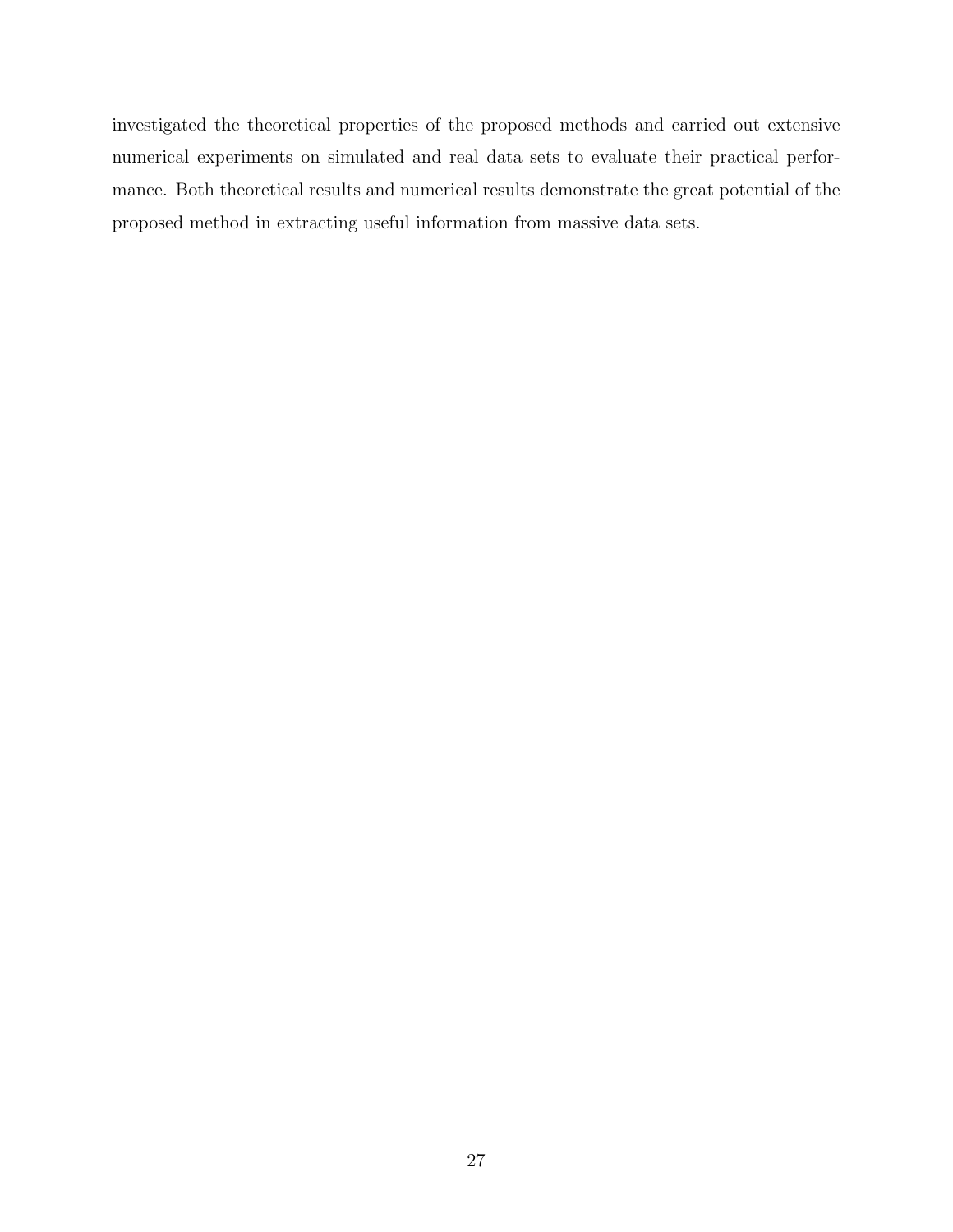# Supplementary material for "Optimal Distributed Subsampling for Maximum Quasi-Likelihood Estimators with Massive Data"

In this supplementary material we prove the theorems in the paper and present additional simulation results to evaluate the proposed methods.

## S.1 Proofs

Recall that we use  $Q(\beta)$  to denote the estimating equation on full data set. For the subsamples, the weighted estimation equation (3) can be written as

$$
Q^*(\boldsymbol{\beta}) = \sum_{i=1}^N \frac{\delta_i}{p_i} [y_i - \psi(\boldsymbol{\beta}^T \boldsymbol{x}_i)] \boldsymbol{x}_i,
$$

where  $\delta_i$  is the indicator variable that signifies whether  $(x_i, y_i)$  is included in the subsample. Denote the first derivative of  $Q^*(\boldsymbol{\beta})$  as  $\dot{Q}^*(\boldsymbol{\beta}) = \partial Q^*(\boldsymbol{\beta})/\partial \boldsymbol{\beta}$ .

### S.1.1 Proofs of Theorems 1 and 2

To prove Theorems 1 and 2, we start from proving the following lemmas.

<span id="page-27-0"></span>**Lemma S.1.** Under Assumptions 1, 2 and 5, conditional on  $\mathcal{F}_N$ , as  $r \to \infty$  and  $N \to \infty$ ,

$$
\frac{1}{N}V_c^{-1/2}Q^*(\hat{\beta}_{\text{QLE}}) \to N(\mathbf{0}, I),
$$

in distribution, where

$$
V_c = \frac{1}{N^2} \sum_{i=1}^N \frac{1}{p_i} \{y_i - \psi(\hat{\beta}_{\text{QLE}}^T \boldsymbol{x}_i)\}^2 \boldsymbol{x}_i \boldsymbol{x}_i^T - \frac{1}{N^2} \sum_{i=1}^N \{y_i - \psi(\hat{\beta}_{\text{QLE}}^T \boldsymbol{x}_i)\}^2 \boldsymbol{x}_i \boldsymbol{x}_i^T.
$$

Proof. Direct calculation shows that

$$
E\left\{\frac{1}{N}Q^*(\hat{\beta}_{\text{QLE}})\bigg|\mathcal{F}_N\right\} = \frac{1}{N}Q(\hat{\beta}_{\text{QLE}}) = 0,
$$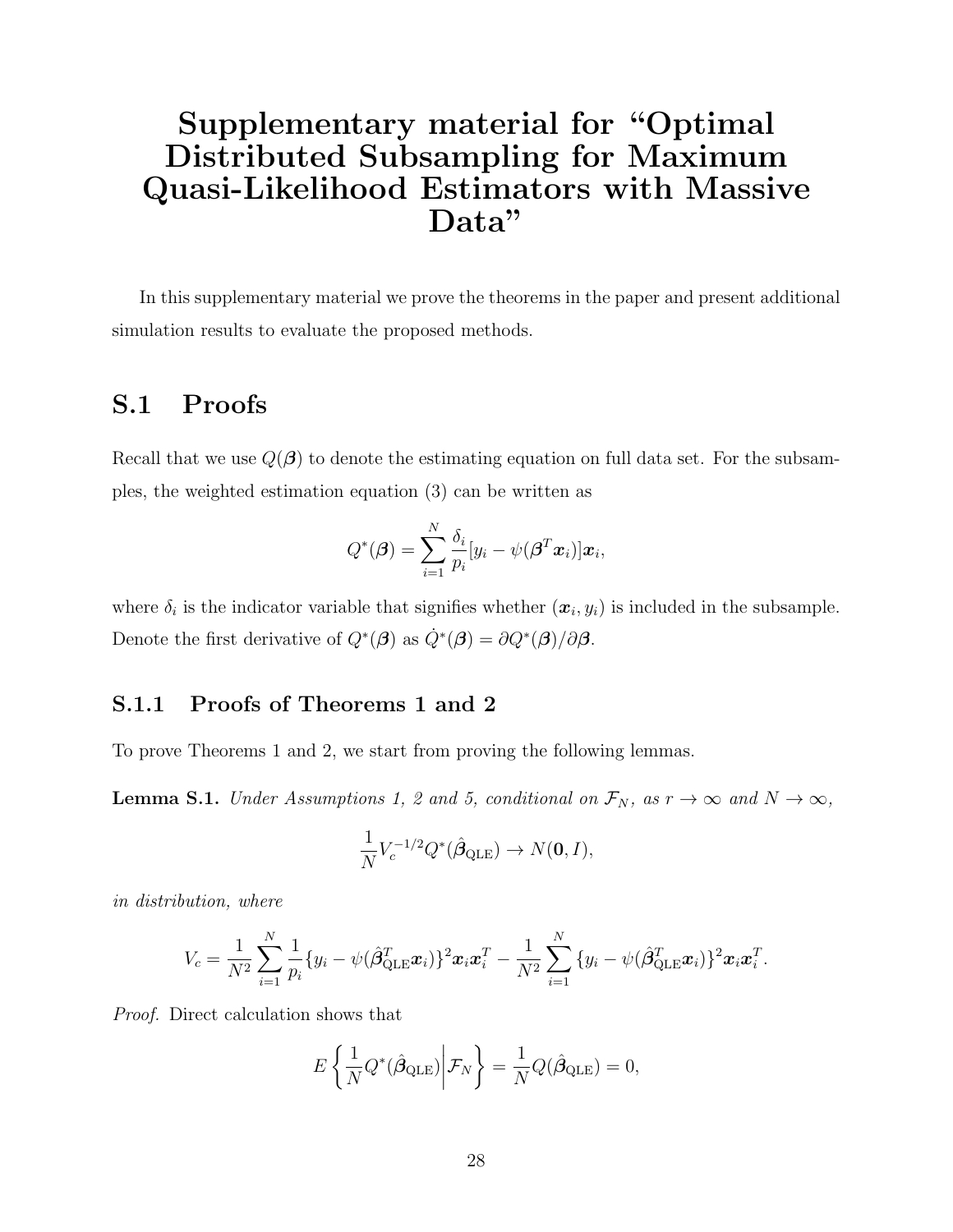and

$$
\operatorname{var}\left\{\frac{1}{N}Q^*(\hat{\beta}_{\text{QLE}})\bigg|\mathcal{F}_N\right\}
$$
\n
$$
=\frac{1}{N^2}\sum_{i=1}^N\frac{\operatorname{var}(\delta_i|\mathcal{F}_N)}{p_i^2}\{y_i\mathbf{x}_i-\psi(\hat{\beta}_{\text{QLE}}^T\mathbf{x}_i)\mathbf{x}_i\}\{y_i\mathbf{x}_i-\psi(\hat{\beta}_{\text{QLE}}^T\mathbf{x}_i)\mathbf{x}_i\}^T
$$
\n
$$
=\frac{1}{N^2}\sum_{i=1}^N\frac{\{y_i-\psi(\hat{\beta}_{\text{QLE}}^T\mathbf{x}_i)\}^2\mathbf{x}_i\mathbf{x}_i^T}{p_i} - \frac{1}{N^2}\sum_{i=1}^N\{y_i-\psi(\hat{\beta}_{\text{QLE}}^T\mathbf{x}_i)\}^2\mathbf{x}_i\mathbf{x}_i^T
$$

Now we check the Lindeberg-Feller condition under the conditional distribution. Denote  $\eta_i = \delta_i \{y_i - \psi(\hat{\boldsymbol{\beta}}_{\text{QLE}}^T \boldsymbol{x}_i) \} \boldsymbol{x}_i / (N p_i)$ . For every  $\varepsilon > 0$ ,  $\sum$ N  $i=1$  $E\{\|\eta_i\|^21\|_{\eta_i\|>\varepsilon} \mid \mathcal{F}_N\} \leq \frac{1}{\varepsilon}$  $\sum$ N  $i=1$  $E(\|\eta_i\|^3\mid\mathcal{F}_N)$ = 1  $N^3$ 1 ε  $\sum$ N  $i=1$  $\|y_i - \psi_i(\hat{\boldsymbol{\beta}}_{\text{QLE}}^T\boldsymbol{x}_i)\|^3\|\boldsymbol{x}_i\|^3$  $p_i^2$ (S.26)

$$
\leq \frac{1}{\varepsilon} \left\{ \max_{i=1,...,N} \frac{1}{(N p_i)^2} \right\} \sum_{i=1}^N \frac{\|y_i - \psi_i(\hat{\beta}_{\text{QLE}}^T \boldsymbol{x}_i)\|^3 \|\boldsymbol{x}_i\|^3}{N},
$$

.

<span id="page-28-3"></span>where  $\mathbbm{1}$  is the indicator function.

<span id="page-28-0"></span>Now we show that 
$$
N^{-1} \sum_{i=1}^{N} ||y_i - \psi(\hat{\beta}_{\text{QLE}}^T \boldsymbol{x}_i)||^3 ||\boldsymbol{x}_i||^3 = O_P(1)
$$
. Note that  
\n
$$
\sum_{i=1}^{N} \frac{|y_i - \psi(\hat{\beta}_{\text{QLE}}^T \boldsymbol{x}_i)|^3 ||\boldsymbol{x}_i||^3}{N} \le \sum_{i=1}^{N} \frac{|y_i|^3 ||\boldsymbol{x}_i||^3}{N} + 3 \sum_{i=1}^{N} \frac{|y_i^2 \psi(\hat{\beta}_{\text{QLE}}^T \boldsymbol{x}_i)||\boldsymbol{x}_i||^3}{N} + 3 \sum_{i=1}^{N} \frac{|y_i|\psi^2(\hat{\beta}_{\text{QLE}}^T \boldsymbol{x}_i)||\boldsymbol{x}_i||^3}{N} + \sum_{i=1}^{N} \frac{\psi^3(\hat{\beta}_{\text{QLE}}^T \boldsymbol{x}_i)||\boldsymbol{x}_i||^3}{N}.
$$
\n(S.27)

From (i) and (ii) in Assumption 2, we have  $N^{-1} \sum_{i=1}^{N} ||x_i||^6 = O_P(1)$  and  $N^{-1} \sum_{i=1}^{N} y_i^6 =$  $O_P(1)$  from the law of large numbers. Thus, from Holder's inequality, we have

$$
\sum_{i=1}^{N} \frac{|y_i|^3 ||x_i||^3}{N} \le \sqrt{\sum_{i=1}^{N} \frac{y_i^6}{N}} \sqrt{\sum_{i=1}^{N} \frac{||x_i||^6}{N}} = O_P(1). \tag{S.28}
$$

Similarly, under Assumption 2, it can be shown that

<span id="page-28-2"></span><span id="page-28-1"></span>
$$
\sum_{i=1}^{N} \frac{\psi^3(\hat{\beta}_{\text{QLE}}^T \boldsymbol{x}_i) ||\boldsymbol{x}_i||^3}{N} = O_P(1),\tag{S.29}
$$

$$
\sum_{i=1}^{N} \frac{y_i^2 \psi(\hat{\beta}_{\text{QLE}}^T \boldsymbol{x}_i) \| \boldsymbol{x}_i \|^3}{N} = O_P(1),
$$
\n(S.30)

$$
\sum_{i=1}^{N} \frac{|y_i| \psi^2(\hat{\beta}_{\text{QLE}}^T \boldsymbol{x}_i) ||\boldsymbol{x}_i||^3}{N} = O_P(1).
$$
 (S.31)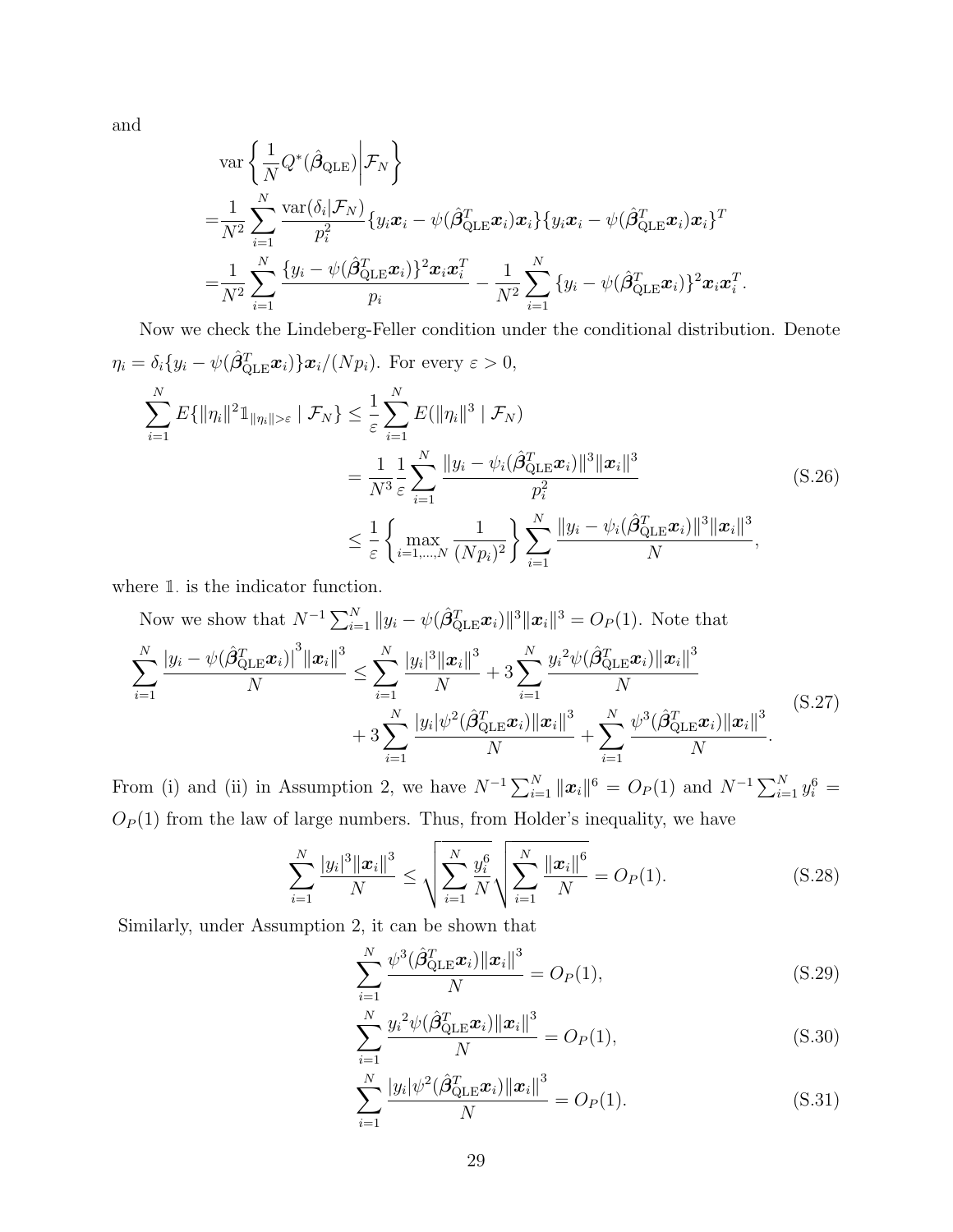Here, the last two equalities come from the generalized Holder inequality (See [Schilling, 2017,](#page-57-11) Page 133),

<span id="page-29-2"></span>
$$
\frac{1}{N} \sum_{i=1}^{N} |a_i b_i c_i| \le \left(\frac{1}{N} \sum_{i=1}^{N} |a_i^3| \right)^{1/3} \left(\frac{1}{N} \sum_{i=1}^{N} |b_i^3| \right)^{1/3} \left(\frac{1}{N} \sum_{i=1}^{N} |c_i^3| \right)^{1/3}.
$$
 (S.32)

To be specific, the results come from the fact that

$$
\sum_{i=1}^{N} \frac{y_i^2 \psi(\hat{\beta}_{\text{QLE}}^T \boldsymbol{x}_i) \|\boldsymbol{x}_i\|^3}{N} \le \left(\sum_{i=1}^{N} \frac{y_i^6}{N}\right)^{1/3} \left(\sum_{i=1}^{N} \frac{|\psi^3(\hat{\beta}_{\text{QLE}}^T \boldsymbol{x}_i)|}{N}\right)^{1/3} \left(\sum_{i=1}^{N} \frac{\|\boldsymbol{x}_i\|^9}{N}\right)^{1/3} \le \left(\sum_{i=1}^{N} \frac{y_i^6}{N}\right)^{1/3} \left(\sum_{i=1}^{N} \frac{\psi^6(\hat{\beta}_{\text{QLE}}^T \boldsymbol{x}_i)}{N}\right)^{1/6} \left(\sum_{i=1}^{N} \frac{\|\boldsymbol{x}_i\|^9}{N}\right)^{1/3}
$$

and

$$
\sum_{i=1}^N \frac{|y_i| \psi^2(\hat{\beta}_{\text{QLE}}^T \bm{x}_i) \|\bm{x}_i\|^3}{N} \leq \left(\sum_{i=1}^N \frac{|y_i|^3}{N}\right)^{1/3} \left(\sum_{i=1}^N \frac{\psi^6(\hat{\beta}_{\text{QLE}}^T \bm{x}_i)}{N}\right)^{1/3} \left(\sum_{i=1}^N \frac{\|\bm{x}_i\|^9}{N}\right)^{1/3}.
$$

Combining [\(S.27\)](#page-28-0), [\(S.28\)](#page-28-1), [\(S.29\)](#page-28-2), [\(S.30\)](#page-28-2) and [\(S.31\)](#page-28-2), we have

<span id="page-29-0"></span>
$$
N^{-1} \sum_{i=1}^{N} |y_i - \psi(\hat{\beta}_{\text{QLE}}^T \boldsymbol{x}_i)|^3 ||\boldsymbol{x}_i||^3 = O_P(1).
$$
 (S.33)

From [\(S.26\)](#page-28-3), [\(S.33\)](#page-29-0), and Assumption 5, we obtain

$$
\sum_{i=1}^N E\{\|\eta_i\|^2 1\_{|\eta_i\|>\varepsilon}|\mathcal{F}_N\} \leq \frac{1}{\varepsilon}O_P(r^{-2})\cdot O_P(1) = o_P(1).
$$

Thus, conditionally on  $\mathcal{F}_N$ , the desired result holds by the Lindeberg-Feller central limit theorem (Proposition 2.27 of [van der Vaart, 1998\)](#page-57-7).  $\Box$ 

<span id="page-29-1"></span>**Lemma S.2.** Under Assumptions  $1 - 5$ , as  $N, r \rightarrow \infty$ , for any  $s_r \rightarrow 0$  in probability,

$$
\frac{1}{N}\sum_{i=1}^N \frac{\delta_i}{p_i}\dot{\psi}((\hat{\boldsymbol{\beta}}_{\text{QLE}} + \boldsymbol{s}_r)^T \boldsymbol{x}_i) \boldsymbol{x}_i \boldsymbol{x}_i^T - \frac{1}{N}\sum_{i=1}^N \dot{\psi}(\hat{\boldsymbol{\beta}}_{\text{QLE}}^T \boldsymbol{x}_i) \boldsymbol{x}_i \boldsymbol{x}_i^T = o_{P|\mathcal{F}_N}(1).
$$
(S.34)

*Proof.* Direct calculation shows that conditionally on  $\mathcal{F}_N$ ,

$$
E\left\{\frac{1}{N}\sum_{i=1}^N\frac{\delta_i}{p_i}\dot{\psi}(\hat{\boldsymbol{\beta}}_{\text{QLE}}^T\boldsymbol{x}_i)\boldsymbol{x}_i\boldsymbol{x}_i^T\bigg|\mathcal{F}_N\right\} = \frac{1}{N}\sum_{i=1}^N\dot{\psi}(\hat{\boldsymbol{\beta}}_{\text{QLE}}^T\boldsymbol{x}_i)\boldsymbol{x}_i\boldsymbol{x}_i^T.
$$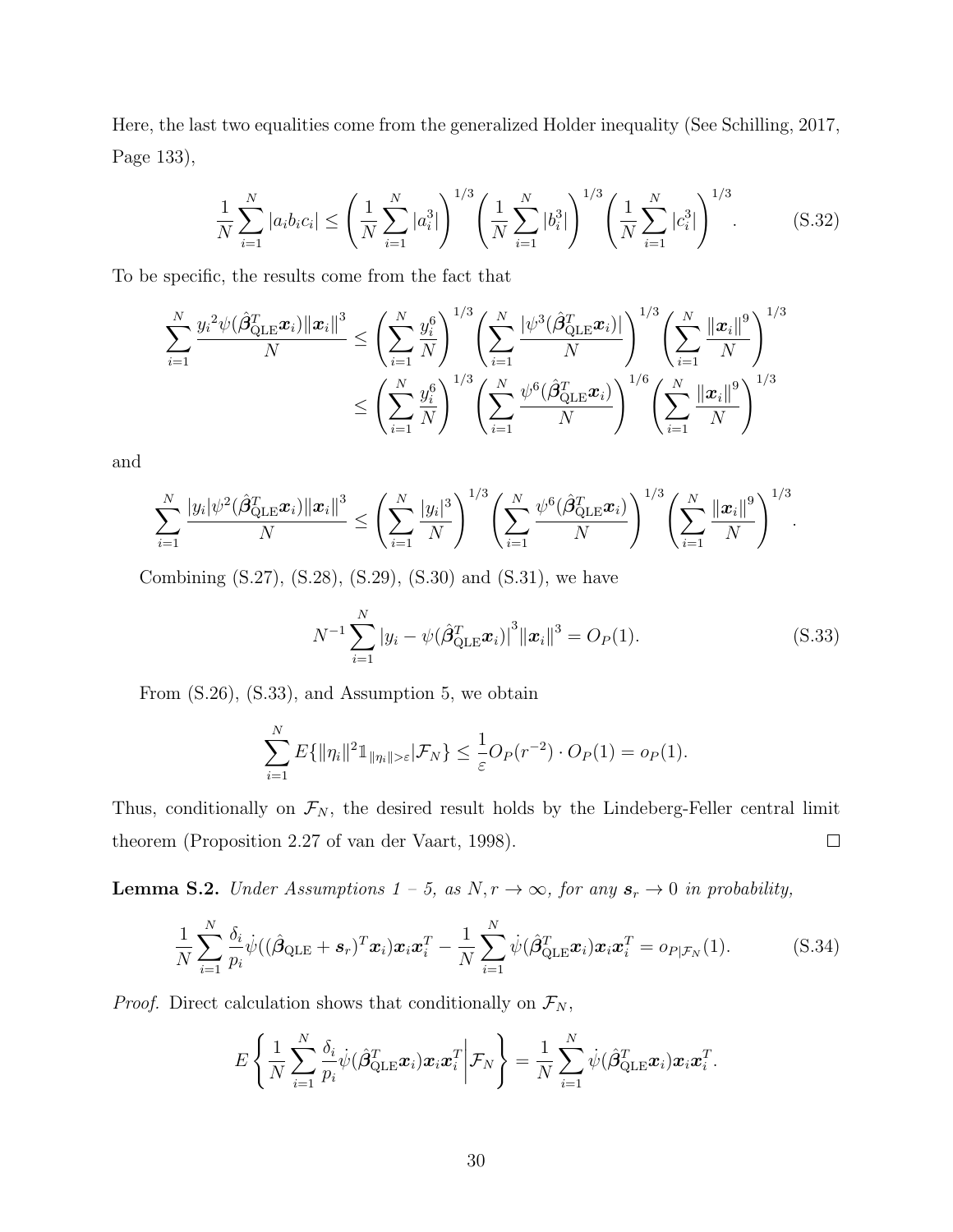Let  $\Sigma_{\psi,S}(\hat{\boldsymbol{\beta}}_{\text{QLE}}) = N^{-1} \sum_{i=1}^N \delta_i p_i^{-1} \dot{\psi} (\hat{\boldsymbol{\beta}}_{\text{QLE}}^T \boldsymbol{x}_i) \boldsymbol{x}_i \boldsymbol{x}_i^T$ , for any component  $\Sigma_{\psi,S}(\hat{\boldsymbol{\beta}}_{\text{QLE}})^{j_1 j_2}$  of  $\Sigma_{\psi,S}(\hat{\beta}_{\text{QLE}})$  where  $1 \leq j_1, j_2 \leq p$ ,

$$
E\left\{\sum_{\psi,S}(\hat{\beta}_{\text{QLE}})^{j_1j_2} - \sum_{\psi}(\hat{\beta}_{\text{QLE}})^{j_1j_2}\Big|\mathcal{F}_N\right\}^2
$$
  
\n
$$
= \sum_{i=1}^N \frac{p_i(1-p_i)}{p_i^2} \left\{\frac{\psi(\hat{\beta}_{\text{QLE}}^T \boldsymbol{x}_i) x_{ij_1} x_{ij_2}}{N}\right\}^2
$$
  
\n
$$
= \sum_{i=1}^N \frac{1}{p_i} \left\{\frac{\psi(\hat{\beta}_{\text{QLE}}^T \boldsymbol{x}_i) x_{ij_1} x_{ij_2}}{N}\right\}^2 - \sum_{i=1}^N \left\{\frac{\psi(\hat{\beta}_{\text{QLE}}^T \boldsymbol{x}_i) x_{ij_1} x_{ij_2}}{N}\right\}^2
$$
  
\n
$$
\leq \sum_{i=1}^N \frac{1}{p_i} \left\{\frac{\psi(\hat{\beta}_{\text{QLE}}^T \boldsymbol{x}_i) x_{ij_1} x_{ij_2}}{N}\right\}^2
$$
  
\n
$$
\leq \left(\max_{i=1,\dots,N} \frac{1}{N p_i}\right) \sum_{i=1}^N \frac{\psi^2(\hat{\beta}_{\text{QLE}}^T \boldsymbol{x}_i) (x_{ij_1} x_{ij_2})^2}{N},
$$
  
\n
$$
\leq \left(\max_{i=1,\dots,N} \frac{1}{N p_i}\right) \sum_{i=1}^N \frac{\psi^2(\hat{\beta}_{\text{QLE}}^T \boldsymbol{x}_i) \|\boldsymbol{x}_i\|^4}{N},
$$

where the last equality is because  $(x_{ij_1}x_{ij_2})^2 \leq x_{ij_1}^4 + x_{ij_2}^4 \leq ||\boldsymbol{x}_i||^4$ . Utilizing (i), (iii) and (iv) in Assumption 2, it can be shown that

$$
\sum_{i=1}^N \frac{\dot{\psi}^2(\hat{\boldsymbol{\beta}}_{\text{QLE}}^T\boldsymbol{x}_i) \|\boldsymbol{x}_i\|^4}{N} = O_P(1),
$$

by arguments similar to those used for Lemma [S.1.](#page-27-0) Thus we have

$$
E\left(\Sigma_{\psi,S}(\hat{\beta}_{\text{QLE}})^{j_1j_2} - \Sigma_{\psi}(\hat{\beta}_{\text{QLE}})^{j_1j_2}\bigg|\mathcal{F}_N\right)^2 = O_P(r^{-1})
$$

from Assumption 5. Note that  $\Sigma_{\psi}(\hat{\beta}_{\text{QLE}})^{j_1j_2} = O_P(1)$  under Assumption 3. It is proved that

$$
\Upsilon_I:=\frac{1}{N}\sum_{i=1}^N\frac{\delta_i}{p_i}\dot{\psi}(\hat{\boldsymbol{\beta}}_{\text{QLE}}^T\boldsymbol{x}_i)\boldsymbol{x}_i\boldsymbol{x}_i^T-\frac{1}{N}\sum_{i=1}^N\dot{\psi}(\hat{\boldsymbol{\beta}}_{\text{QLE}}^T\boldsymbol{x}_i)\boldsymbol{x}_i\boldsymbol{x}_i^T=o_{P|\mathcal{F}_N}(1),
$$

from Chebyshev's inequality.

It remains to show that

$$
\Upsilon_{II}:=\frac{1}{N}\sum_{i=1}^N\frac{\delta_i}{p_i}\{\dot{\psi}((\hat{\boldsymbol{\beta}}_{\text{QLE}}+\boldsymbol{s}_r)^T\boldsymbol{x}_i)-\dot{\psi}(\hat{\boldsymbol{\beta}}_{\text{QLE}}^T\boldsymbol{x}_i)\}\boldsymbol{x}_i\boldsymbol{x}_i^T=o_{P|\mathcal{F}_N}(1).
$$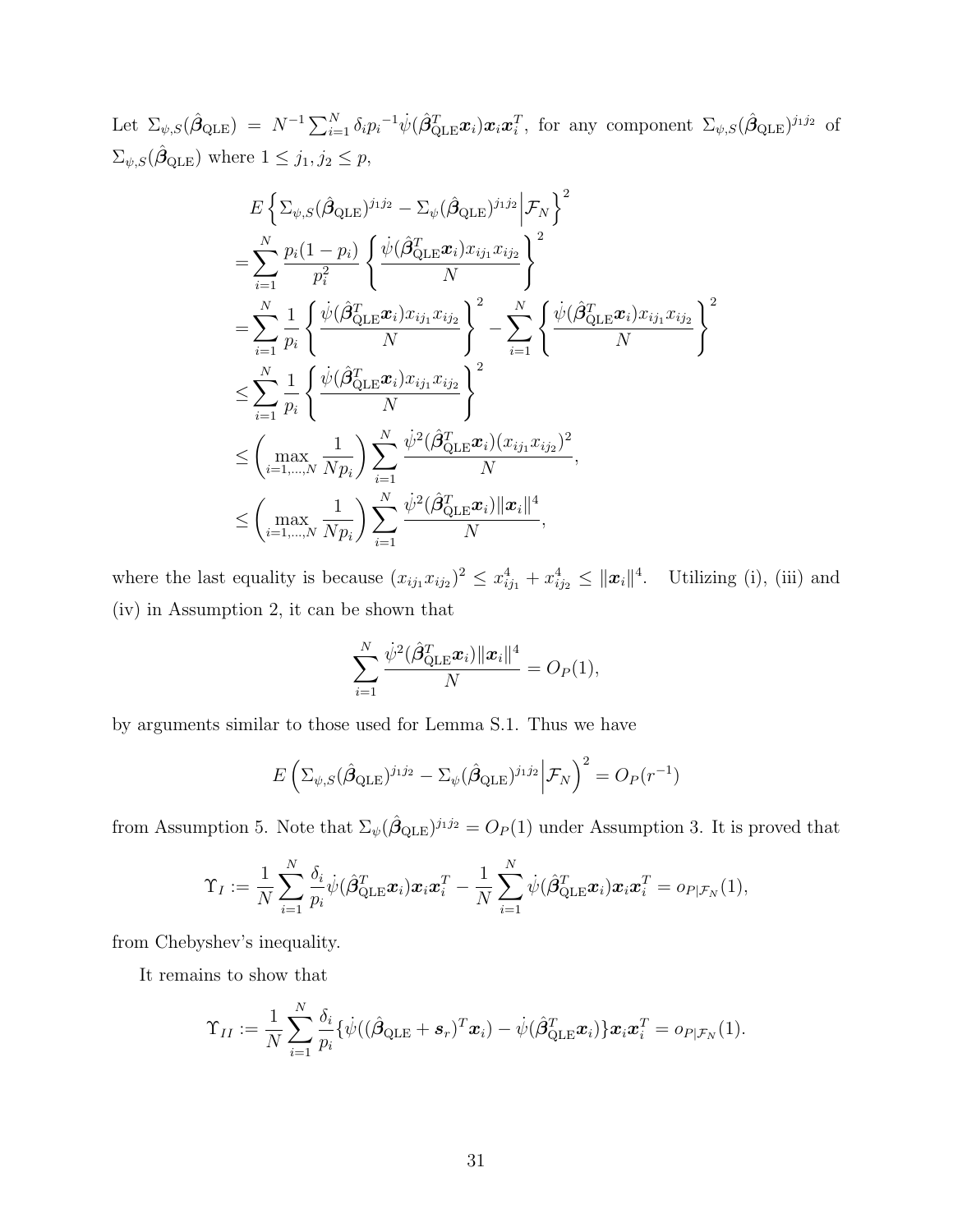According to Wely's theorem [\(Horn and Johnson, 2013,](#page-56-11) Theorem 4.3.1)

$$
\begin{aligned} \|\Upsilon_{II}\|_s &\leq \frac{1}{N}\sum_{i=1}^N\frac{\delta_i}{p_i}\|\dot{\psi}((\hat{\boldsymbol{\beta}}_{\text{QLE}}+\boldsymbol{s}_r)^T\boldsymbol{x}_i)-\dot{\psi}(\hat{\boldsymbol{\beta}}_{\text{QLE}}^T\boldsymbol{x}_i)\}\boldsymbol{x}_i\boldsymbol{x}_i^T\|_s\\ &\leq \frac{1}{N}\sum_{i=1}^N\|\{\dot{\psi}((\hat{\boldsymbol{\beta}}_{\text{QLE}}+\boldsymbol{s}_r)^T\boldsymbol{x}_i)-\dot{\psi}(\hat{\boldsymbol{\beta}}_{\text{QLE}}^T\boldsymbol{x}_i)\}\boldsymbol{x}_i\boldsymbol{x}_i^T\|_s\\ &\leq \frac{1}{N}\sum_{i=1}^N\frac{\delta_i}{p_i}m_2(\boldsymbol{x}_i)\|\boldsymbol{s}_r\|=o_P(1), \end{aligned}
$$

under Assumption 4. Thus the result follows from the fact that  $\|\Upsilon_{II}\|_{s} \geq 0$ .

<span id="page-31-1"></span> $\Box$ 

Now we are ready to prove Theorems 1 and 2.

*Proof.* The estimator  $\tilde{\beta}$  is the solution of

$$
Q^*(\boldsymbol{\beta}) = \sum_{i=1}^N \frac{\delta_i}{p_i} \Big\{ y_i - \psi(\boldsymbol{\beta}^T \boldsymbol{x}_i) \Big\} \boldsymbol{x}_i.
$$

Note that

$$
E\left\{\frac{1}{N}Q^*(\boldsymbol{\beta})\bigg|\mathcal{F}_N\right\} = \frac{1}{N}Q(\boldsymbol{\beta}),
$$
\n
$$
\text{var}\left\{\frac{1}{N}Q^*(\boldsymbol{\beta})\bigg|\mathcal{F}_N\right\} = \frac{1}{N^2}\sum_{i=1}^N\frac{\{y_i - \psi(\boldsymbol{\beta}^T\boldsymbol{x}_i)\}^2\boldsymbol{x}_i\boldsymbol{x}_i^T}{p_i} - \frac{1}{N^2}\sum_{i=1}^N\{y_i - \psi(\boldsymbol{\beta}^T\boldsymbol{x}_i)\}^2\boldsymbol{x}_i\boldsymbol{x}_i^T}{N^2}\n\leq \frac{2}{N^2}\sum_{i=1}^N\frac{\{y_i - \psi(\boldsymbol{\beta}^T\boldsymbol{x}_i)\}^2\boldsymbol{x}_i\boldsymbol{x}_i^T}{p_i} = O_{P|\mathcal{F}_N}(r^{-1}),
$$
\n(S.36)

by using the similar arguments in Lemma [S.1](#page-27-0) under Assumptions 1, 2 and 5.

Therefore, as  $r \to \infty$ ,  $N^{-1}Q^*(\beta) - N^{-1}Q(\beta) \to 0$  for all  $\beta \in \Lambda$  in conditional probability given  $\mathcal{F}_N$ . Note that the parameter space is compact and  $\hat{\beta}_{\text{QLE}}$  is the unique solution of  $N^{-1}Q(\beta) = 0$  under Assumption 3 (cf. [Tzavelas, 1998\)](#page-57-5). Thus, from Theorem 5.9 and its remark of [van der Vaart](#page-57-7) [\(1998\)](#page-57-7), we have

<span id="page-31-0"></span>
$$
\|\tilde{\boldsymbol{\beta}} - \hat{\boldsymbol{\beta}}_{\text{QLE}}\| = o_{P|\mathcal{F}_N}(1),\tag{S.37}
$$

as  $N \to \infty$ ,  $r \to \infty$ , conditionally on  $\mathcal{F}_N$  in probability.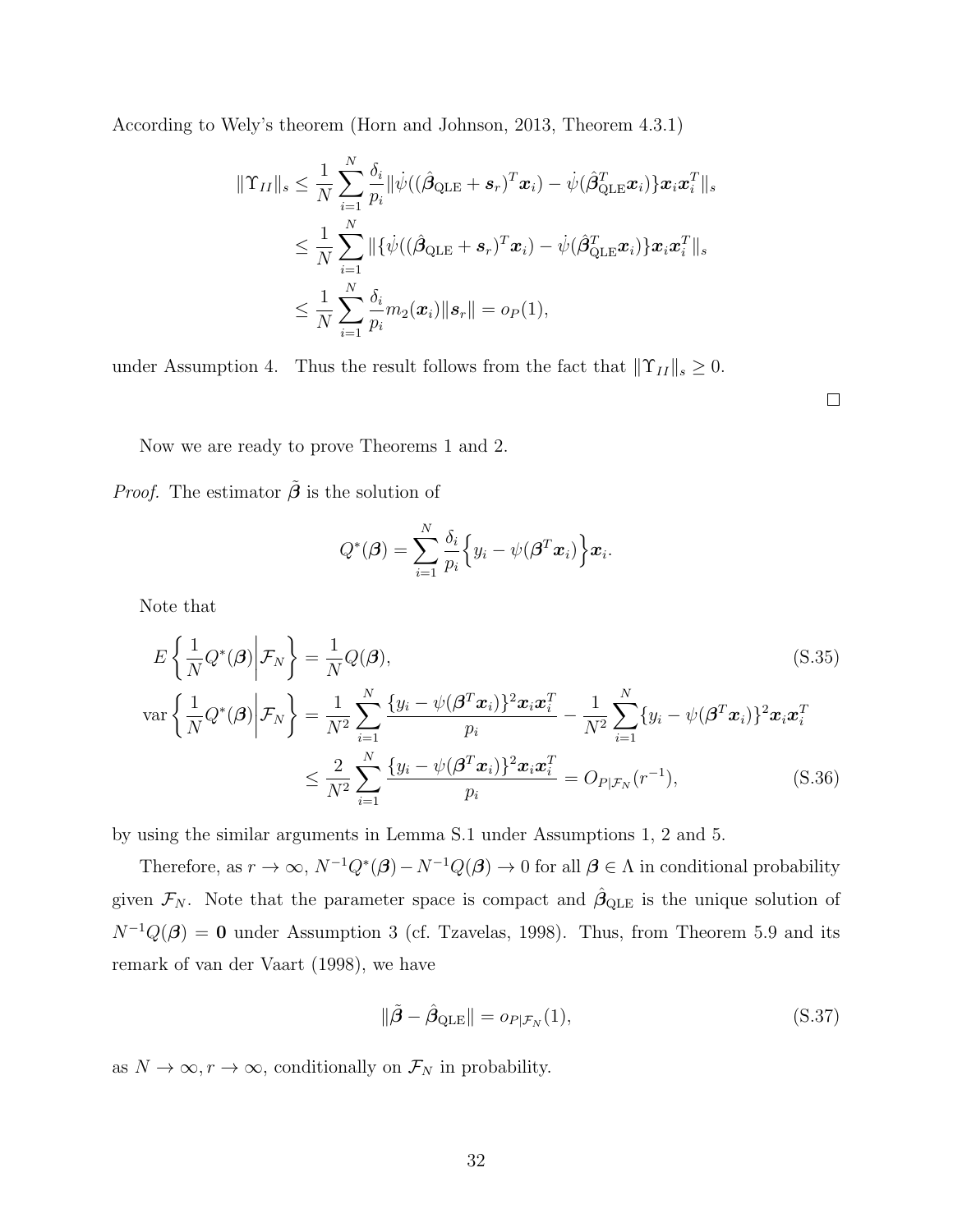By Taylor's expansion,

<span id="page-32-0"></span>
$$
Q^*(\tilde{\boldsymbol{\beta}}) = Q^*(\hat{\boldsymbol{\beta}}_{\text{QLE}}) + \sum_{i=1}^N \frac{\delta_i}{p_i} \left( \begin{array}{c} \dot{\psi}(\hat{\boldsymbol{\beta}}_{(1)}^T \boldsymbol{x}_i) x_{i1} \\ \vdots \\ \dot{\psi}(\hat{\boldsymbol{\beta}}_{(d)}^T \boldsymbol{x}_i) x_{id} \end{array} \right) \boldsymbol{x}_i^T (\tilde{\boldsymbol{\beta}} - \hat{\boldsymbol{\beta}}_{\text{QLE}}), \tag{S.38}
$$

where all  $\acute{\mathcal{B}}_{(1)}, \ldots, \acute{\mathcal{B}}_{(d)}$  lie between  $\hat{\mathcal{B}}_{\text{QLE}}$  and  $\tilde{\mathcal{B}}$ .

From [\(S.37\)](#page-31-0), for each  $j = 1, \ldots, d$ ,  $\hat{\beta}_{(j)}$  can be written as  $\hat{\beta}_{\text{QLE}} + s_{(j)}$  for some  $s_{(j)} =$  $o_{P|\mathcal{F}_N}(1)$ . Thus, from Lemma [S.2,](#page-29-1)

$$
N^{-1}\sum_{i=1}^N \frac{\delta_i}{p_i}\dot{\psi}(\hat{\boldsymbol{\beta}}_{(j)}^T\boldsymbol{x}_i)\boldsymbol{x}_i\boldsymbol{x}_i^T - N^{-1}\sum_{i=1}^N \dot{\psi}(\hat{\boldsymbol{\beta}}_{\text{QLE}}^T\boldsymbol{x}_i)\boldsymbol{x}_i\boldsymbol{x}_i^T = o_{P|\mathcal{F}_N}(1),
$$

which implies that for every  $j$ ,

$$
\frac{1}{N}\sum_{i=1}^N \frac{\delta_i}{p_i} \left( \begin{array}{c} \vdots \\ \psi(\hat{\beta}_{(j)}^T \boldsymbol{x}_i) x_{ij} \\ \vdots \end{array} \right) \boldsymbol{x}_i^T = \frac{1}{N}\sum_{i=1}^N \left( \begin{array}{c} \vdots \\ \psi(\hat{\beta}_{\text{QLE}}^T \boldsymbol{x}_i) x_{ij} \\ \vdots \end{array} \right) \boldsymbol{x}_i^T + o_{P|\mathcal{F}_N}(1).
$$

Therefore,

$$
\frac{1}{N}\sum_{i=1}^N \frac{\delta_i}{p_i} \left( \begin{array}{c} \dot{\psi}(\hat{\beta}_{(1)}^T \boldsymbol{x}_i) x_{i1} \\ \vdots \\ \dot{\psi}(\hat{\beta}_{(d)}^T \boldsymbol{x}_i) x_{id} \end{array} \right) \boldsymbol{x}_i^T = \frac{1}{N}\sum_{i=1}^N \dot{\psi}(\hat{\beta}_{\text{QLE}}^T \boldsymbol{x}_i) \boldsymbol{x}_i \boldsymbol{x}_i^T + o_{P|\mathcal{F}_N}(1).
$$

<span id="page-32-1"></span>By the definition of the quasi-likelihood estimator, the left-hand-side of [\(S.38\)](#page-32-0) is zero. Thus,

$$
\tilde{\boldsymbol{\beta}} - \hat{\boldsymbol{\beta}}_{\text{QLE}} = -\Sigma_{\psi} (\hat{\boldsymbol{\beta}}_{\text{QLE}})^{-1} \frac{1}{N} Q^*(\hat{\boldsymbol{\beta}}_{\text{QLE}}) + o_{P|\mathcal{F}_N}(\|\tilde{\boldsymbol{\beta}} - \hat{\boldsymbol{\beta}}_{\text{QLE}} \|)
$$
\n
$$
= -\Sigma_{\psi} (\hat{\boldsymbol{\beta}}_{\text{QLE}})^{-1} V_c^{1/2} V_c^{-1/2} \frac{1}{N} Q^*(\hat{\boldsymbol{\beta}}_{\text{QLE}}) + o_{P|\mathcal{F}_N}(\|\tilde{\boldsymbol{\beta}} - \hat{\boldsymbol{\beta}}_{\text{QLE}} \|)
$$
\n
$$
= O_{P|\mathcal{F}_N}(r^{-1/2}) + o_{P|\mathcal{F}_N}(\|\tilde{\boldsymbol{\beta}} - \hat{\boldsymbol{\beta}}_{\text{QLE}} \|), \tag{S.39}
$$

since  $\Sigma_{\psi}(\hat{\beta}_{\text{QLE}})^{-1} = O_{P|\mathcal{F}_N}(1)$  under Assumption 3,  $V_c^{1/2} = O_{P|\mathcal{F}_N}(r^{-1/2})$  from [\(S.36\)](#page-31-1) and  $V_c^{-1/2} \frac{1}{N} Q^* (\hat{\beta}_{\text{QLE}}) = O_{P|\mathcal{F}_N}(1)$  from Lemma 1. Therefore,  $\tilde{\beta} - \hat{\beta}_{\text{QLE}} + o_{P|\mathcal{F}_N}(\|\tilde{\beta} - \hat{\beta}_{\text{QLE}}\|) =$  $O_{P|\mathcal{F}_N}(r^{-1/2}),$  which implies that

$$
\tilde{\boldsymbol{\beta}} - \hat{\boldsymbol{\beta}}_{\text{QLE}} = O_{P|\mathcal{F}_N}(r^{-1/2}).
$$

For Theorem 2, applying [\(S.39\)](#page-32-1), as  $r \to \infty$ , conditional on  $\mathcal{F}_N$ , it holds that

$$
V^{-1/2}(\tilde{\beta} - \hat{\beta}_{\text{QLE}}) = -V^{-1/2} \Sigma_{\psi} (\hat{\beta}_{\text{QLE}})^{-1} V_c^{1/2} V_c^{-1/2} N^{-1} Q^*(\hat{\beta}_{\text{QLE}}) + o_{P|\mathcal{F}_N}(1).
$$

Thus, the result follows from Lemma [S.1](#page-27-0) and Slutsky's theorem.

 $\Box$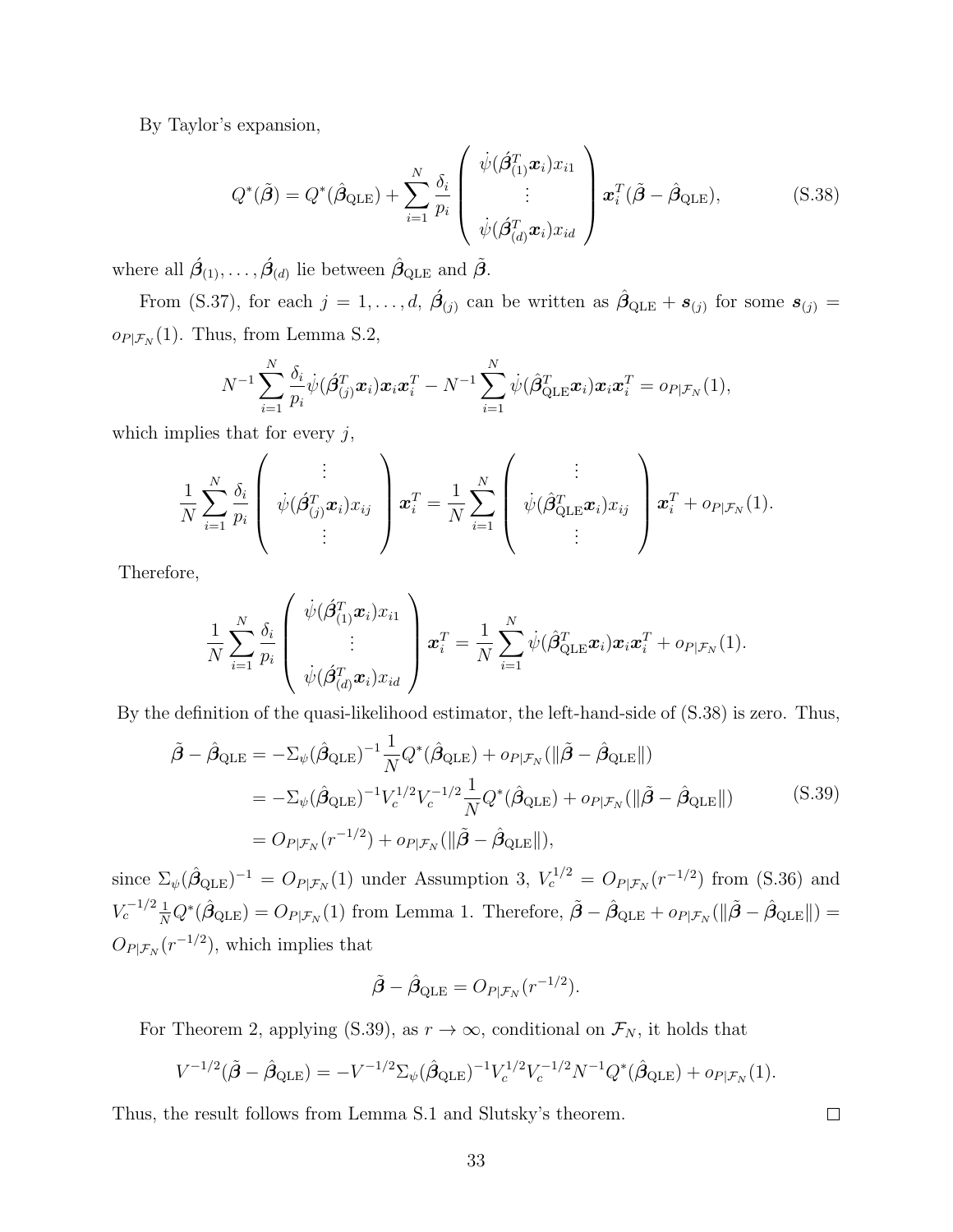### S.1.2 Proofs of Theorems 3 and 4

*Proof.* If some elements of  $\{\hbar_i\}_{i=1}^N$  are equal to zero, we can set the corresponding subsampling probabilities as zero and then consider the subsampling probabilities among the rest. Thus, without loss of generality, we assume all  $\hbar_i > 0$ .

In order to minimize the asymptotic mean square error,  $tr(V)$  in (6), it is sufficient to solve the following optimization problem:

<span id="page-33-0"></span>
$$
\begin{aligned}\n\min \qquad \tilde{H} &= \sum_{i=1}^{N} \text{tr} \left[ \frac{1}{p_i} \{ y_i - \psi (\hat{\beta}_{\text{QLE}}^T \boldsymbol{x}_i) \}^2 || \Sigma_{\psi} (\hat{\beta}_{\text{QLE}})^{-1} \boldsymbol{x}_i ||^2 \right] \\
\text{s.t} \qquad \sum_{i=1}^{N} p_i &= r, \qquad 0 \le p_i \le 1 \quad \text{for} \quad i = 1, \dots, N.\n\end{aligned} \tag{S.40}
$$

For brevity, we denote  $\hbar_i^{\text{MV}} := |y_i - \psi(\hat{\beta}_{\text{QLE}}^T \boldsymbol{x}_i)||\Sigma_{\psi}(\hat{\beta}_{\text{QLE}})^{-1} \boldsymbol{x}_i||$  as  $\hbar_i$  for  $i = 1, ..., N$ . Without loss of generality, we further assume that  $\hbar_1 \leq \hbar_2 \leq \cdots \leq \hbar_N$ .

From the Cauchy-Schwarz inequality,

$$
\tilde{H} = \sum_{i=1}^{N} \left[ \frac{1}{p_i} \{ y_i - \psi(\hat{\beta}_{\text{QLE}}^T \boldsymbol{x}_i) \}^2 || \Sigma_{\psi}(\hat{\beta}_{\text{QLE}})^{-1} \boldsymbol{x}_i ||^2 \right]
$$
  
=  $\frac{1}{r} \left( \sum_{j=1}^{N} p_j \right) \left( \sum_{i=1}^{N} \left[ p_i^{-1} \hbar_i^2 \right] \right) \ge \frac{1}{r} \left[ \sum_{i=1}^{N} \hbar_i \right]^2$ ,

where the equality in it holds if and only if  $p_i \propto \hbar_i$ . Therefore, when  $p_i = r\hbar_i/(\sum_{j=1}^N \hbar_j)$ satisfies that  $p_i \leq 1$  for all  $i = 1, ..., N$ ,  $p_i$ 's give the optimal solution.

Otherwise, we can easily see that  $p_N = 1$  when  $r \hbar_N / (\sum_{j=1}^N \hbar_j) > 1$ . Thus, the orig-inal problem [\(S.40\)](#page-33-0) turns into finding  $p_1, \ldots, p_{N-1}$  which solve the following optimization problem:

$$
\min \sum_{i=1}^{N-1} \text{tr}\left[\frac{1}{p_i} \{y_i - \psi(\hat{\beta}_{\text{QLE}}^T \boldsymbol{x}_i)\}^2 ||\Sigma_{\psi}(\hat{\beta}_{\text{QLE}})^{-1} \boldsymbol{x}_i||^2\right] \n\text{s.t} \sum_{i=1}^{N-1} p_i = r-1, \qquad 0 \le p_i \le 1 \quad \text{for} \quad i = 1, ..., N-1.
$$

Obviously, this is a typical recursion problem, and the optimal solution is min  $\tilde{H} = \sum_{i=N-k+1}^{N} \hbar_i^2 +$  $(r-k)^{-1}(\sum_{i=1}^{N-k} \hbar_i)^2$ , for some k satisfying

$$
\frac{(r-k+1)\hbar_{N-k+1}}{\sum_{i=1}^{N-k+1} \hbar_i} \ge 1 \text{ and } \frac{(r-k)\hbar_{N-k}}{\sum_{i=1}^{N-k} \hbar_i} < 1.
$$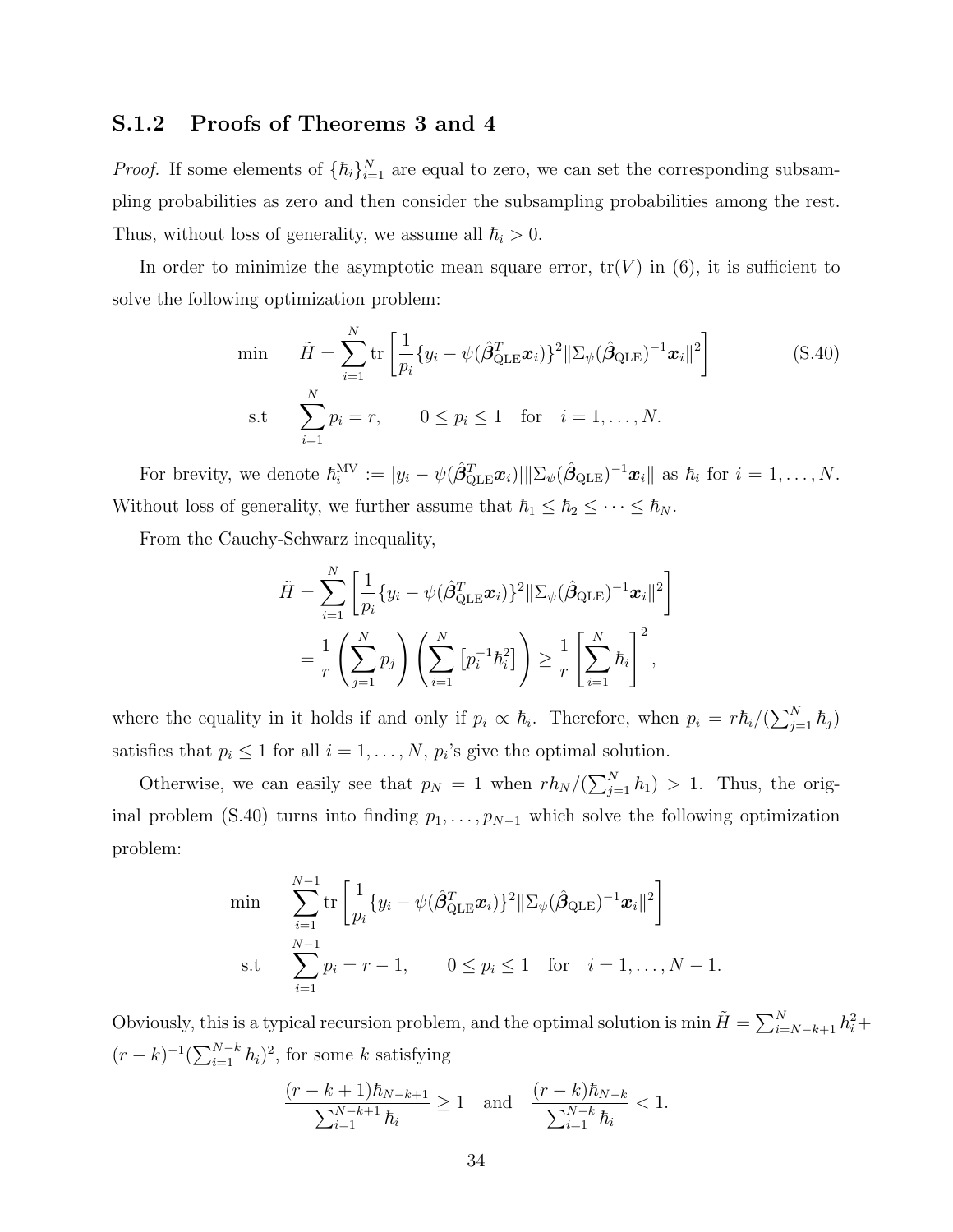Suppose that  $M$  exists such that

$$
\max_{i=1,\dots,N} \frac{\hbar_i \wedge M}{\sum_{j=1}^N \hbar_j \wedge M} = \frac{1}{r},
$$

and  $\hbar_{N-k}$  <  $M \leq \hbar_{N-k+1}$ . It follows that  $\sum_{i=1}^{N-k} \hbar_i = (r-k)M$ . Therefore min  $\tilde{V} =$  $\sum_{i=N-k+1}^{N} \hbar_i^2 + (r-k)M^2.$ 

Substituting  $p_i^{\text{MV}} = (\sum_{j=1}^N \hbar_j \wedge M)^{-1} r(\hbar_i \wedge M)$  into [\(S.40\)](#page-33-0), the following equation holds.

$$
\tilde{H} = \sum_{i=N-k+1}^{N} \hbar_i^2 + \frac{1}{r} \left( \sum_{i=1}^{N-k} \hbar_i \right)^2 + \frac{1}{r} \left( \sum_{i=N-k+1}^{N} M \right) \left( \sum_{i=1}^{N-k} \hbar_i \right)
$$
\n
$$
= \sum_{i=N-k+1}^{N} \hbar_i^2 + \frac{1}{r} (r-k)^2 M^2 + \frac{1}{r} (r-k) k M^2
$$
\n
$$
= \sum_{i=N-k}^{N} \hbar_i^2 + (r-k) M^2 = \min \tilde{H}.
$$

Thus,  $p_i^{\text{MV}}$  is the optimal solution of [\(S.40\)](#page-33-0).

Now we will show that M exists and satisfying  $\hbar_{N-k} < M \leq \hbar_{N-k+1}$ . Note that k satisfies

$$
\frac{(r-k+1)\hbar_{N-k+1}}{\sum_{i=1}^{N-k+1}\hbar_i}\geq 1\quad\text{and}\quad \frac{(r-k)\hbar_{N-k}}{\sum_{i=1}^{N-k}\hbar_i}<1.
$$

The following inequality holds by fetching  $M = \hbar_{N-k+1}$ ,

$$
\frac{(r-k+1)\hbar_{N-k+1} + (k-1)M}{\sum_{i=1}^{N-k+1} \hbar_i + (k-1)M} \ge 1.
$$

This implies  $(\hbar_N \wedge M)/(\sum_{j=1}^N \hbar_N \wedge M) \geq 1/r$ . Similarly, we know  $(\hbar_N \wedge M)/(\sum_{j=1}^N \hbar_j \wedge M)$  $1/r$  by fetching  $M = \hbar_{N-k}$ . Thus the assertion M exists and satisfying  $\hbar_{N-k} < M \leq \hbar_{N-k+1}$ follows by the facts that  $\max_{i=1,\dots,N} \hbar_i \wedge M/(\sum_{j=1}^N \hbar_j \wedge M)$  is an continuous function on M conditioning on  $\hbar_1, \ldots, \hbar_N$ .

Also note that for any  $\hbar_N \geq M' > M$ ,  $M' \wedge \hbar_N \geq M \wedge \hbar_N$  and  $(M'/M) \sum_{i=1}^N \hbar_i \wedge M \geq$  $\sum_{i=1}^N \hbar_i \wedge M'$ . Thus  $\hbar_N \wedge M/(\sum_{i=1}^N \hbar_i \wedge M)$  is nondecreasing on  $M \in (\hbar_1, \hbar_N)$ . Therefore

$$
\max_{i=1,\dots,N} \frac{\hbar_i \wedge M}{\sum_{j=1}^N \hbar_j \wedge M} = \frac{1}{r},
$$

indicates that  $\hbar_{N-k} < M \leq \hbar_{N-k+1}$ .

The proof for Theorem 4 is similar, so we omit the details.

 $\Box$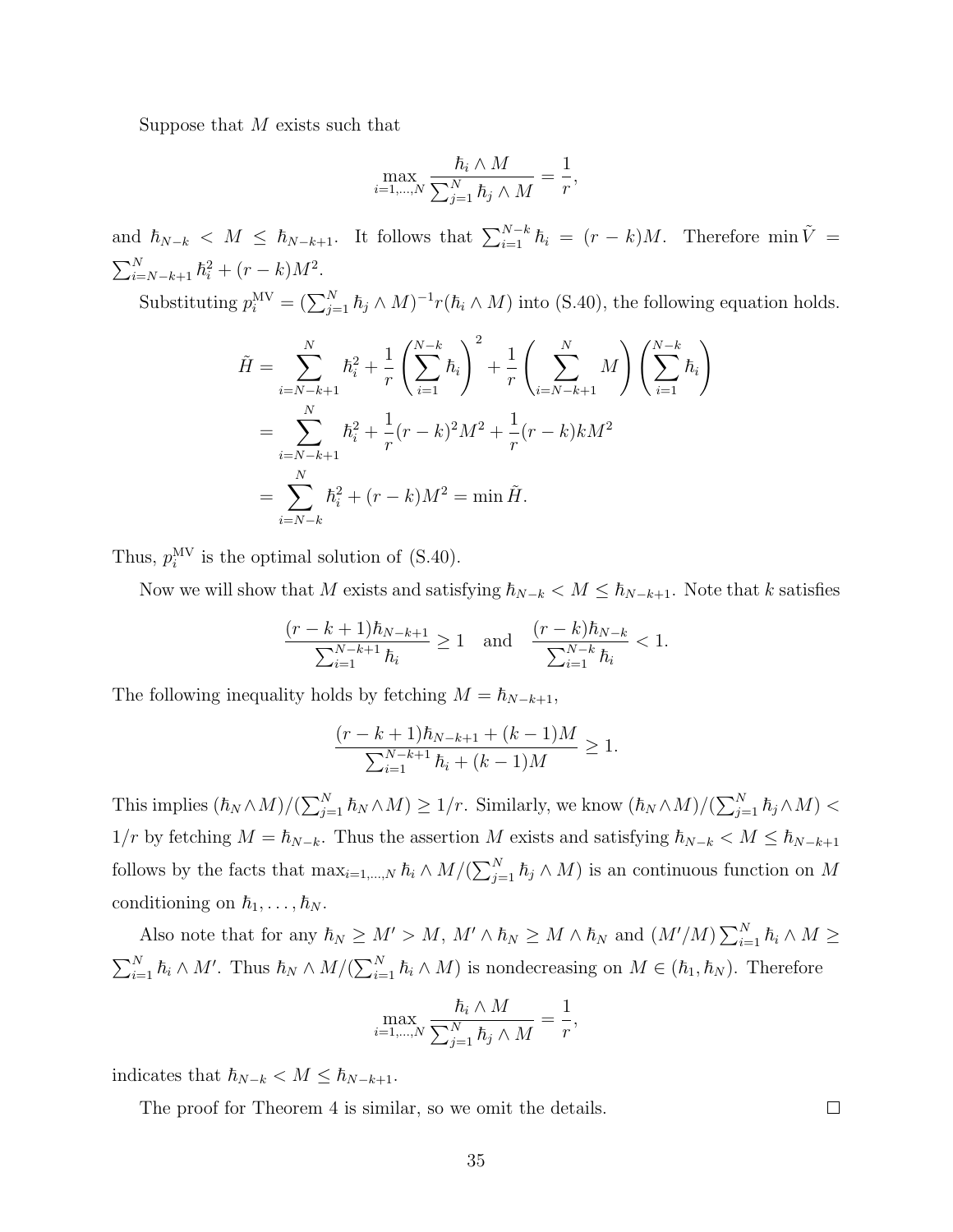## S.1.3 Proofs of Theorems 5 and 6

Since  $\tilde{p}_i^{\text{sos}} \ge \varrho r/N$ , we have  $\max_{i=1,\dots,N} (N p_i)^{-1} = O_P(r^{-1})$ . Theorem 1 indicates Theorem 5. Thus it remains to show that Theorem 6 holds.

*Proof.* Note that  $r_0 r^{-1/2} \to 0$ , the contribution of the first step subsample to the estimation equation is  $o_{P|\mathcal{F}_N}(r^{-1/2})$ . Thus, we can focus on the subsamples drawn in the second step only. Here we reuse the notation of  $Q^*(\beta)$  to represent the corresponding estimation equation. To be precise,

$$
Q^*(\boldsymbol{\beta}) = \sum_{i=1}^N \frac{\delta_i}{\tilde{p}_i^{\text{sos}} \wedge 1} [y_i - \psi(\boldsymbol{\beta}^T \boldsymbol{x}_i)] \boldsymbol{x}_i,
$$

where  $\tilde{p}_i^{\rm sos}$  is defined in (21) and  $\delta_i = 1$  if and only if the corresponding data point is selected in the subsample set in second step.

From Lemma [S.1,](#page-27-0) conditionally on  $\tilde{\beta}_0, \mathcal{F}_N$ , it holds that

$$
N^{-1}\tilde{V}_c^{-1/2}Q^*(\hat{\boldsymbol{\beta}}_{\text{QLE}}) \to N(\mathbf{0}, I),
$$

in distribution, where

$$
\tilde{V}_c = \frac{1}{N^2} \sum_{i=1}^N \frac{1}{\tilde{p}_i^{\text{Sos}} \wedge 1} \{y_i - \psi(\hat{\boldsymbol{\beta}}_{\text{QLE}}^T \boldsymbol{x}_i)\}^2 \boldsymbol{x}_i \boldsymbol{x}_i^T - \frac{1}{N^2} \sum_{i=1}^N \{y_i - \psi(\hat{\boldsymbol{\beta}}_{\text{QLE}}^T \boldsymbol{x}_i)\}^2 \boldsymbol{x}_i \boldsymbol{x}_i^T,
$$

since  $\hat{\Psi}$  is a consistency estimator of  $N^{-1} \sum_{i=1}^{N} |y_i - \psi(\tilde{\beta}_0^T \boldsymbol{x}_i)| h(\boldsymbol{x}_i)$ .

Let  $\tilde{h}^{\text{os}}_i$  have the same expression as  $\hbar^{\text{os}}$  defined in (19) except that  $\hat{\beta}_{\text{QLE}}$  is replaced by  $\tilde{\beta}_0$ . For clarity, we consider the MVc case first. Recall  $||A||_s$  denotes the spectral norm of matrix A. The distance between  $\tilde{V}_c$  and  $V_c$  can be quantified as

<span id="page-35-0"></span>
$$
\begin{split}\n\|\tilde{V}_{c} - V_{c}\|_{s} &= \left\| \frac{1}{N^{2}} \sum_{i=1}^{N} \frac{1}{p_{i}^{\text{SOS}} \wedge 1} \{y_{i} - \psi(\hat{\beta}_{\text{QLE}}^{T} \boldsymbol{x}_{i})\}^{2} \boldsymbol{x}_{i} \boldsymbol{x}_{i}^{T} \left(\frac{p_{i}^{\text{SOS}} \wedge 1}{\tilde{p}_{i}^{\text{SOS}} \wedge 1} - 1\right) \right\|_{s} \\
&\leq \frac{1}{N^{2}} \sum_{i=1}^{N} \frac{1}{p_{i}^{\text{SOS}} \wedge 1} \left| \frac{p_{i}^{\text{SOS}} \wedge 1}{\tilde{p}_{i}^{\text{SOS}} \wedge 1} - 1 \right| \{y_{i} - \psi(\hat{\beta}_{\text{QLE}}^{T} \boldsymbol{x}_{i})\}^{2} \|\boldsymbol{x}_{i}\|^{2} \\
&\leq \left(\max_{i=1,\dots,N} \frac{1}{N p_{i}^{\text{SOS}}}\right) \sum_{i=1}^{N} \frac{1}{N} \left| \frac{p_{i}^{\text{SOS}} \wedge 1}{\tilde{p}_{i}^{\text{SOS}} \wedge 1} - 1 \right| \{y_{i} - \psi(\hat{\beta}_{\text{QLE}}^{T} \boldsymbol{x}_{i})\}^{2} \|\boldsymbol{x}_{i}\|^{2} \\
&\leq (\varrho r)^{-1} \sum_{i=1}^{N} \frac{1}{N} \left| \frac{p_{i}^{\text{SOS}} \wedge 1}{\tilde{p}_{i}^{\text{SOS}} \wedge 1} - 1 \right| \{y_{i} - \psi(\hat{\beta}_{\text{QLE}}^{T} \boldsymbol{x}_{i})\}^{2} \|\boldsymbol{x}_{i}\|^{2}.\n\end{split} \tag{S.41}
$$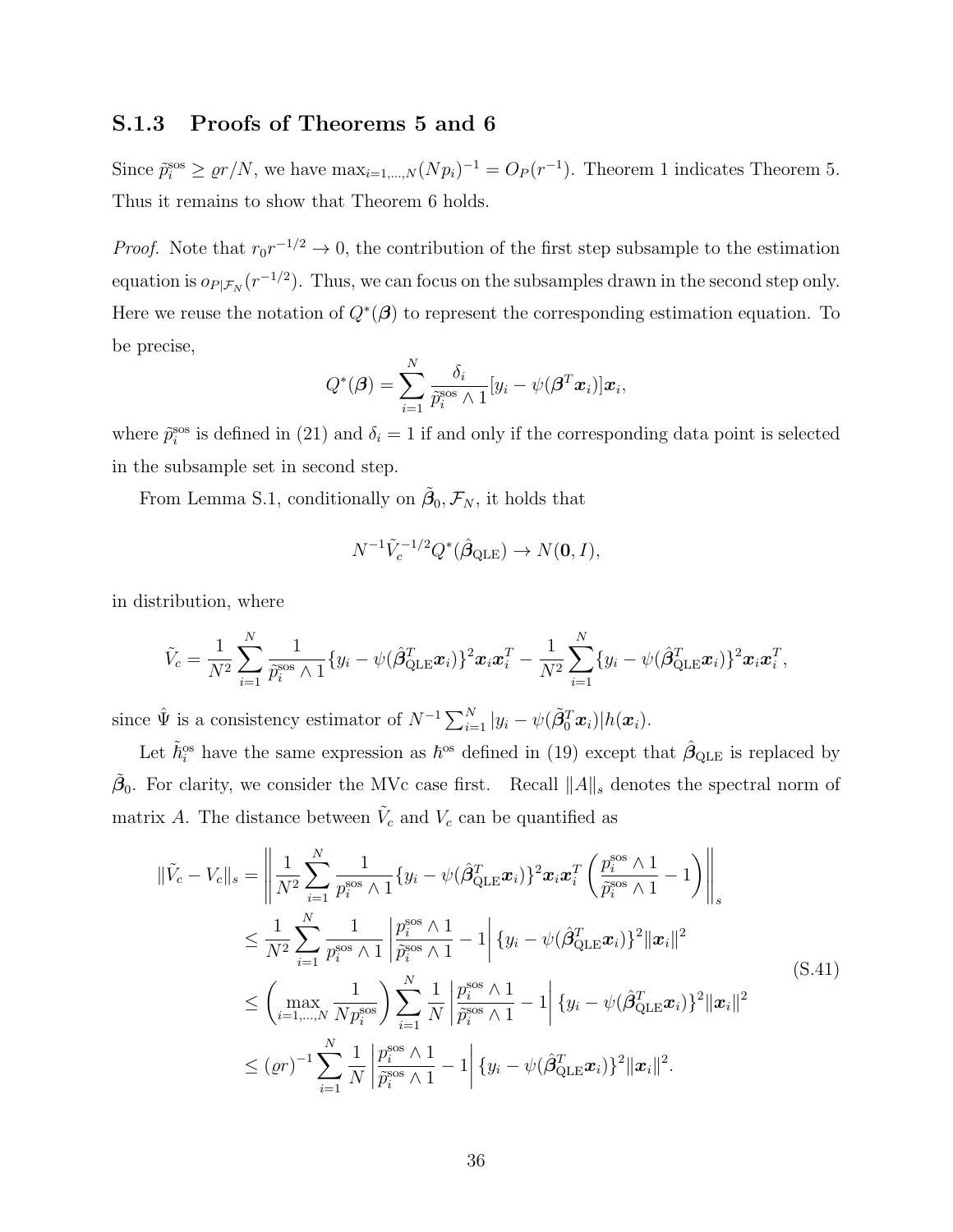Simple calculation yields,

$$
\sum_{i=1}^{N} \left| \frac{p_i^{\cos} \wedge 1}{\tilde{p}_i^{\cos} \wedge 1} - 1 \right| \frac{\{y_i - \psi(\hat{\beta}_{\text{QLE}}^T \boldsymbol{x}_i)\}^2 \|\boldsymbol{x}_i\|^2}{N} \leq \sum_{i=1}^{N} \frac{\sum_{i=1}^{N} \tilde{h}_i}{\sum_{i=1}^{N} \tilde{h}_i} \left| \tilde{h}_i - \tilde{h}_i \right| + \left| \frac{\sum_{i=1}^{N} \tilde{h}_i}{\sum_{i=1}^{N} \tilde{h}_i} - 1 \right| \tilde{h}_i} {\varrho N^{-1} \sum_{i=1}^{N} \tilde{h}_i} \frac{\{y_i - \psi(\hat{\beta}_{\text{QLE}}^T \boldsymbol{x}_i)\}^2 \|\boldsymbol{x}_i\|^2}{N} \leq \sum_{i=1}^{N} \frac{\sum_{i=1}^{N} \tilde{h}_i}{\tilde{h}_i} \sum_{i=1}^{N} \left| \frac{\tilde{h}_i - \tilde{h}_i}{N \varrho N^{-1} \sum_{i=1}^{N} \tilde{h}_i} + \left| \frac{\sum_{i=1}^{N} \tilde{h}_i}{\sum_{i=1}^{N} \tilde{h}_i} - 1 \right| \sum_{i=1}^{N} \frac{|y_i - \psi(\hat{\beta}_{\text{QLE}}^T \boldsymbol{x}_i)|^3 \|\boldsymbol{x}_i\|^3}{N \varrho N^{-1} \sum_{i=1}^{N} \tilde{h}_i} \right| \leq \sum_{i=1}^{N} \frac{\tilde{h}_i}{\tilde{h}_i} - 1 \left| \frac{1}{\varrho N^{-1} \sum_{i=1}^{N} \tilde{h}_i} \sum_{i=1}^{N} \frac{|y_i - \psi(\hat{\beta}_{\text{QLE}}^T \boldsymbol{x}_i)|^3 \|\boldsymbol{x}_i\|^3}{N} \right| \leq \frac{\sum_{i=1}^{N} \tilde{h}_i}{\sum_{i=1}^{N} \tilde{h}_i} - 1 \left| \frac{1}{\varrho N^{-1} \sum_{i=1}^{N} \tilde{h}_i} \sum_{i=1}^{N} \frac{|y_i - \psi(\hat{\beta}_{\text{QLE}}^T \boldsymbol{x}_i)|^3
$$

where the first inequality comes from the facts

$$
\left| \frac{p_i^{\text{ss}} \wedge 1}{\tilde{p}_i^{\text{ss}} \wedge 1} - 1 \right| \le \left| \frac{(1 - \varrho) \frac{r \hbar_i}{\sum_{i=1}^{N} \hbar_i} + \varrho \frac{r}{N} - (1 - \varrho) \frac{r \tilde{h}_i}{\sum_{i=1}^{N} \tilde{h}_i} - \varrho \frac{r}{N}}{\left[ (1 - \varrho) \frac{r \hbar_i}{\sum_{i=1}^{N} \hbar_i} + \varrho \frac{r}{N} \right] \wedge 1} \right|
$$
  
\n
$$
\le (1 - \varrho) \left| \frac{\frac{\tilde{h}_i}{\sum_{i=1}^{N} \tilde{h}_i} - \frac{\tilde{h}_i}{\sum_{i=1}^{N} \hbar_i}}{\varrho N^{-1}} \right|
$$
  
\n
$$
\le \left| \frac{\left| \frac{\tilde{h}_i}{\sum_{i=1}^{N} \tilde{h}_i} - \frac{\tilde{h}_i}{\sum_{i=1}^{N} \tilde{h}_i} \right| + \left| \frac{\tilde{h}_i}{\sum_{i=1}^{N} \tilde{h}_i} - \frac{\tilde{h}_i}{\sum_{i=1}^{N} \tilde{h}_i} \right|}{\varrho N^{-1}} \right|
$$
  
\n
$$
= \frac{\frac{\sum_{i=1}^{N} \hbar_i}{\sum_{i=1}^{N} \tilde{h}_i} \left| \tilde{h}_i - \hbar_i \right| + \left| \frac{\sum_{i=1}^{N} \hbar_i}{\sum_{i=1}^{N} \tilde{h}_i} - 1 \right| (\hbar_i)}{\varrho N^{-1} \sum_{i=1}^{N} \hbar_i} \right|}.
$$
 (S.42)

To well exam the distance between  $\tilde{V}_c$  and  $V_c$ , we will show the following equalities hold:

<span id="page-36-1"></span><span id="page-36-0"></span>
$$
\frac{\left|\sum_{i=1}^{N} \hbar_{i}}{\sum_{i=1}^{N} \tilde{h}_{i}} - 1\right| \frac{1}{\varrho N^{-1} \sum_{i=1}^{N} \hbar_{i}} \sum_{i=1}^{N} \frac{|y_{i} - \psi(\hat{\beta}_{\text{QLE}}^{T} x_{i})|^{3} ||x_{i}||^{3}}{N} = o_{P}(1),
$$
\n(S.43)\n
$$
\frac{\sum_{i=1}^{N} \hbar_{i}}{\sum_{i=1}^{N} \tilde{h}_{i}} \frac{1}{\varrho N^{-1} \sum_{i=1}^{N} \hbar_{i}} \sum_{i=1}^{N} \frac{|\psi(\hat{\beta}_{\text{QLE}}^{T} x_{i}) - \psi(\tilde{\beta}_{0}^{T} x_{i})| \{y_{i} - \psi(\hat{\beta}_{\text{QLE}}^{T} x_{i})\}^{2} ||x_{i}||^{3}}{N} = o_{P}(1).
$$
\n(S.44)

Now we begin with showing [\(S.43\)](#page-36-0). For the sake of clarity, we first consider the case that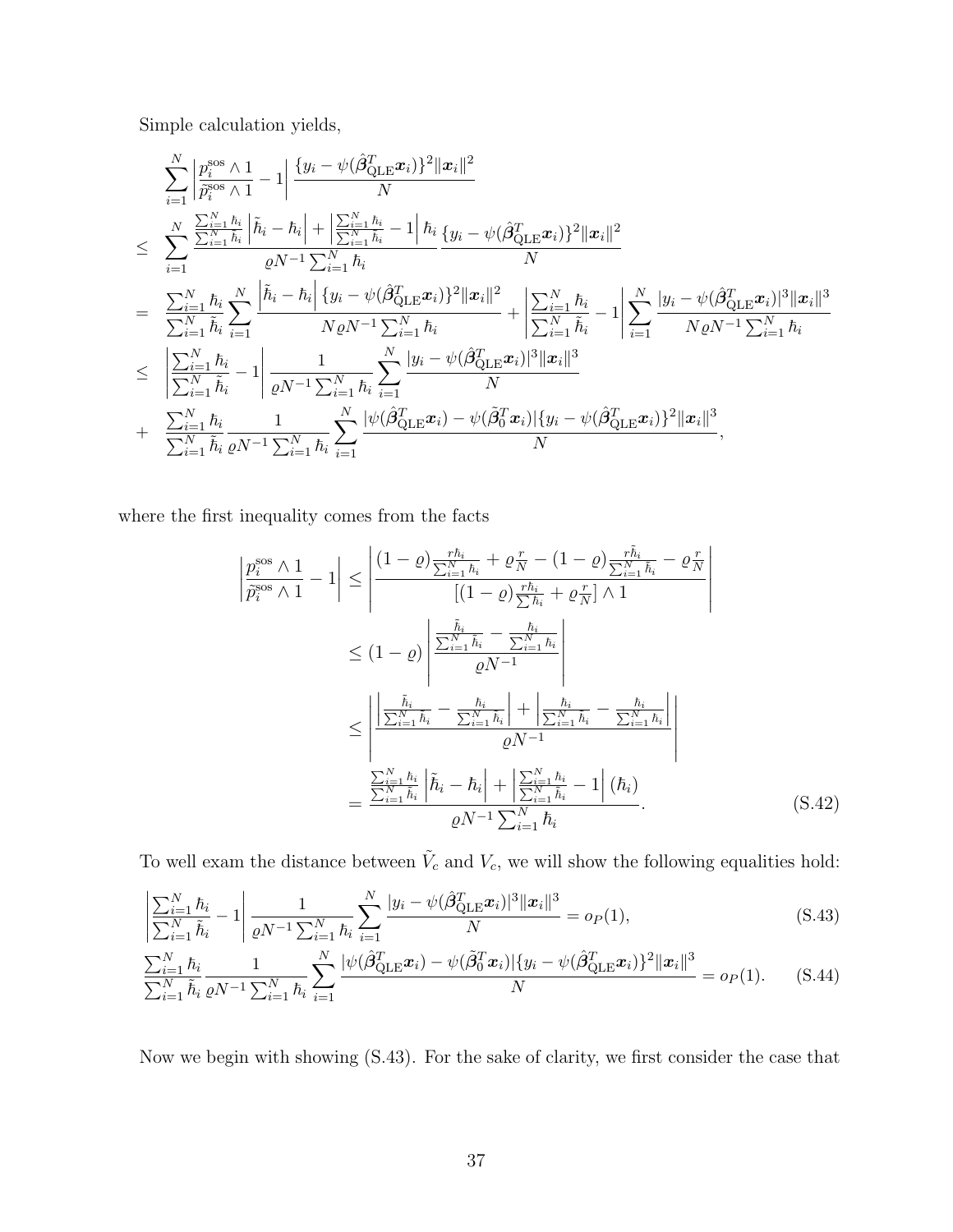$\tilde{h}_i^{\text{os}}$  and  $\tilde{h}_i^{\text{av}}$  are selected as  $\tilde{h}_i^{\text{MVC}}$  and  $\tilde{h}_i^{\text{MVC}}$  respectively. According to the triangle inequality,

$$
\begin{split}\n&\left|\frac{1}{N}\sum_{i=1}^{N}|y_{i}-\psi(\tilde{\beta}_{0}^{T}\boldsymbol{x}_{i})|\|\boldsymbol{x}_{i}\|-\frac{1}{N}\sum_{i=1}^{N}|y_{i}-\psi(\hat{\beta}_{\text{QLE}}^{T}\boldsymbol{x}_{i})|\|\boldsymbol{x}_{i}\|\right| \\
&\leq \frac{1}{N}\sum_{i=1}^{N}\left||y_{i}-\psi(\tilde{\beta}_{0}^{T}\boldsymbol{x}_{i})|-|y_{i}-\psi(\hat{\beta}_{\text{QLE}}^{T}\boldsymbol{x}_{i})|\right||\boldsymbol{x}_{i}\| \\
&\leq \frac{1}{N}\sum_{i=1}^{N}|\psi(\tilde{\beta}_{0}^{T}\boldsymbol{x}_{i})-\psi(\hat{\beta}_{\text{QLE}}^{T}\boldsymbol{x}_{i})|\|\boldsymbol{x}_{i}\| \\
&\leq \sqrt{\frac{1}{N}\sum_{i=1}^{N}|\psi(\tilde{\beta}_{0}^{T}\boldsymbol{x}_{i})-\psi(\hat{\beta}_{\text{QLE}}^{T}\boldsymbol{x}_{i})|^{2}}\sqrt{\frac{1}{N}\sum_{i=1}^{N}\|\boldsymbol{x}_{i}\|^{2}} \\
&\leq \sqrt{\frac{1}{N}\sum_{i=1}^{N}m_{1}^{2}(\boldsymbol{x}_{i})\|\tilde{\beta}_{0}-\hat{\beta}_{\text{QLE}}\|^{2}}\sqrt{\frac{1}{N}\sum_{i=1}^{N}\|\boldsymbol{x}_{i}\|^{2}} = o_{P}(1),\n\end{split} \tag{S.45}
$$

where the last equality holds due to Assumptions 2, 4 by using the holder inequality and the fact that  $\|\tilde{\beta}_0 - \hat{\beta}_{\text{QLE}}\| = o_{P|\mathcal{F}_N}(1) = o_P(1)$  (see [Xiong and Li, 2008,](#page-58-1) Theorem 3.3). Therefore,

<span id="page-37-2"></span><span id="page-37-0"></span>
$$
\sum_{i=1}^{N} \hbar_i = \sum_{i=1}^{N} \tilde{\hbar}_i + o_P(1).
$$
 (S.46)

Similarly it also can be shown

$$
\frac{1}{N}\sum_{i=1}^N |\psi(\boldsymbol{\beta}_t^T\boldsymbol{x}_i) - \psi(\tilde{\boldsymbol{\beta}}_0^T\boldsymbol{x}_i)||\|\boldsymbol{x}_i\| = o_P(1),
$$

by noting that  $\hat{\beta}_{\text{QLE}}$  is a consistent estimator of  $\beta_t$ . Thus,

$$
\frac{1}{N}\sum_{i=1}^N \tilde{h}_i := \frac{1}{N}\sum_{i=1}^N |y_i - \psi(\tilde{\boldsymbol{\beta}}_0^T \boldsymbol{x}_i)||\boldsymbol{x}_i|| = \frac{1}{N}\sum_{i=1}^N |y_i - \psi(\boldsymbol{\beta}_t^T \boldsymbol{x}_i)||\boldsymbol{x}_i|| + o_P(1).
$$

By the law of large number, we have

$$
\frac{1}{N}\sum_{i=1}^N |y_i - \psi(\boldsymbol{\beta}_t^T \boldsymbol{x}_i)||\boldsymbol{x}_i|| = E|y_1 - \psi(\boldsymbol{\beta}_t^T \boldsymbol{x}_1)||\boldsymbol{x}_1|| + o_P(1).
$$

Obviously,  $E|y_1 - \psi(\beta_t^T \boldsymbol{x}_1)||\|\boldsymbol{x}_1\|$  is a positive constant under the model setting. Hence,

<span id="page-37-1"></span>
$$
\left(N^{-1}\sum_{i=1}^{N}\tilde{h}_i\right)^{-1} = O_P(1). \tag{S.47}
$$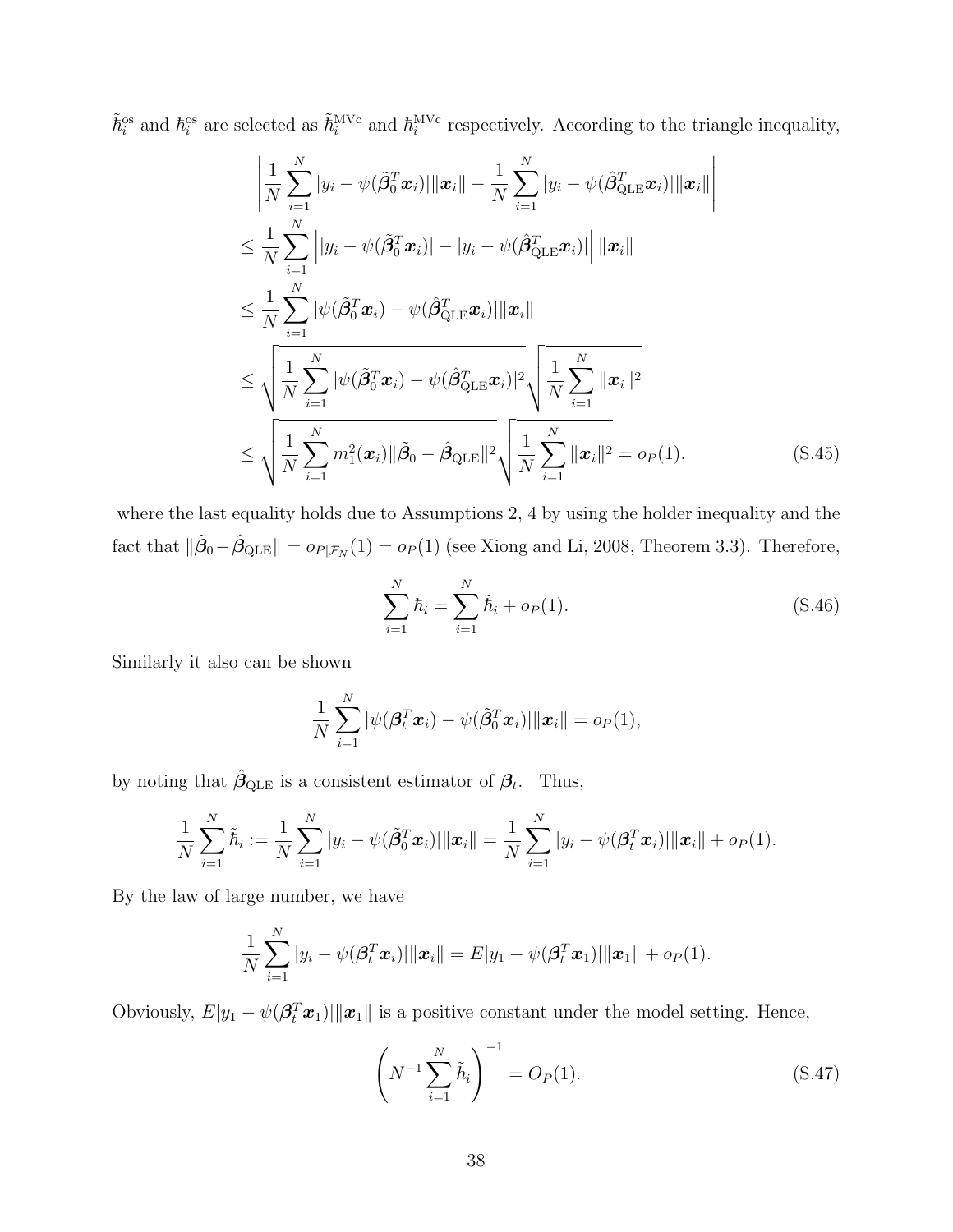Following the facts we have dervied in [\(S.46\)](#page-37-0) and [\(S.47\)](#page-37-1), it holds that

<span id="page-38-0"></span>
$$
\left| \frac{\sum_{i=1}^{N} \hbar_i}{\sum_{i=1}^{N} \tilde{h}_i} - 1 \right| = o_P(1), \tag{S.48}
$$

$$
\left(\varrho N^{-1} \sum_{i=1}^{N} \hbar_i\right)^{-1} = O_P(1). \tag{S.49}
$$

Combining the results [\(S.33\)](#page-29-0), [\(S.48\)](#page-38-0) and [\(S.49\)](#page-38-0), we have [\(S.43\)](#page-36-0). Thus it remains to show [\(S.44\)](#page-36-1). Using the Holder's inequality [\(S.32\)](#page-29-2), it follows:

$$
\sum_{i=1}^{N} \frac{|\psi(\hat{\beta}_{\text{QLE}}^{T}x_{i}) - \psi(\tilde{\beta}_{\text{QLE}}^{T}x_{i})| \{y_{i} - \psi(\hat{\beta}_{\text{QLE}}^{T}x_{i})\}^{2} \|x_{i}\|^{3}}{N} \n\leq \sum_{i=1}^{N} \frac{|\psi(\hat{\beta}_{\text{QLE}}^{T}x_{i}) - \psi(\tilde{\beta}_{\text{QLE}}^{T}x_{i})|y_{i}^{2} \|x_{i}\|^{3}}{N} + 2 \sum_{i=1}^{N} \frac{|\psi(\hat{\beta}_{\text{QLE}}^{T}x_{i}) - \psi(\tilde{\beta}_{\text{QLE}}^{T}x_{i})| \|y_{i}\| \psi(\hat{\beta}_{\text{QLE}}^{T}x_{i})\| \|x_{i}\|^{3}}{N} \n+ \sum_{i=1}^{N} \frac{|\psi(\hat{\beta}_{\text{QLE}}^{T}x_{i}) - \psi(\tilde{\beta}_{\text{QLE}}^{T}x_{i})| \psi(\hat{\beta}_{\text{QLE}}^{T}x_{i})|^{2} \|x_{i}\|^{3}}{N} \n\leq \left(\sum_{i=1}^{N} \frac{|\psi(\hat{\beta}_{\text{QLE}}^{T}x_{i}) - \psi(\tilde{\beta}_{\text{QLE}}^{T}x_{i})|^{3}}{N}\right)^{1/3} \left(\sum_{i=1}^{N} \frac{y_{i}^{6}}{N}\right)^{1/3} \left(\sum_{i=1}^{N} \frac{\|x_{i}\|^{9}}{N}\right)^{1/3} \n+ 2 \left(\sum_{i=1}^{N} \frac{|\psi(\hat{\beta}_{\text{QLE}}^{T}x_{i}) - \psi(\tilde{\beta}_{\text{QLE}}^{T}x_{i})|^{3}}{N}\right)^{1/3} \left(\sum_{i=1}^{N} \frac{|y_{i}|^{3} |\psi(\hat{\beta}_{\text{QLE}}^{T}x_{i})|^{3}}{N}\right)^{1/3} \left(\sum_{i=1}^{N} \frac{\|x_{i}\|^{9}}{N}\right)^{1/3} \n+ \left(\sum_{i=1}^{N} \frac{|\psi(\hat{\beta}_{\text{QLE}}^{T}x_{i}) - \psi(\tilde{\beta}_{\text{QLE}}^{T}x_{i})|^{3}}{N}\right
$$

Thus in order to obtain [\(S.44\)](#page-36-1), it is sufficient to show the following equalities hold:

<span id="page-38-1"></span>
$$
\sum_{i=1}^{N} \frac{|\psi(\hat{\beta}_{\text{QLE}}^T \boldsymbol{x}_i) - \psi(\tilde{\beta}_0^T \boldsymbol{x}_i)|^3}{N} = o_P(1),
$$
\n(S.50)

$$
\sum_{i=1}^{N} \frac{y_i^6}{N} = O_P(1), \sum_{i=1}^{N} \frac{\|\mathbf{x}_i\|^9}{N} = O_P(1), \sum_{i=1}^{N} \frac{\psi(\hat{\beta}_{\text{QLE}}^T \mathbf{x}_i)^6}{N} = O_P(1), \quad (S.51)
$$

since  $N^{-1} \sum_{i=1}^N |y_i|^3 |\psi(\hat{\beta}_{\text{QLE}}^T \boldsymbol{x}_i)|^3 \le (N^{-1} \sum_{i=1}^N |y_i|^6)^{1/2} (N^{-1} \sum_{i=1}^N |\psi(\hat{\beta}_{\text{QLE}}^T \boldsymbol{x}_i)|^6)^{1/2}$ . From Assumption 2, [\(S.51\)](#page-38-1) holds due to Markov's inequality. Now we check [\(S.50\)](#page-38-1). Under Assumption 4, it can be shown that

$$
\frac{1}{N} \sum_{i=1}^{N} |\psi(\tilde{\beta}_0^T \boldsymbol{x}_i) - \psi(\hat{\beta}_{\text{QLE}}^T \boldsymbol{x}_i)|^3 \le \frac{1}{N} \sum_{i=1}^{N} m_1^3(\boldsymbol{x}_i) ||\tilde{\beta}_0 - \hat{\beta}_{\text{QLE}}||^3
$$

$$
= ||\tilde{\beta}_0 - \hat{\beta}_{\text{QLE}}||^3 \frac{1}{N} \sum_{i=1}^{N} m_1^3(\boldsymbol{x}_i)
$$

$$
= o_P(1),
$$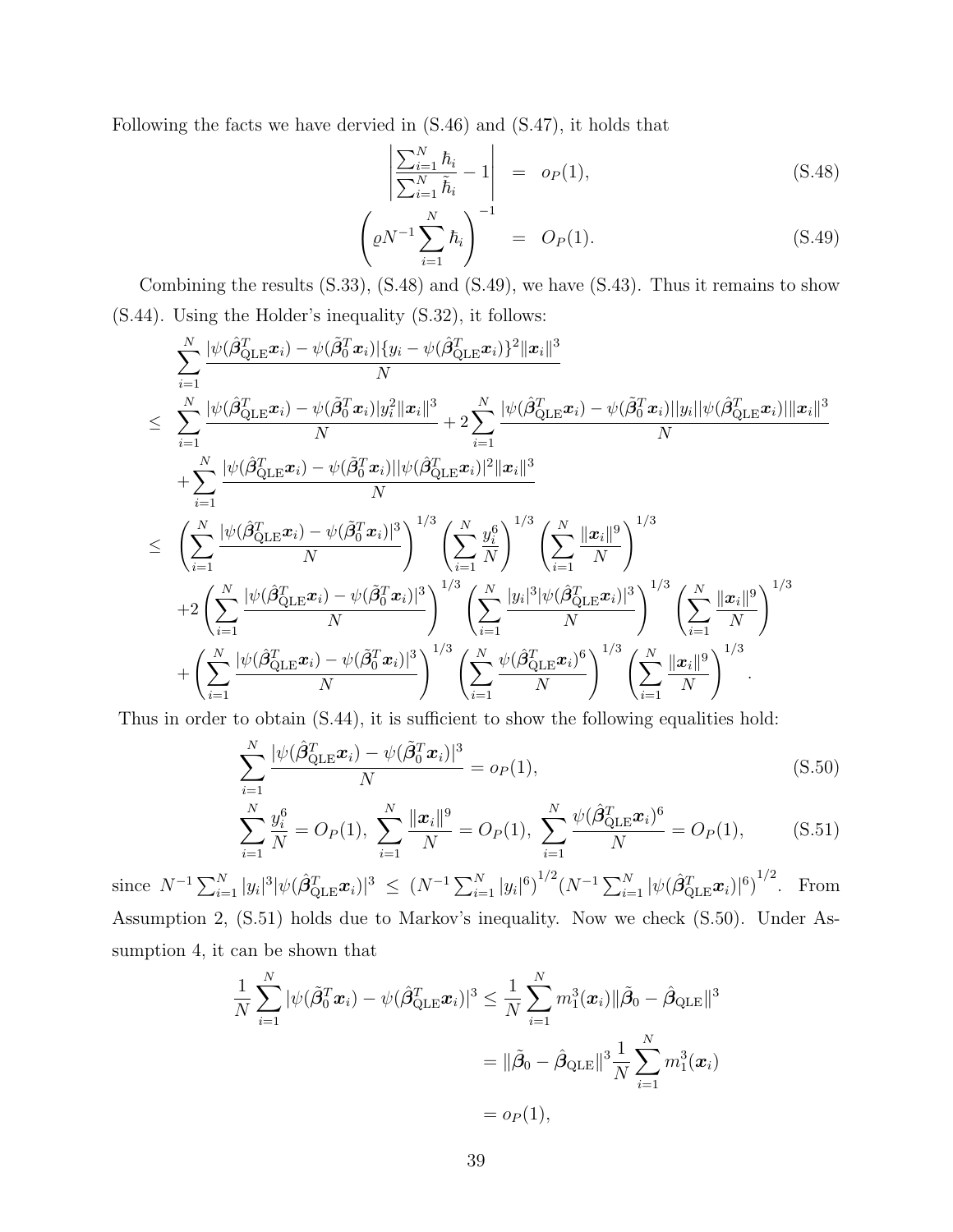where the last equality holds due to the fact that  $\|\tilde{\beta}_0 - \hat{\beta}_{\text{QLE}}\| = o_{P|\mathcal{F}_N}(1) = o_P(1)$ . The results [\(S.50\)](#page-38-1) and [\(S.51\)](#page-38-1) implies that

<span id="page-39-1"></span>
$$
\sum_{i=1}^{N} \frac{|\psi(\hat{\beta}_{\text{QLE}}^T \boldsymbol{x}_i) - \psi(\tilde{\beta}_{0}^T \boldsymbol{x}_i)| \{y_i - \psi(\hat{\beta}_{\text{QLE}}^T \boldsymbol{x}_i)\}^2 \|\boldsymbol{x}_i\|^3}{N} = o_P(1) \tag{S.52}
$$

Therefore, [\(S.44\)](#page-36-1) holds by noting the results in [\(S.49\)](#page-38-0) and [\(S.48\)](#page-38-0).

Now let us consider the case that  $\tilde{h}^{\text{os}}_i$  and  $h^{\text{os}}_i$  are selected as  $\tilde{h}^{\text{MV}}_i$  and  $h^{\text{MV}}_i$  respectively. For brevity, let  $\tilde{\Sigma}$  and  $\hat{\Sigma}$  denote  $\Sigma_{\psi}(\tilde{\beta}_0)$  and  $\Sigma_{\psi}(\hat{\beta}_{\text{QLE}})$  respectively. From Assumption 3, Lemma [S.2,](#page-29-1) [\(S.45\)](#page-37-2) in this case turns into

<span id="page-39-0"></span>
$$
\begin{split}\n&\left|\frac{1}{N}\sum_{i=1}^{N}|y_{i}-\psi(\tilde{\beta}_{0}^{T}\boldsymbol{x}_{i})|\|\tilde{\Sigma}^{-1}\boldsymbol{x}_{i}\|-\frac{1}{N}\sum_{i=1}^{N}|y_{i}-\psi(\hat{\beta}_{\text{QLE}}^{T}\boldsymbol{x}_{i})|\|\hat{\Sigma}^{-1}\boldsymbol{x}_{i}\| \right| \\
&\leq \frac{1}{N}\sum_{i=1}^{N}|\psi(\tilde{\beta}_{0}^{T}\boldsymbol{x}_{i})-\psi(\hat{\beta}_{\text{QLE}}^{T}\boldsymbol{x}_{i})|\|\tilde{\Sigma}^{-1}\boldsymbol{x}_{i}\|+\frac{1}{N}\sum_{i=1}^{N}|y_{i}-\psi(\hat{\beta}_{\text{QLE}}^{T}\boldsymbol{x}_{i})|\|(\tilde{\Sigma}^{-1}-\hat{\Sigma}^{-1})\boldsymbol{x}_{i}\| \\
&\leq \frac{\lambda_{\max}(\tilde{\Sigma}^{-1})}{N}\sum_{i=1}^{N}|\psi(\tilde{\beta}_{0}^{T}\boldsymbol{x}_{i})-\psi(\hat{\beta}_{\text{QLE}}^{T}\boldsymbol{x}_{i})|\|\boldsymbol{x}_{i}\|+o_{P}(1) \\
&= o_{P}(1),\n\end{split} \tag{S.53}
$$

where the first inequality follows from the triangle inequality, and the last equality holds due to the same reason as [\(S.45\)](#page-37-2). Using the similar arguments, it holds that

$$
\frac{1}{N}\sum_{i=1}^N \tilde{\hbar}_i := \frac{1}{N}\sum_{i=1}^N |y_i - \psi(\tilde{\boldsymbol{\beta}}_0^T \boldsymbol{x}_i)| \|\tilde{\Sigma}^{-1} \boldsymbol{x}_i\| \geq \frac{\lambda_{\min}(\tilde{\Sigma}^{-1})}{N} \sum_{i=1}^N |y_i - \psi(\boldsymbol{\beta}_t^T \boldsymbol{x}_i)| \|\boldsymbol{x}_i\| + o_P(1).
$$

Hence,  $(N^{-1}\sum_{i=1}^{N} \tilde{h}_i)^{-1} = O_P(1)$ . Combing this result with [\(S.53\)](#page-39-0), it is obviously that [\(S.48\)](#page-38-0) and [\(S.49\)](#page-38-0) also hold for this case.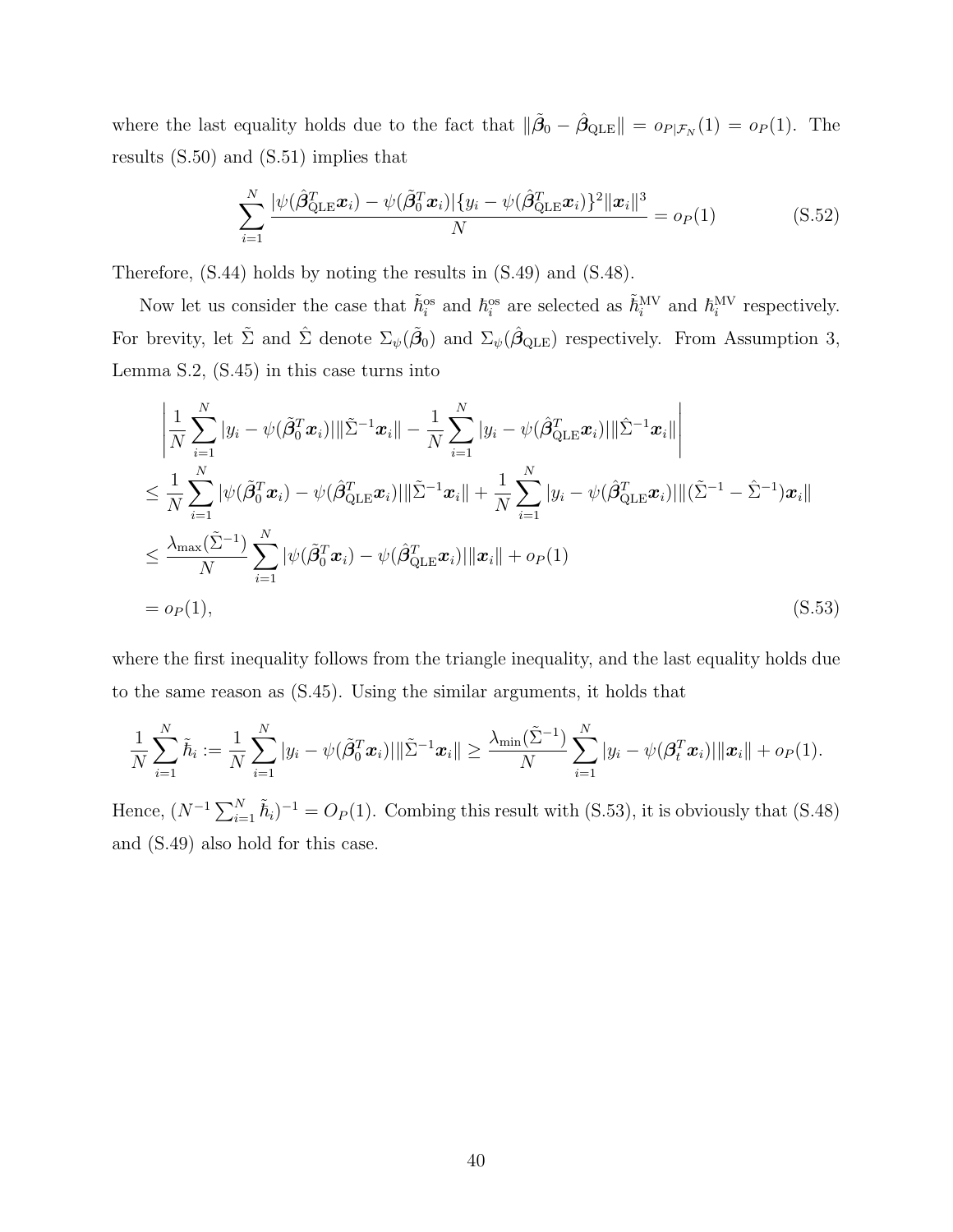Combing  $(S.33)$ ,  $(S.48)$ ,  $(S.49)$ ,  $(S.52)$ , and Assumption 3, we have that

$$
0 \leq \sum_{i=1}^{N} \left| \frac{p_i^{\text{SOS}} \wedge 1}{\tilde{p}_i^{\text{SOS}} \wedge 1} - 1 \right| \frac{\{y_i - \psi(\hat{\beta}_{\text{QLE}}^T \mathbf{x}_i)\}^2 \|\mathbf{x}_i\|^2}{N} \n\leq \sum_{i=1}^{N} \frac{\sum_{i=1}^{N} h_i}{\tilde{h}_i} |\tilde{h}_i - \tilde{h}_i| + \left| \frac{\sum_{i=1}^{N} h_i}{\sum_{i=1}^{N} h_i} - 1 \right| \tilde{h}_i} \frac{\{y_i - \psi(\hat{\beta}_{\text{QLE}}^T \mathbf{x}_i)\}^2 \|\mathbf{x}_i\|^2}{N} \n\leq \sum_{i=1}^{N} \frac{\tilde{h}_i}{\tilde{h}_i} \sum_{i=1}^{N} \left| \frac{\tilde{h}_i - \tilde{h}_i}{N \varrho N^{-1} \sum_{i=1}^{N} h_i} \frac{\{y_i - \psi(\hat{\beta}_{\text{QLE}}^T \mathbf{x}_i)\}^2 \|\mathbf{x}_i\|^2}{N \varrho N^{-1} \sum_{i=1}^{N} h_i} + \frac{\lambda_{\max}(\hat{\Sigma}^{-1})}{\varrho N^{-1} \sum_{i=1}^{N} h_i} \frac{\left| \sum_{i=1}^{N} \tilde{h}_i - 1 \right|}{\sum_{i=1}^{N} \tilde{h}_i} - 1 \left| \sum_{i=1}^{N} \frac{|y_i - \psi(\hat{\beta}_{\text{QLE}}^T \mathbf{x}_i)|^3 \|\mathbf{x}_i\|^3}{N} \right| \n\leq \frac{\sum_{i=1}^{N} h_i}{\sum_{i=1}^{N} \tilde{h}_i} \frac{\lambda_{\max}(\hat{\Sigma}^{-1}) + \lambda_{\max}(\hat{\Sigma}^{-1})}{\varrho N^{-1} \sum_{i=1}^{N} h_i} \sum_{i=1}^{N} \frac{|\psi(\hat{\beta}_{\text{QLE}}^T \mathbf{x}_i) - \psi(\hat{\beta}_{\text{QLE}}^T \mathbf{x}_i)|^2 \|\mathbf{x}_i\|^3}{N} + \frac{\lambda_{\max}(\hat{\Sigma}^{-1})}{\varrho N^{-1} \sum_{i=1}^{N} \tilde{h}_i}
$$

where the last equality holds by noting that  $\lambda_{\max}(\hat{\Sigma}^{-1})$  and  $\lambda_{\max}(\tilde{\Sigma}^{-1})$  are  $O_P(1)$ .

Combing [\(S.41\)](#page-35-0), [\(S.43\)](#page-36-0), and [\(S.44\)](#page-36-1), it follows that  $\|\tilde{V}_c - V_c\|_s = o_P(r^{-1})$ . Therefore, the desired results follow by Lemma [S.1](#page-27-0) and Slutsky's theorem by noting

$$
V^{-1/2} \Sigma_{\psi} (\hat{\beta}_{\text{QLE}})^{-1} (\tilde{V}_c)^{1/2} \{ V^{-1/2} \Sigma_{\psi} (\hat{\beta}_{\text{QLE}})^{-1} (\tilde{V}_c)^{1/2} \}^T
$$
  
= 
$$
V^{-1/2} \Sigma_{\psi} (\hat{\beta}_{\text{QLE}})^{-1} (\tilde{V}_c) \Sigma_{\psi} (\hat{\beta}_{\text{QLE}})^{-1} V^{-1/2}
$$
  
= 
$$
V^{-1/2} \Sigma_{\psi} (\hat{\beta}_{\text{QLE}})^{-1} (V_c) \Sigma_{\psi} (\hat{\beta}_{\text{QLE}})^{-1} V^{-1/2} + o_{P|\mathcal{F}_N} (r^{-1/2})
$$
  
= 
$$
I + o_{P|\mathcal{F}_N} (r^{-1/2}),
$$

where the last equality is by the definition of  $V_c$ .

## S.1.4 Proofs of Theorems 7 and 8

To prove Theorem 7, we first establish some lemmas on the estimator  $\tilde{\beta}_j$  which is calculated on a single machine  $\mathcal{F}_{Nj}$ . For simplicity, let  $p_{ji}$  denote  $\tilde{p}_{ji}^{\text{sos}}$  for  $j = 1, \ldots, K$ , and  $i = 1, \ldots, n$ .

<span id="page-40-0"></span>**Lemma S.3.** If Assumptions 1 – 4 hold, then conditional on subset  $\mathcal{F}_{Nj}$ , as  $n \to \infty$ , with probability approaching one, the subsample QLE  $\tilde{\beta}_j$  based on subsamples in  $\mathcal{F}_{Nj}$  satisfies

$$
\text{pr}(r^{\alpha} \| \tilde{\beta}_j - \beta_t \| > \Delta) = O(r^{2\alpha - 1})
$$
\n(S.54)

 $\Box$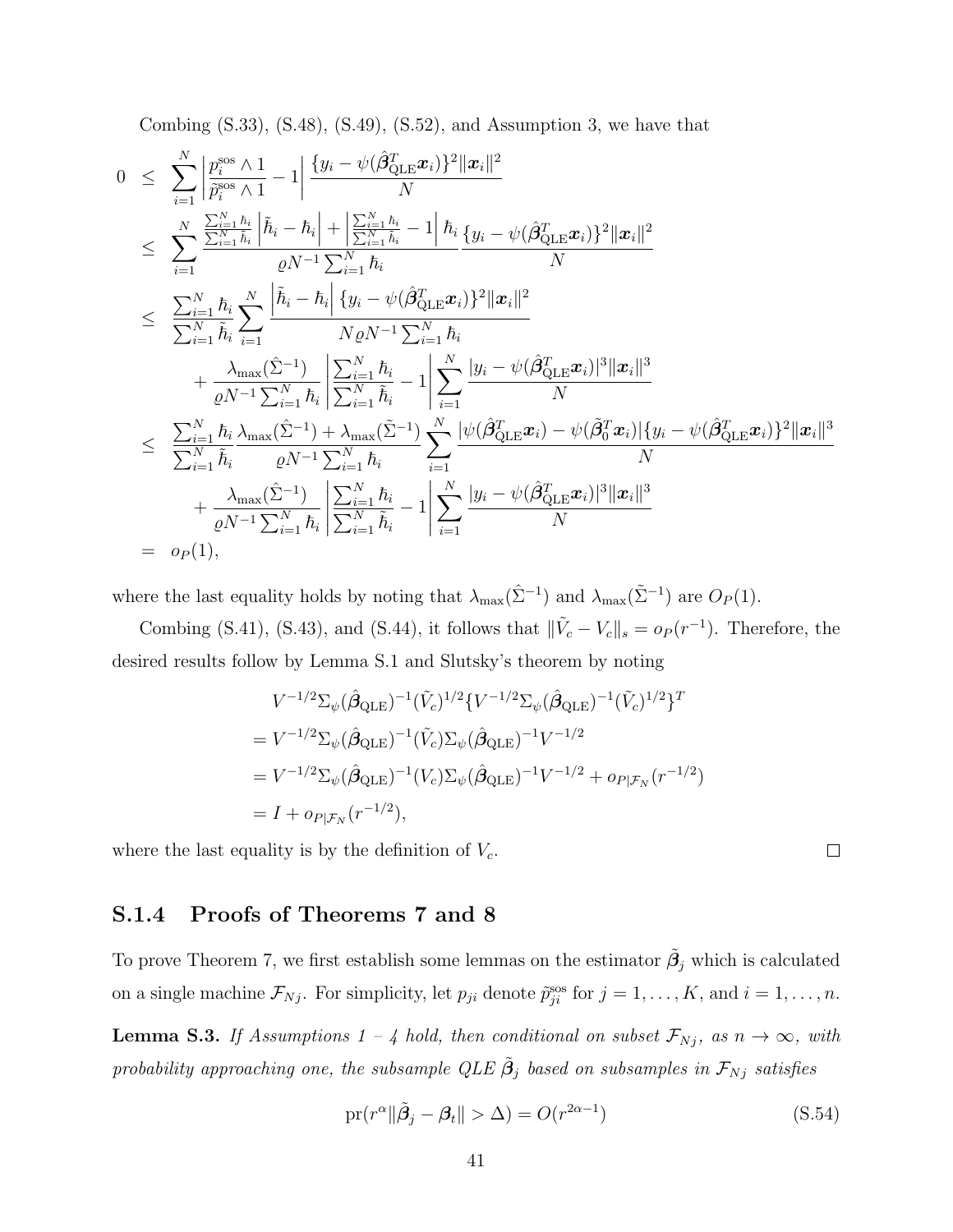for any  $\Delta > 0$  and  $\alpha \in (1/4, 1/2)$ , where  $\beta_t$  is the true value of  $\beta$ .

*Proof.* Without of loss generality, we assume  $j = 1$ . Recall that the estimator  $\tilde{\beta}_1$  is the solution of the estimation equation  $n^{-1} \sum_{i=1}^{n} \delta_{1i} p_{1i}^{-1}$  $_{1i}^{-1}\{y_{1i}-\psi(\boldsymbol{\beta}^{T}\boldsymbol{x}_{1i})\}\boldsymbol{x}_{1i}=\boldsymbol{0}.$  From [Wedderburn](#page-58-2) [\(1974\)](#page-58-2), it is clear to see that, under Assumption 3,  $\tilde{\beta}_1$  achieves the minimum of the following quasi-likelihood function:

$$
U_S(\boldsymbol{\beta}) := n^{-1} \sum_{i=1}^n \frac{\delta_{1i}}{p_{1i}} \int_{y_{1i}}^{\psi(\boldsymbol{\beta}^T \boldsymbol{x}_{1i})} \frac{t - y_{1i}}{\dot{\psi}(\psi^{-1}(t))} dt,
$$
\n(S.55)

with  $\partial U_S/\partial \boldsymbol{\beta} = -n^{-1} \sum_{i=1}^n \frac{\delta_{1i}}{p_{1i}}$  $\frac{\delta_{1i}}{p_{1i}}[y_{1i}-\psi(\bm{\beta}^T\bm{x}_{1i})]\bm{x}_{1i}$ , where  $\psi^{-1}(t)$  denotes the inverse function of  $\psi(t)$ . Note that  $\dot{\psi}(t) > 0$  in our model setting which indicates the existence of  $\psi^{-1}(t)$ . By Taylor expansion,

$$
U_S(\tilde{\boldsymbol{\beta}}_1) = U_S(\boldsymbol{\beta}_t) - n^{-1} \sum_{i=1}^n \frac{\delta_{1i}}{p_{1i}} \{y_{1i} - \psi(\boldsymbol{\beta}_t^T \boldsymbol{x}_{1i})\} \boldsymbol{x}_{1i}^T(\tilde{\boldsymbol{\beta}}_1 - \boldsymbol{\beta}_t)
$$
  
+ 
$$
\frac{1}{2} (\tilde{\boldsymbol{\beta}}_1 - \boldsymbol{\beta}_t)^T \left\{ n^{-1} \sum_{i=1}^n \frac{\delta_{1i}}{p_{1i}} \psi(\boldsymbol{\beta}^T \boldsymbol{x}_{1i}) \boldsymbol{x}_{1i} \boldsymbol{x}_{1i}^T \right\} (\tilde{\boldsymbol{\beta}}_1 - \boldsymbol{\beta}_t),
$$
  

$$
\geq U_S(\boldsymbol{\beta}_t) - \left\| n^{-1} \sum_{i=1}^n \frac{\delta_{1i}}{p_{1i}} [y_{1i} - \psi(\boldsymbol{\beta}_t^T \boldsymbol{x}_{1i})] \boldsymbol{x}_{1i} \right\| \left\| \tilde{\boldsymbol{\beta}}_1 - \boldsymbol{\beta}_t \right\|
$$
  
+ 
$$
\frac{1}{2} \lambda_{\min} (\Sigma_{\psi, S}(\boldsymbol{\beta})) \left\| \tilde{\boldsymbol{\beta}}_1 - \boldsymbol{\beta}_t \right\|^2,
$$
 (S.56)

where  $\hat{\boldsymbol{\beta}}$  lies between  $\boldsymbol{\beta}_t$  and  $\tilde{\boldsymbol{\beta}}_1$  and  $\Sigma_{\psi,n}(\hat{\boldsymbol{\beta}}) := n^{-1} \sum_{i=1}^n \dot{\psi}(\hat{\boldsymbol{\beta}}^T \boldsymbol{x}_{1i}) \boldsymbol{x}_{1i} \boldsymbol{x}_{1i}^T$ .

Simple calculation yields

$$
\left\| n^{-1} \sum_{i=1}^{n} \frac{\delta_{1i}}{p_{1i}} \{ y_{1i} - \psi(\boldsymbol{\beta}_{t}^{T} \boldsymbol{x}_{1i}) \} \boldsymbol{x}_{1i} \right\| \left\| \tilde{\boldsymbol{\beta}}_{1} - \boldsymbol{\beta}_{t} \right\|
$$
  
\n
$$
\geq U_{S}(\boldsymbol{\beta}_{t}) - U_{S}(\tilde{\boldsymbol{\beta}}_{1}) + 2^{-1} \lambda_{\min} (\Sigma_{\psi,S}(\boldsymbol{\beta})) \left\| \tilde{\boldsymbol{\beta}}_{1} - \boldsymbol{\beta}_{t} \right\|^{2}
$$
  
\n
$$
\geq 2^{-1} \lambda_{\min} (\Sigma_{\psi,S}(\boldsymbol{\beta})) \left\| \tilde{\boldsymbol{\beta}}_{1} - \boldsymbol{\beta}_{t} \right\|^{2}, \qquad (S.57)
$$

by noting  $U_S(\tilde{\beta}_1) \leq U_S(\beta_t)$ . Thus based on the following event

$$
\Xi_{1,\lambda} = \{0.5C_{\psi} \leq \lambda_{\min}(\Sigma_{\psi,S}(\hat{\beta}))\},\
$$

it follows that

$$
\|\tilde{\beta}_1 - \beta_t\| \leq \frac{4}{C_{\psi}} \left\| n^{-1} \sum_{i=1}^n \frac{\delta_{1i}}{p_{1i}} \{y_{1i} - \psi(\boldsymbol{\beta}_t^T \boldsymbol{x}_{1i})\} \boldsymbol{x}_{1i} \right\|,
$$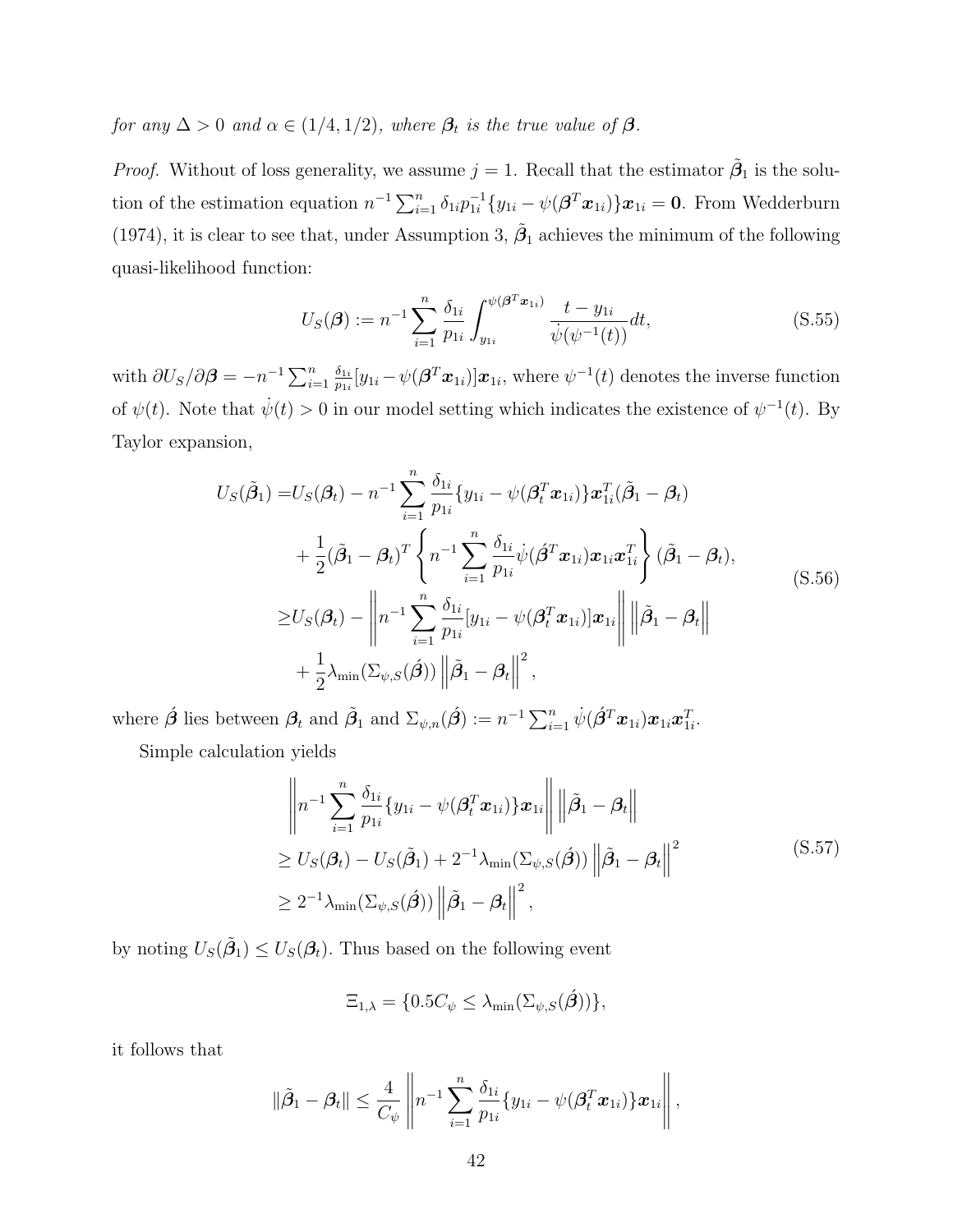which implies

$$
\|\tilde{\beta}_1 - \beta_t\|^2 \leq \frac{16}{C_{\psi}^2} \left\| n^{-1} \sum_{i=1}^n \frac{\delta_{1i}}{p_{1i}} \{y_{1i} - \psi(\boldsymbol{\beta}_t^T \boldsymbol{x}_{1i}) \} \boldsymbol{x}_{1i} \right\|^2.
$$

Thus,

<span id="page-42-0"></span>
$$
\begin{split}\n&\text{pr}(\|\tilde{\beta}_{1} - \beta_{t}\| \geq \Delta, \Xi_{1,\lambda} \text{ happens}) = E \mathbb{1}_{\{\|\tilde{\beta}_{1} - \beta_{t}\| \geq \Delta, \Xi_{1,\lambda} \text{ happens.}\}} \\
&\leq E \left\{ \frac{16}{C_{\psi}^{2} \Delta^{2}} \left\| n^{-1} \sum_{i=1}^{n} \frac{\delta_{1i}}{p_{1i}} \{y_{1i} - \psi(\beta_{t}^{T} \boldsymbol{x}_{1i})\} \boldsymbol{x}_{1i} \right\|^{2} \times \mathbb{1}_{\{\|\tilde{\beta}_{1} - \beta_{t}\| \geq \Delta, \Xi_{1,\lambda} \text{ happens}\}} \right\} \\
&\leq E \left\{ \frac{16}{C_{\psi}^{2} \Delta^{2}} \left\| n^{-1} \sum_{i=1}^{n} \frac{\delta_{1i}}{p_{1i}} \{y_{1i} - \psi(\beta_{t}^{T} \boldsymbol{x}_{1i})\} \boldsymbol{x}_{1i} \right\|^{2} \right\}.\n\end{split} \tag{S.58}
$$

To deal with [\(S.58\)](#page-42-0), we note that

<span id="page-42-1"></span>
$$
E\left\{\left\|n^{-1}\sum_{i=1}^{n}\frac{\delta_{1i}}{p_{1i}}\{y_{1i} - \psi(\beta_{t}^{T}\mathbf{x}_{1i})\}\mathbf{x}_{1i}\right\|^{2}\right\}
$$
\n
$$
= E\left\{E\left(\sum_{k=1}^{d}\left[\frac{1}{n}\sum_{i=1}^{n}\frac{\delta_{1i}}{p_{1i}}\{y_{1i} - \psi(\beta_{t}^{T}\mathbf{x}_{1i})\}\mathbf{x}_{1ik}\right]^{2}\Big|\mathcal{F}_{N1},\tilde{\beta}_{0}\right)\right\}
$$
\n
$$
= E\left[\sum_{k=1}^{d}\frac{1}{n^{2}}\sum_{i=1}^{n}\frac{1}{p_{1i}}\{y_{1i} - \psi(\beta_{t}^{T}\mathbf{x}_{1i})\}^{2}\mathbf{x}_{1ik}^{2}\right]
$$
\n
$$
+ \sum_{k=1}^{d}E\left[\sum_{i=1}^{n}\sum_{i\neq j}\{y_{1i} - \psi(\beta_{t}^{T}\mathbf{x}_{1i})\}\{y_{1i} - \psi(\beta_{t}^{T}\mathbf{x}_{1j})\}\mathbf{x}_{1ik}\mathbf{x}_{1jk}\right]
$$
\n
$$
\leq \frac{1}{\varrho r}E\left[\sum_{k=1}^{d}\frac{1}{n}\sum_{i=1}^{n}\{y_{1i} - \psi(\beta_{t}^{T}\mathbf{x}_{1i})\}^{2}\mathbf{x}_{1ik}^{2}\right] \leq \frac{d}{\varrho r}E\{\{y_{1} - \psi(\beta_{t}^{T}\mathbf{x}_{11})\}^{2}\|\mathbf{x}_{11}\|^{2}\}
$$
\n
$$
\leq \frac{d}{\varrho r}\sqrt{E\{\{y_{1} - \psi(\beta_{t}^{T}\mathbf{x}_{11})\}^{4}\}E\{\|\mathbf{x}_{11}\|^{4}\}} \leq \frac{d}{\varrho r},
$$
\n(5.59)

where  $\mathfrak{C}_1$  denotes for some positive constant, the second last inequality is from Holder inequality, and the last inequality comes from Assumption 2.

<span id="page-42-2"></span>Combining [\(S.58\)](#page-42-0) and [\(S.59\)](#page-42-1), it yields

$$
\text{pr}(r^{\alpha} \|\tilde{\beta}_1 - \beta_t\| > \Delta, \Xi_{1,\lambda} \text{happens}) \le \frac{16r^{2\alpha - 1}d\mathfrak{C}_1}{C_{\psi}^2 \Delta^2 \varrho}.
$$
\n(S.60)

Now we evaluate the probability that  $\Xi_{1,\lambda}$  happens.

From [\(S.39\)](#page-32-1), it holds that  $\|\tilde{\beta}_1 - \hat{\beta}_{\text{QLE}}\| = O_P(r^{-1/2})$ . And also note  $\|\hat{\beta}_{\text{QLE}} - \beta_t\|$  $O_P(n^{-1/2})$  under Assumptions 1 – 3 (see [Newey and McFadden, 1994,](#page-57-4) Chapter 36 Theorem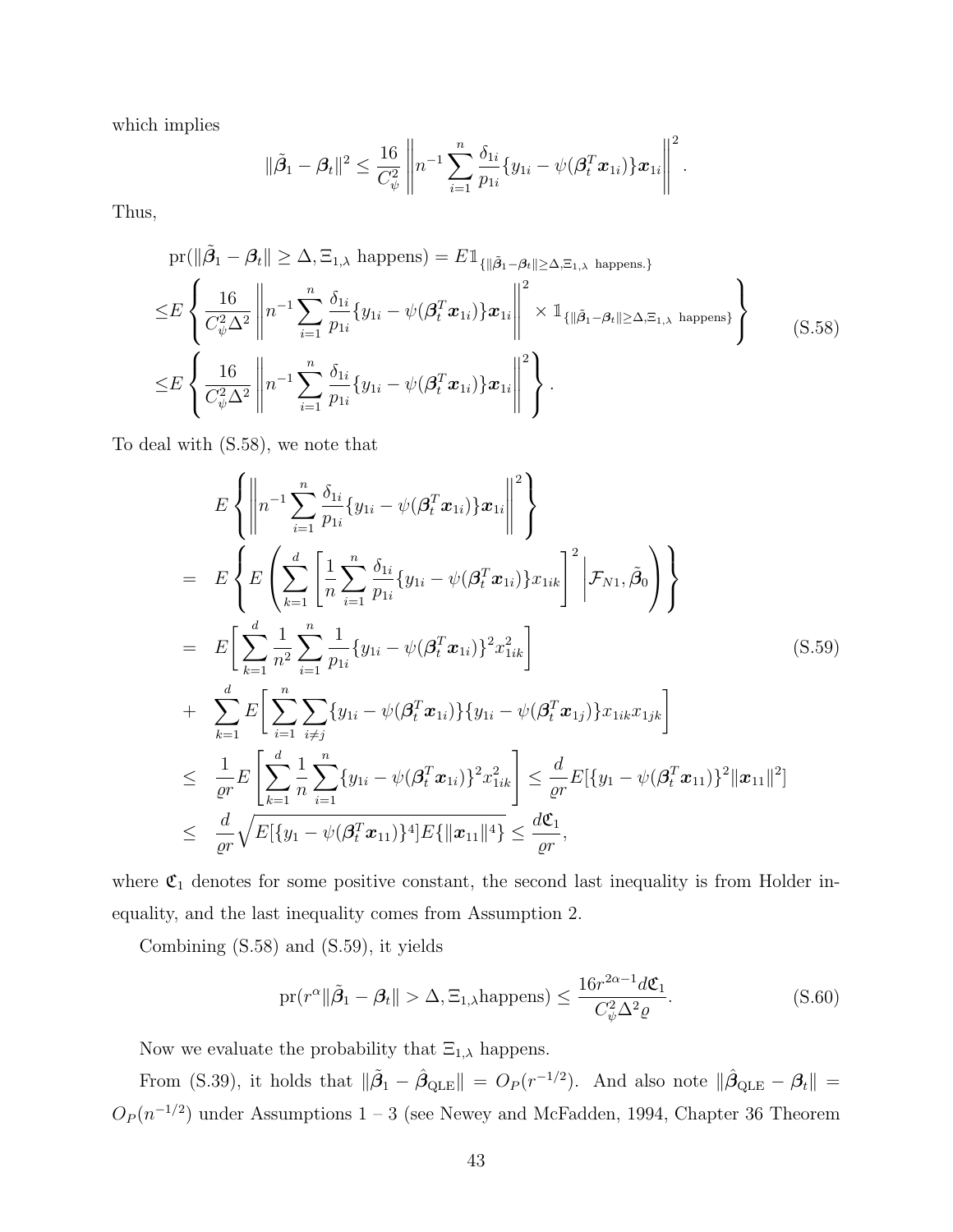3.1). Thus it is clear to see that  $\|\tilde{\beta}_1 - \beta_t\| = O_P(r^{-1/2})$ . As  $r \to \infty$ , with probability approaching one, we have  $E\{E_{\hat{\boldsymbol{\beta}}}(\Sigma_{\psi,n}(\hat{\boldsymbol{\beta}})|\hat{\boldsymbol{\beta}},\mathcal{F}_{N1})\}\geq E\inf_{\boldsymbol{\beta}\in\Lambda}(\Sigma_{\psi,n}(\hat{\boldsymbol{\beta}})|\mathcal{F}_{N1})$  where  $E_{\hat{\boldsymbol{\beta}}}$  means the expectation is taken with respect to  $\hat{\beta}$  conditional on  $\mathcal{F}_{N1}$ . Thus from Assumption 3, it holds that  $E(\Sigma_{\psi,n}(\hat{\beta})) \geq E(E \inf_{\beta \in \Lambda} (\Sigma_{\psi,n}(\hat{\beta}) | \mathcal{F}_{N1})) \geq C_{\psi} I_d$  for some constant  $C_{\psi}$  by taking expectation on both sides of the inequality. Therefore, let  $\Xi_{2,\lambda} := {\lambda_{\max}(E\Sigma_{\psi,n}(\hat{\beta}) - \lambda_{\max}(\hat{\beta})}$  $\Sigma_{\psi,S}(\hat{\boldsymbol{\beta}}) \leq 0.5C_{\psi}\},\$ it holds that  $\Xi_{2,\lambda} \subseteq \Xi_{1,\lambda}$  according to the facts that  $\lambda_{\min}(E\Sigma_{\psi,n}(\hat{\boldsymbol{\beta}})+1)$  $\Sigma_{\psi,S}(\hat{\boldsymbol{\beta}}) - E \Sigma_{\psi,n}(\hat{\boldsymbol{\beta}}) \geq \lambda_{\min}(E \Sigma_{\psi,n}(\hat{\boldsymbol{\beta}})) + \lambda_{\min}(\Sigma_{\psi,S}(\hat{\boldsymbol{\beta}}) - E \Sigma_{\psi,n}(\hat{\boldsymbol{\beta}})) = \lambda_{\min}(E \Sigma_{\psi,n}(\hat{\boldsymbol{\beta}})) \lambda_{\max}(E\Sigma_{\psi,n}(\hat{\boldsymbol{\beta}})-\Sigma_{\psi,S}(\hat{\boldsymbol{\beta}})),$  where the last equality due to the fact  $\lambda_{\min}(A) = -\lambda_{\max}(-A)$ . Let  $\Xi_{3,\lambda} := \{\|\Sigma_{\psi,n}(\hat{\boldsymbol{\beta}})-\Sigma_{\psi,S}(\hat{\boldsymbol{\beta}})\|_{s} \leq 4^{-1}C_{\psi}\},\,\text{and}\,\,\Xi_{4,\lambda} := \{\|\Sigma_{\psi,n}(\hat{\boldsymbol{\beta}})-E\Sigma_{\psi,n}(\hat{\boldsymbol{\beta}})\|_{s} \leq 4^{-1}C_{\psi}\}.$  It follows easily that  $\Xi_{3,\lambda} \cap \Xi_{4,\lambda} \subseteq \Xi_{2,\lambda}$  which implies  $pr(\Xi_{1,\lambda}^c) \leq pr(\Xi_{2,\lambda}^c) \leq pr(\Xi_{3,\lambda}^c) + pr(\Xi_{4,\lambda}^c)$ . Thus, in order to get the desired result, it is sufficient to evaluate the probabilities that  $\Xi_{3,\lambda}$ and  $\Xi_{4,\lambda}$  happens respectively.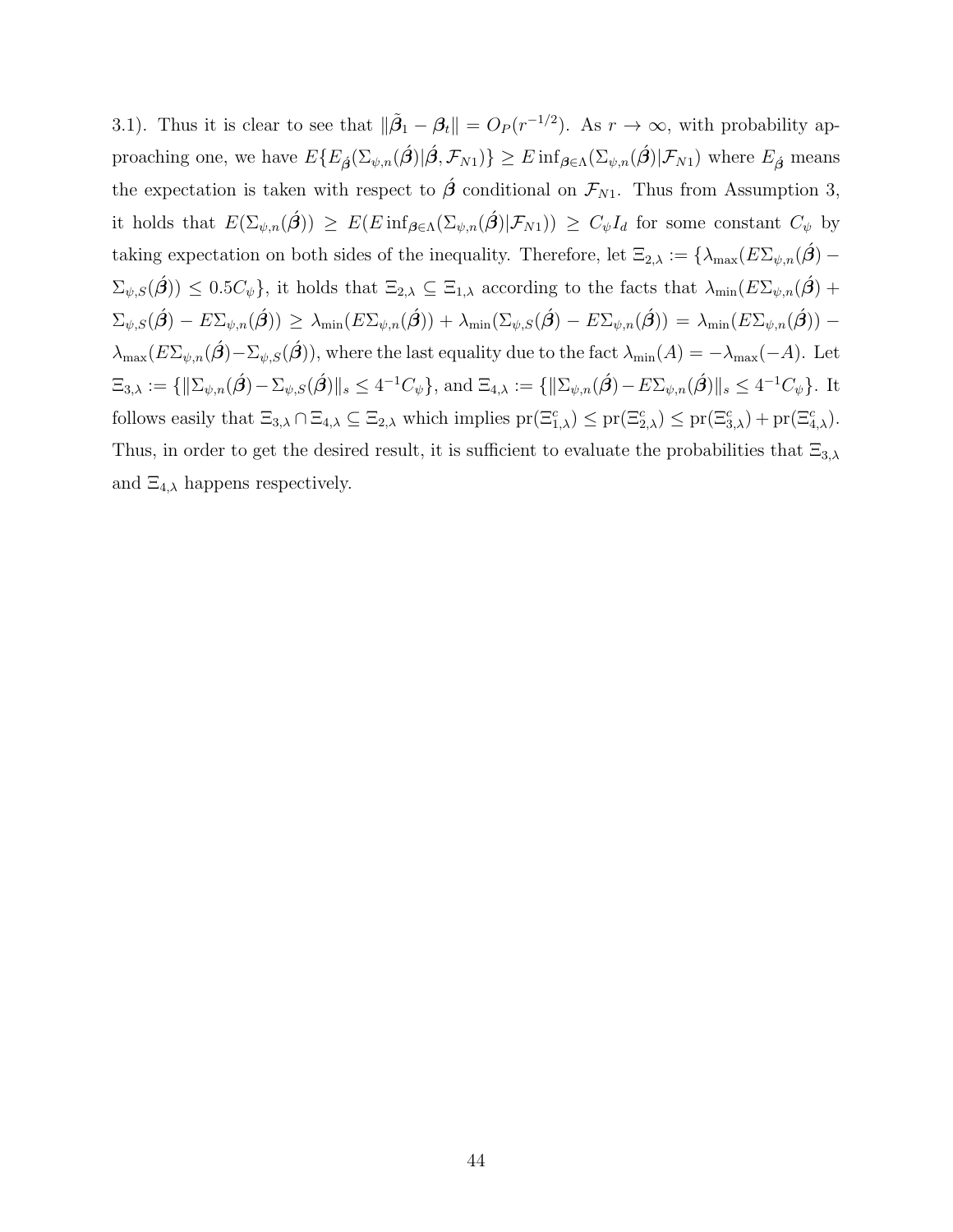From Assumption 2, we have

$$
E\left\{\sum_{\psi,S}^{j_1j_2}(\hat{\boldsymbol{\beta}}) - \sum_{\psi,n}^{j_1j_2}(\hat{\boldsymbol{\beta}})\right\}^2 = E\left[E\left\{\sum_{\psi,S}^{j_1j_2}(\hat{\boldsymbol{\beta}}) - \sum_{\psi,n}^{j_1j_2}(\hat{\boldsymbol{\beta}}) \mid \mathcal{F}_{N1},\hat{\boldsymbol{\beta}}\right\}^2\right]
$$
  
\n
$$
= E\left(E\left[\sum_{i=1}^n \frac{p_i(1-p_i)}{p_i^2} \left\{\frac{\psi(\hat{\boldsymbol{\beta}}^T \boldsymbol{x}_{1i})x_{1ij_1}x_{1ij_2}}{n}\right\}^2 \middle|\hat{\boldsymbol{\beta}}\right]\right)
$$
  
\n
$$
\leq E\left[E\left(\max_{i} \frac{1}{np_i}\right) \left\{\sum_{i=1}^n \frac{\psi^2(\hat{\boldsymbol{\beta}}^T \boldsymbol{x}_{1i})\|\boldsymbol{x}_{1i}\|^2}{n}\left|\hat{\boldsymbol{\beta}}\right|\right]\right]
$$
  
\n
$$
\leq E\left[\left(\frac{1}{qr}\right) E\left\{\sqrt{\sum_{i=1}^n \frac{\psi^4(\hat{\boldsymbol{\beta}}^T \boldsymbol{x}_{1i})\|\boldsymbol{x}_{1i}\|^4}{n}} \left|\hat{\boldsymbol{\beta}}\right|\right]
$$
  
\n
$$
\leq \left(\frac{1}{qr}\right) E\left[\sqrt{E\left\{\sum_{i=1}^n \frac{\psi^4(\hat{\boldsymbol{\beta}}^T \boldsymbol{x}_{1i})}{n}\left|\hat{\boldsymbol{\beta}}\right|\right\}} \left|\hat{\boldsymbol{\beta}}\right|\right]
$$
  
\n
$$
\leq \left(\frac{1}{qr}\right) \left(\sqrt{E\left[E\left\{\sum_{i=1}^n \frac{\psi^4(\hat{\boldsymbol{\beta}}^T \boldsymbol{x}_{1i})}{n}\middle|\hat{\boldsymbol{\beta}}\right\}\right] \left\{E\left\{\sum_{i=1}^n \frac{\|\boldsymbol{x}_{1i}\|^8}{n}\middle|\hat{\boldsymbol{\beta}}\right\}\right]}\right]
$$
  
\n
$$
= \left(\frac{1}{qr}\right) \left(\sqrt{E\left[E\left\{\sum_{i=1}^n \frac{\psi^4(\hat{\boldsymbol{\beta}}^T \boldsymbol{x}_{1i})}{n}\middle|\hat{\boldsymbol{\
$$

<span id="page-44-0"></span>Thus

$$
\begin{split} \text{pr}(\Xi_{3,\lambda}^{c}) &\leq \text{pr}(\|\Sigma_{\psi,n}(\hat{\boldsymbol{\beta}}) - \Sigma_{\psi,S}(\hat{\boldsymbol{\beta}})\|_{F} \geq 4^{-1}C_{\psi}) \\ &\leq \frac{16E\|\Sigma_{\psi,n}(\hat{\boldsymbol{\beta}}) - \Sigma_{\psi,S}(\hat{\boldsymbol{\beta}})\|_{F}^{2}}{C_{\psi}^{2}} = O(r^{-1}), \end{split} \tag{S.61}
$$

where  $||A||_F^2 := \text{tr}(A^T A)$  denotes the Frobenius norm of matrix A. Similarly, for  $1 \leq j_1, j_2 \leq p$ , let  $\Sigma_{\psi,n}(\hat{\beta})^{j_1j_2}$  and  $E\Sigma_{\psi,n}(\hat{\beta})^{j_1j_2}$  denote for the  $(j_1, j_2)$ -th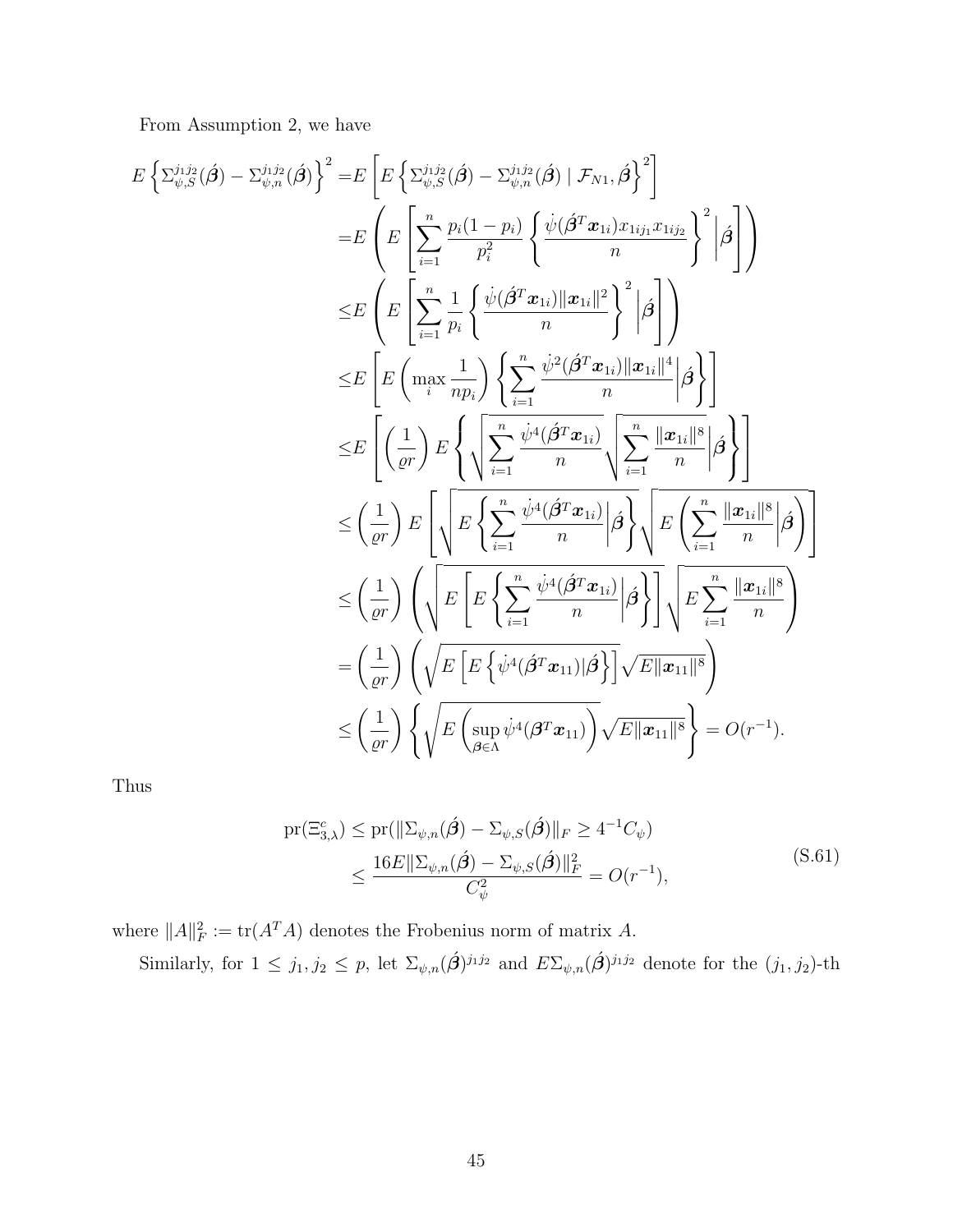component of  $\Sigma_{\psi,n}(\hat{\beta})$  and  $E\Sigma_{\psi,n}(\hat{\beta})$ , respectively. From Assumption 2,

$$
E\left\{\Sigma_{\psi,n}^{j_1j_2}(\hat{\boldsymbol{\beta}}) - E\Sigma_{\psi,n}^{j_1j_2}(\hat{\boldsymbol{\beta}})\right\}^2 = E\left[E\left\{\Sigma_{\psi,n}^{j_1j_2}(\hat{\boldsymbol{\beta}}) - E\Sigma_{\psi,n}^{j_1j_2}(\hat{\boldsymbol{\beta}})\right|\hat{\boldsymbol{\beta}}\right\}^2\right]
$$
  
\n
$$
= E\left[E\left\{\sum_{i=1}^n \left(\frac{\psi(\hat{\boldsymbol{\beta}}^T\boldsymbol{x}_{1i})x_{1ij_1}x_{1ij_2}}{n}\right)^2 \middle|\hat{\boldsymbol{\beta}}\right\}\right] - E[E\{\Sigma_{\psi,n}^{j_1j_2}(\hat{\boldsymbol{\beta}}) \mid \hat{\boldsymbol{\beta}}\}^2]
$$
  
\n
$$
\leq E\left[E\left\{\sum_{i=1}^n \left(\frac{\psi(\hat{\boldsymbol{\beta}}^T\boldsymbol{x}_{1i})\|\boldsymbol{x}_{1i}\|^2}{n}\right)^2 \middle|\hat{\boldsymbol{\beta}}\right\}\right]
$$
  
\n
$$
\leq \frac{1}{n}\sqrt{E\sup_{\boldsymbol{\beta}\in\Lambda}\{\psi^4(\boldsymbol{\beta}^T\boldsymbol{x}_{11})\}E\{\|\boldsymbol{x}_{11}\|^8\}} = O(n^{-1}).
$$

Hence, it can be shown

<span id="page-45-0"></span>
$$
\text{pr}(\Xi_{4,\lambda}^c) \le \text{pr}(\|\Sigma_{\psi,n}(\hat{\boldsymbol{\beta}}) - E\Sigma_{\psi,n}(\hat{\boldsymbol{\beta}})\|_F \ge 4^{-1}C_{\Psi}) = O(n^{-1}).\tag{S.62}
$$

Combining [\(S.61\)](#page-44-0) and [\(S.62\)](#page-45-0), it follows

$$
\mathrm{pr}(\Xi_{1,\lambda}^c) \le \mathrm{pr}(\Xi_{2,\lambda}^c) \le \mathrm{pr}(\Xi_{3,\lambda}^c) + \mathrm{pr}(\Xi_{4,\lambda}^c) = O(r^{-1/2}).\tag{S.63}
$$

Therefore, as  $n \to \infty$ , the desired result holds, with probability approaching one, from the fact

pr(equation (S.60) holds) = pr(equation (S.60) holds, 
$$
\Xi_{1,\lambda}
$$
 happens)  
+ pr(equation (S.60) holds,  $\Xi_{1,\lambda}$  not happens)  
 $\leq$  pr(equation (S.60) holds,  $\Xi_{1,\lambda}$  happens) + pr( $\Xi_{1,\lambda}$  not happens)  
=  $O(r^{2\alpha-1}) + O(r^{-1/2})$   
=  $O(r^{2\alpha-1})$ .

 $\Box$ 

Recall that  $\check{\beta}_{Kr}$  denote the estimator obtained from Algorithm 3 and  $\check{\beta}$  denote the QLE obtained from the pooling subsamples. The difference between  $\tilde{\beta}_{Kr}$  and  $\tilde{\beta}$  is summarized in the following lemma.

<span id="page-45-1"></span>**Lemma S.4.** If Assumptions 1 – 4 hold, the estimate  $\tilde{\boldsymbol{\beta}}_0$  based on the first step sample exists,  $r_0(Kr)^{-1} \to 0$  and the partition number K satisfies  $K = O(r^{\eta})$  for some  $\eta$  in  $[0, min(1 - \eta)]$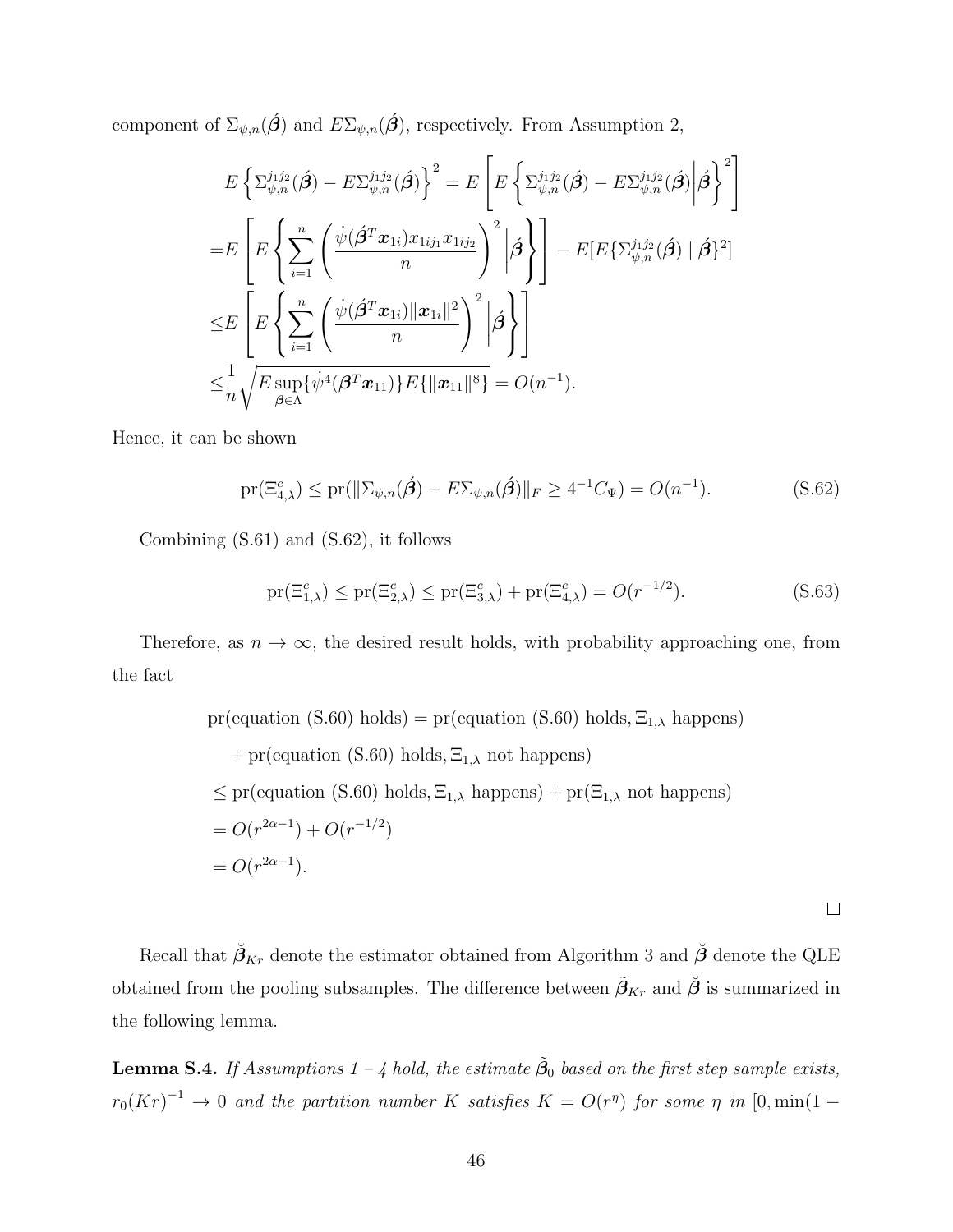$(2\alpha, 4\alpha - 1)$ ) where  $\alpha \in (1/4, 1/2)$ , then as  $r \to \infty$  and  $n \to \infty$ , with probability approaching one, it holds that

$$
\sqrt{Kr} \|\tilde{\beta}_{Kr} - \breve{\beta}\| = o_P(1).
$$

*Proof.* Since  $r_0(Kr)^{-1/2} \to 0$ , the contribution of the first step subsample to the estimation equation is  $o_{P|\mathcal{F}_N}((Kr)^{-1/2})$ . Thus we can focus on the second step only. Recall that

$$
\tilde{\boldsymbol{\beta}}_{Kr} := \left(\sum_{j=1}^{K} \dot{Q}_j^*(\tilde{\boldsymbol{\beta}}_j)\right)^{-1} \sum_{j=1}^{K} \dot{Q}_j^*(\tilde{\boldsymbol{\beta}}_j) \tilde{\boldsymbol{\beta}}_j, \tag{S.64}
$$

and  $\check{\beta}$  is solution of

$$
Q^*(\boldsymbol{\beta}) := \sum_{j=1}^K Q_j^*(\boldsymbol{\beta}) = 0,
$$
\n(S.65)

where  $Q_j^*(\boldsymbol{\beta})$ 's are defined in Algorithm 3.

Under Assumption 3, it is clear that (24) is well defined as  $n \to \infty$ . By Taylor expansion,

<span id="page-46-0"></span>
$$
Q_j^*(\breve{\boldsymbol{\beta}}) = Q_j^*(\tilde{\boldsymbol{\beta}}_j) + \dot{Q}_j^*(\tilde{\boldsymbol{\beta}}_j)(\breve{\boldsymbol{\beta}} - \tilde{\boldsymbol{\beta}}_j) + R_j^*,
$$
\n(S.66)

where  $R_j^*$  is the Remainder with the form

$$
R_j^* = \left[ n^{-1} \sum_{i=1}^n \frac{\delta_{ji}}{p_{ji}} \tilde{\psi}(\hat{\boldsymbol{\beta}}^T \boldsymbol{x}_{ji}) \boldsymbol{x}_{ji} \boldsymbol{x}_{ji}^T - n^{-1} \sum_{i=1}^n \frac{\delta_{ji}}{p_{ji}} \psi(\tilde{\boldsymbol{\beta}}_j^T \boldsymbol{x}_{ji}) \boldsymbol{x}_{ji} \boldsymbol{x}_{ji}^T \right] (\check{\boldsymbol{\beta}} - \tilde{\boldsymbol{\beta}}_j),
$$

where  $\tilde{\psi}(\hat{\boldsymbol{\beta}}^T\boldsymbol{x}_{ji}) = \text{diag}(\dot{\psi}(\hat{\boldsymbol{\beta}}_{(1)}^T\boldsymbol{x}_{ji}), \dots, \dot{\psi}(\hat{\boldsymbol{\beta}}_{(d)}^T\boldsymbol{x}_{ji}))$  and  $\hat{\boldsymbol{\beta}}_{(1)}, \dots, \hat{\boldsymbol{\beta}}_{(d)}$  lies between  $\tilde{\boldsymbol{\beta}}$  and  $\tilde{\boldsymbol{\beta}}_j$ . Here diag( $\cdot$ ) represents a diagonal matrix with diagonal elements  $\dot{\psi}(\hat{\beta}_{(1)}^T\bm{x}_{ji}), \dots, \dot{\psi}(\hat{\beta}_{(d)}^T\bm{x}_{ji}).$ 

From Assumption 4, it follows that

$$
\frac{\left\|\frac{\partial \psi(\hat{\boldsymbol{\beta}}_{(k)}^T\boldsymbol{x}_{ji})}{\partial \beta_k}\boldsymbol{x}_{ji}^T - \frac{\partial \psi(\tilde{\boldsymbol{\beta}}_j^T\boldsymbol{x}_{ji})}{\partial \beta_k}\boldsymbol{x}_{ji}^T\right\|_s \le \left\|\dot{\psi}(\boldsymbol{\beta}_{(k)}^T\boldsymbol{x}_{ji})\boldsymbol{x}_{ji}\boldsymbol{x}_{ji}^T - \dot{\psi}(\tilde{\boldsymbol{\beta}}_j^T\boldsymbol{x}_{ji})\boldsymbol{x}_{ji}\boldsymbol{x}_{ji}^T\right\|_s}{\leq m_2(\boldsymbol{x}_{ji})\|\hat{\boldsymbol{\beta}}_{(k)} - \tilde{\boldsymbol{\beta}}_j\| \leq m_2(\boldsymbol{x}_{ji})\|\tilde{\boldsymbol{\beta}} - \tilde{\boldsymbol{\beta}}_j\|,
$$

for  $k = 1, \ldots, d$ , where the last inequality is due to the facts that  $\hat{\beta}_{(1)}, \ldots, \hat{\beta}_{(d)}$  lies between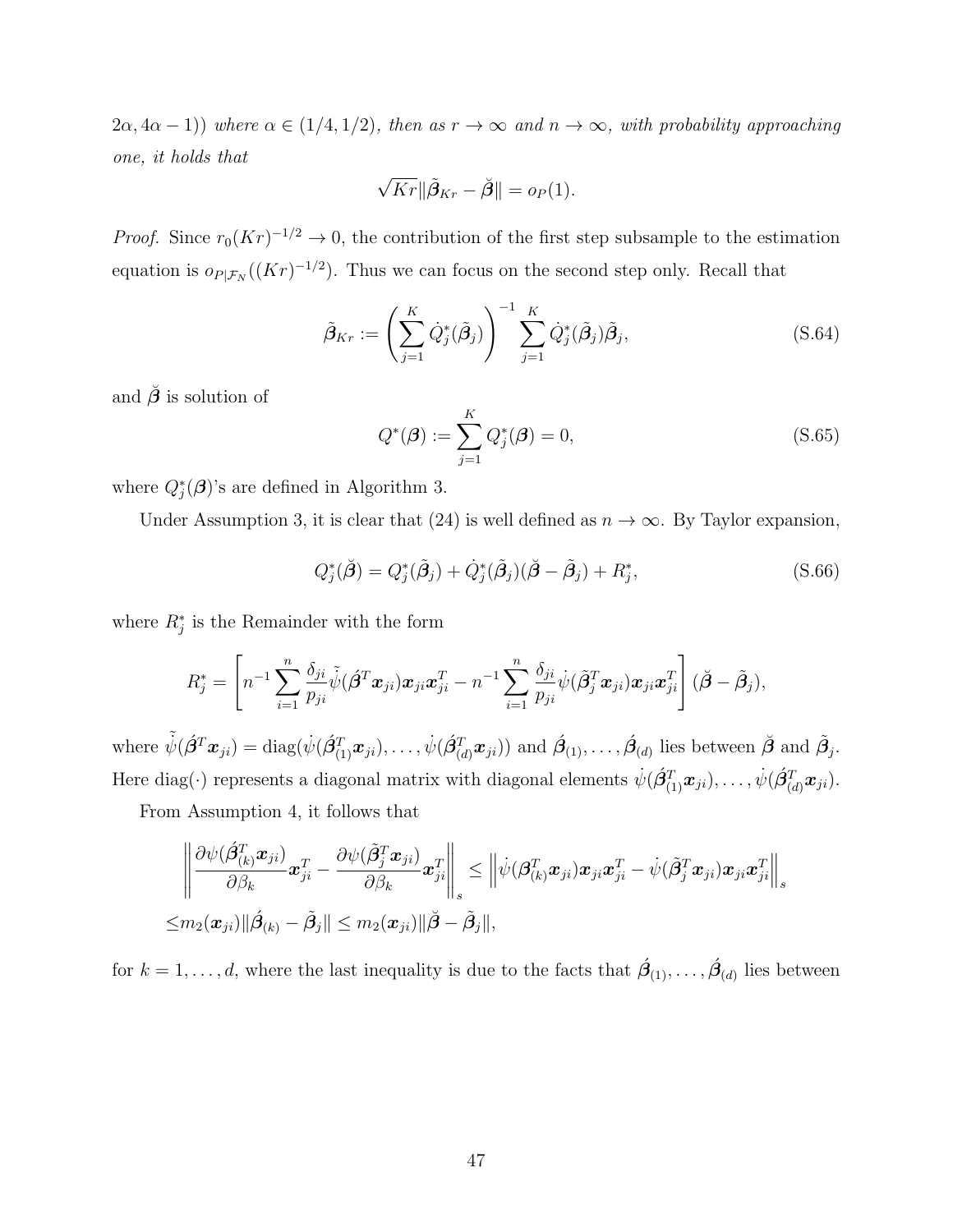$\check{\boldsymbol{\beta}}$  and  $\tilde{\beta}_j$ . It follows:

$$
\left\|n^{-1}\sum_{i=1}^n\frac{\delta_{ji}}{p_{ji}}\tilde{\psi}(\hat{\boldsymbol{\beta}}^T\boldsymbol{x}_{ji})\boldsymbol{x}_{ji}\boldsymbol{x}_{ji}^T - n^{-1}\sum_{i=1}^n\frac{\delta_{ji}}{p_{ji}}\psi(\tilde{\boldsymbol{\beta}}_j^T\boldsymbol{x}_{ji})\boldsymbol{x}_{ji}\boldsymbol{x}_{ji}^T\right\|_s
$$
  
\n
$$
\leq n^{-1}\sum_{i=1}^n\frac{\delta_{ji}}{p_{ji}}\left\|\tilde{\psi}(\hat{\boldsymbol{\beta}}^T\boldsymbol{x}_{ji})\boldsymbol{x}_{ji}\boldsymbol{x}_{ji}^T - \psi(\tilde{\boldsymbol{\beta}}_j^T\boldsymbol{x}_{ji})\boldsymbol{x}_{ji}\boldsymbol{x}_{ji}^T\right\|_s
$$
  
\n
$$
\leq n^{-1}\sum_{i=1}^n\frac{\delta_{ji}}{p_{ji}}\left\|\tilde{\psi}(\hat{\boldsymbol{\beta}}^T\boldsymbol{x}_{ji})\boldsymbol{x}_{ji}\boldsymbol{x}_{ji}^T - \psi(\tilde{\boldsymbol{\beta}}_j^T\boldsymbol{x}_{ji})\boldsymbol{x}_{ji}\boldsymbol{x}_{ji}^T\right\|_F
$$
  
\n
$$
= n^{-1}\sum_{i=1}^n\frac{\delta_{ji}}{p_{ji}}\left(\sum_{k=1}^d\left\|\frac{\partial\psi(\boldsymbol{\beta}_{(k)}^T\boldsymbol{x}_{ji})}{\partial\beta_k}\boldsymbol{x}_{ji}^T - \frac{\partial\psi(\tilde{\boldsymbol{\beta}}_j^T\boldsymbol{x}_{ji})}{\partial\beta_k}\boldsymbol{x}_{ji}^T\right\|_s^2\right)^{1/2}
$$
  
\n
$$
\leq n^{-1}\sqrt{d}\sum_{i=1}^n\frac{\delta_{ji}}{p_{ji}}m_2(\boldsymbol{x}_{ji})\|\tilde{\boldsymbol{\beta}} - \tilde{\boldsymbol{\beta}}_j\|.
$$

If the following events happens

$$
\Xi_{6,m} = \left\{ n^{-1} \sqrt{d} \sum_{i=1}^n \frac{\delta_{ji}}{p_{ji}} m_2(\boldsymbol{x}_{ji}) || \check{\boldsymbol{\beta}} - \tilde{\boldsymbol{\beta}}_j || \leq 2U \right\}.
$$

We have  $||R_j|| \le 2U||\tilde{\beta} - \tilde{\beta}_j||$ . Using the fact  $Q^*(\check{\beta}) = 0$  and  $Q_j^*(\tilde{\beta}_j) = 0$ , it holds that  $\check{\beta} - \tilde{\beta}_{Kr} = (\sum_{j=1}^{K} \dot{Q}_{j}^{*}(\tilde{\beta}_{j}))^{-1} \sum_{j=1}^{K} R_{j}^{*}$  by taking the summation on both side of [\(S.66\)](#page-46-0) and definition of  $\beta_{Kr}$ . Thus for all  $\omega \in \Phi_{N,K,\Delta}$ , if  $\Xi_{1,\lambda}$  defined in Lemma [S.3](#page-40-0) and  $\Xi_{6,m}$  happen on all machine  $\mathcal{F}_{Nj}$ 's  $(j = 1, ..., K)$ , the following inequalities hold,

$$
\|\check{\boldsymbol{\beta}} - \tilde{\boldsymbol{\beta}}_{Kr}\| \le \left\| \left( \frac{1}{K} \sum_{j=1}^{K} \dot{Q}_j^*(\tilde{\boldsymbol{\beta}}_j) \right)^{-1} \right\|_s \left\| \frac{1}{K} \sum_{j=1}^{K} R_j^* \right\|
$$
  

$$
\le \frac{4U}{KC_{\psi}} \sum_{j=1}^{K} \|\check{\boldsymbol{\beta}} - \tilde{\boldsymbol{\beta}}_j\| \le C_1 r^{-2\alpha} \Delta,
$$
 (S.67)

<span id="page-47-0"></span>where  $C_1 := 4U/C_\psi$  and the second last inequality due to the facts  $K^{-1} \sum_{j=1}^K \dot{Q}_j^*(\tilde{\beta}_j) \ge$  $0.5C_{\psi}I_d$  if  $\Xi_{1,\lambda}$  defined in Lemma [S.3](#page-40-0) happens on all machines, as  $n \to \infty$ .

Define  $\Xi_{5,n,j,\Delta} = \{ r^{\alpha} || \tilde{\beta}_j - \beta_t || \leq \Delta \}, \ \Xi_{5,N,\Delta} = \{ (Kr)^{\alpha} || \check{\beta} - \beta_t || \leq \Delta \}$  and  $\Phi_{N,K,\Delta} =$  $\bigcap_{j=1}^K \Xi_{5,n,j,\Delta} \cap \Xi_{5,N,\Delta}$ . Then for any  $K = O(r^{\eta})$  with  $\eta < \min(1 - 2\alpha, 4\alpha - 1)$ , we have  $\Phi_{N,K,\Delta} \subset \{\sqrt{Kr} \|\tilde{\boldsymbol{\beta}} - \tilde{\boldsymbol{\beta}}_{Kr}\| \leq \Delta_1\}$  for any  $\Delta_1 := C_1 \Delta$ , when  $\Xi_{1,\lambda}$  happens and r is large enough, since  $\sqrt{Kr} \|\tilde{\boldsymbol{\beta}} - \tilde{\boldsymbol{\beta}}_{Kr}\| \leq \sqrt{Krr}^{-2\alpha} \Delta_1 = O(r^{(1+\eta-4\alpha)/2})\Delta_1$ .

Recall that for  $\omega \in \Phi_{N,K,\Delta}$ ,  $\|\tilde{\beta}_j - \beta_t\| \leq r^{-1/2}\Delta$  and  $\|\tilde{\beta} - \beta_t\| \leq (Kr)^{-1/2}\Delta$ . Thus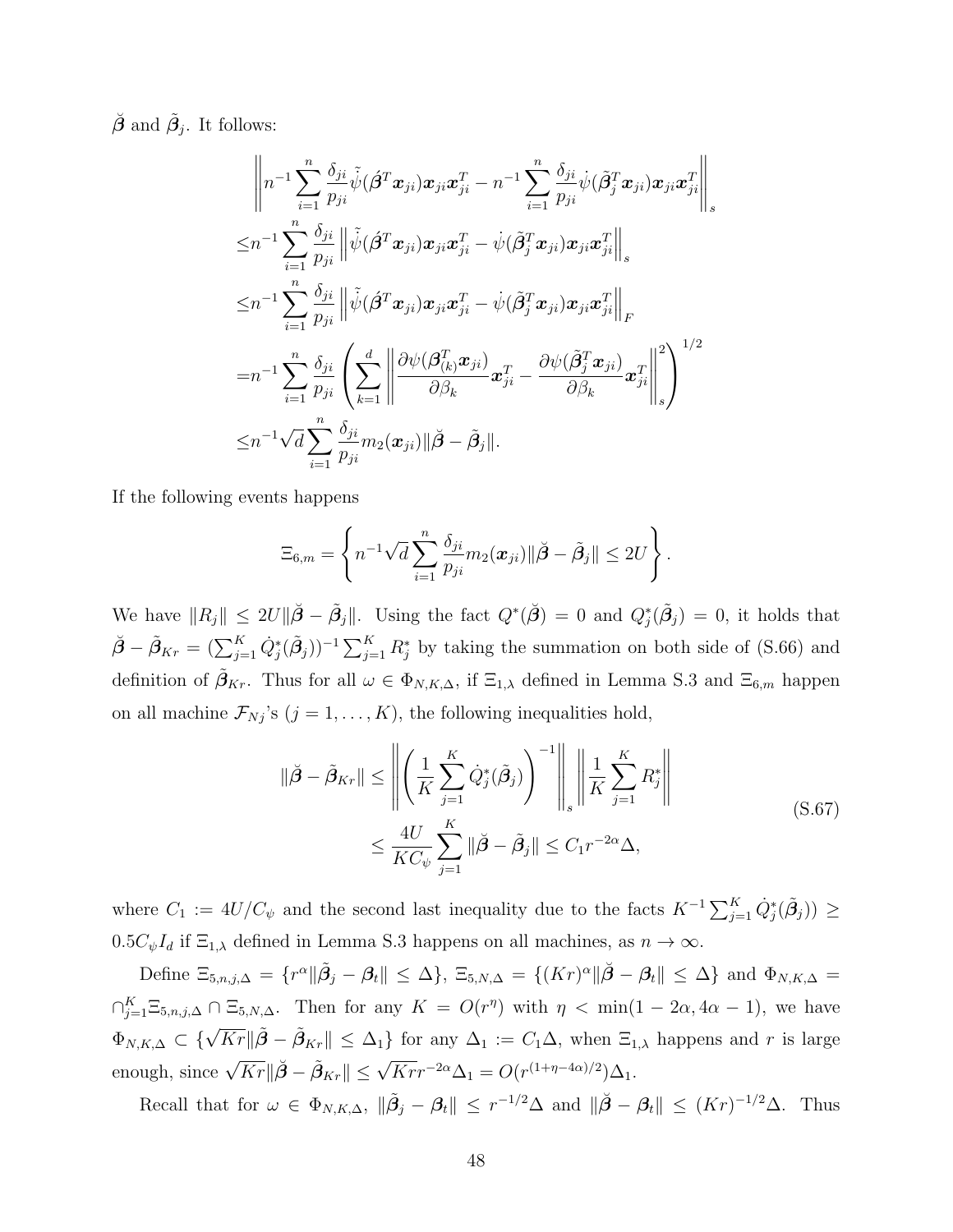$\|\check{\beta}-\tilde{\beta}_j\| \leq r^{-1/2}\Delta + (Kr)^{-1/2}\Delta$ . Combine the above results, it holds that

<span id="page-48-0"></span>
$$
\begin{split}\n&\text{pr}(\Xi_{6,m}^{c}\cap\Phi_{N,K,\Delta})=E\mathbb{1}_{\{\Xi_{6,m}^{c}\text{ and }\Phi_{N,K,\Delta}\text{ happen}\}}\\
&\leq(2U)^{-1}E\left\{\left|n^{-1}\sqrt{d}\sum_{i=1}^{n}\frac{\delta_{ji}}{p_{ji}}m_{2}(\boldsymbol{x}_{ji})\right|\left|\tilde{\boldsymbol{\beta}}-\tilde{\boldsymbol{\beta}}_{j}\right|\right|\mathbb{1}_{\Phi_{N,K,\Delta}\text{ happens}}\right\}\\
&\leq(2U)^{-1}E\left\{\left(\frac{\Delta}{r^{1/2}}+\frac{\Delta}{(Kr)^{1/2}}\right)\left(\frac{\sqrt{d}}{n}\sum_{i=1}^{n}\frac{\delta_{ji}}{p_{ji}}m_{2}(\boldsymbol{x}_{ji})\right)\mathbb{1}_{\{\Phi_{N,K,\Delta}\text{happens}\}}\right\}\\
&\leq(2U)^{-1}\sqrt{d}C_{m}\left(\frac{\Delta}{r^{1/2}}+\frac{\Delta}{(Kr)^{1/2}}\right)=O(r^{-1/2}).\n\end{split} \tag{S.68}
$$

By [\(S.67\)](#page-47-0), [\(S.68\)](#page-48-0) and the results in Lemma [S.3,](#page-40-0) as  $r \to \infty$ , for any  $\Delta_1 > 0$ , it follows that

$$
pr(\sqrt{Kr}||\tilde{\boldsymbol{\beta}} - \tilde{\boldsymbol{\beta}}_{Kr}|| > \Delta_1)
$$
  
\n
$$
= pr(\sqrt{Kr}||\tilde{\boldsymbol{\beta}} - \tilde{\boldsymbol{\beta}}_{Kr}|| > \Delta_1, \Phi_{N,K,\Delta} \text{ happens, } \Xi_{1,\lambda} \text{ and } \Xi_{6,m} \text{ happen on all Machines})
$$
  
\n
$$
+ pr(\sqrt{Kr}||\tilde{\boldsymbol{\beta}} - \tilde{\boldsymbol{\beta}}_{Kr}|| > \Delta_1, \Phi_{N,K,\Delta} \text{ happens, all } \Xi_{1,\lambda} \text{ happen and some } \Xi_{6,m} \text{ not happen})
$$
  
\n
$$
+ pr(\sqrt{Kr}||\tilde{\boldsymbol{\beta}} - \tilde{\boldsymbol{\beta}}_{Kr}|| > \Delta_1, \Phi_{N,K,\Delta} \text{ not happens or some } \Xi_{1,\lambda} \text{ not happen})
$$
  
\n
$$
\leq pr(\sqrt{Kr}||\tilde{\boldsymbol{\beta}} - \tilde{\boldsymbol{\beta}}_{Kr}|| > \Delta_1, \Phi_{N,K,\Delta} \text{ happens, } \Xi_{1,\lambda} \text{ and } \Xi_{6,m} \text{ happen on all Machines})
$$
  
\n
$$
+ pr(\Phi_{N,K,\Delta} \text{ happens, } \Xi_{6,m} \text{ not happen on some of the Machines})
$$
  
\n
$$
\leq pr(\sqrt{Kr}||\tilde{\boldsymbol{\beta}} - \tilde{\boldsymbol{\beta}}_{Kr}|| > \Delta_1, \Phi_{N,K,\Delta} \text{ happens, } \Xi_{1,\lambda} \text{ and } \Xi_{6,m} \text{ happen on all Machines})
$$
  
\n
$$
+ pr(\Phi_{N,K,\Delta} \text{ happens, } \Xi_{6,m} \text{ not happen on some of the Machines}) + pr(\Phi_{N,K,\Delta}^{\mathcal{O}})
$$
  
\n
$$
+ pr(\Xi_{1,\lambda} \text{ not happen on some of the Machines}) + pr(\Phi_{N,K,\Delta}^{\mathcal{O}})
$$
  
\n
$$
+ pr(\Xi_{1,\lambda} \text{ not happen on some of the Machines})
$$
  
\n
$$
= \sqrt{KO}(r^{1/2-2\alpha}) + KO(r^{-1}) + O((Kr)^{2\alpha-1}) + KO(r^{2\alpha-1}) + KO(r^{-1/2}) = o(1).
$$

 $\Box$ 

Now we prove Theorem 7.

*Proof.* From the definition of  $\check{\beta}$  in Lemma [S.4](#page-45-1) and Theorem 3.3 in [Xiong and Li](#page-58-1) [\(2008\)](#page-58-1), it can be shown that

$$
\breve{\boldsymbol{\beta}} - \hat{\boldsymbol{\beta}}_{\text{QLE}} = O_{P|\mathcal{F}_N}((Kr)^{-1/2}).
$$

Combining this result with Lemma [S.4,](#page-45-1) the desired result holds by fetching  $\alpha = 1/3$ .

 $\Box$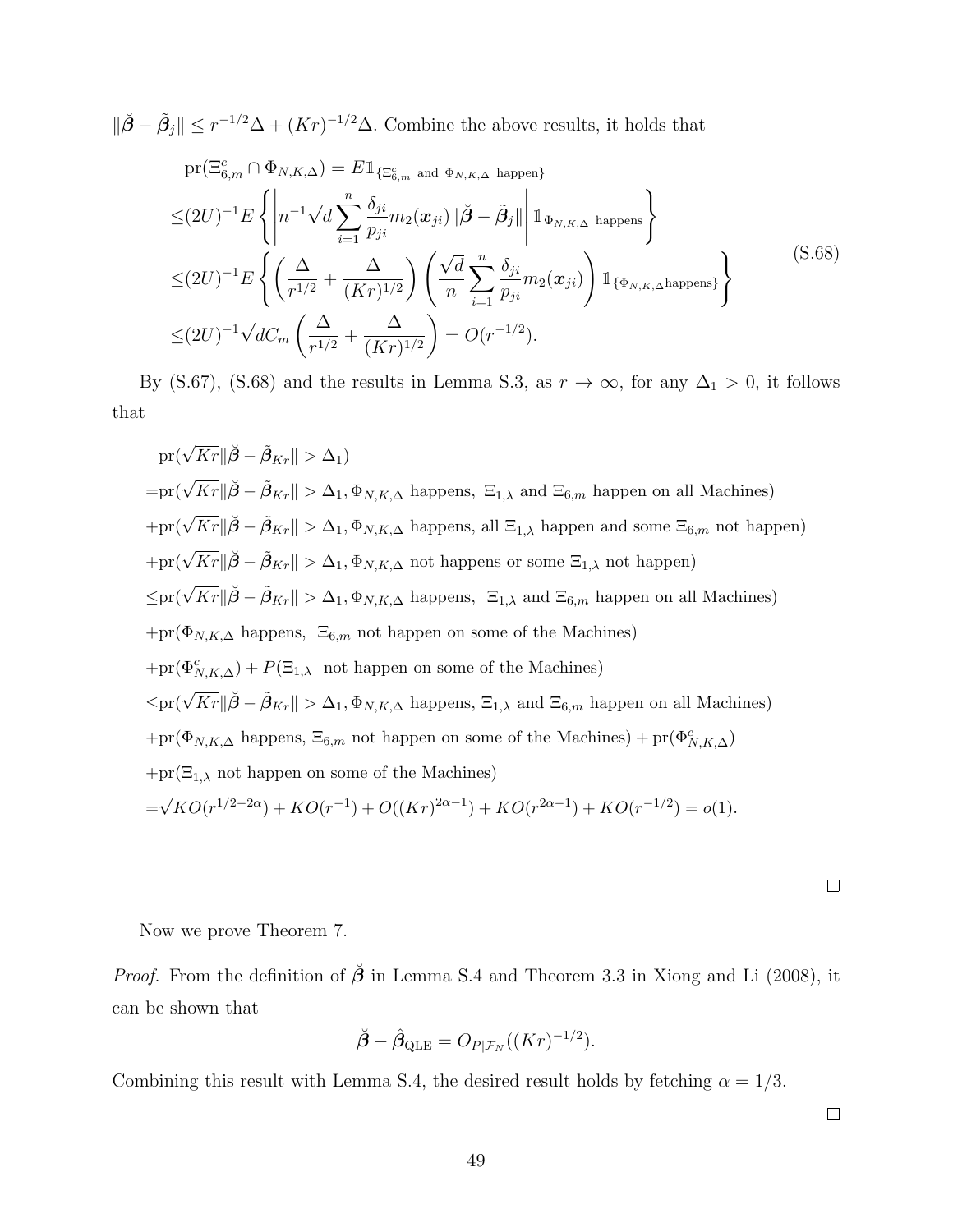Based on Lemma [S.4](#page-45-1) and Theorem 6, the proof of Theorem 8 is in the following.

*Proof.* From the definition of  $\tilde{\beta}_{Kr}$ , we known that  $\tilde{\beta}_{Kr} - \check{\beta} = o_P((Kr)^{-1})$ , where  $\check{\beta}$  is calculated from Algorithm 2 by using the pooling subsamples. Combine this result with Theorem 6, the desired result follows immediately from the Slutsky's Theorem.

 $\Box$ 

## S.2 Additional Simulation Results

To further evaluate our proposed methods, we consider the following additional cases with a lager  $N = 5,000,000$ .

- Case S1: The true value of  $\beta$  is a  $d \times 1$  vector of 0.5 with  $d = 7$ , and x follows a multivariate normal distribution  $N(0.15, I_d)$ , where  $I_d$  is the  $d \times d$  identity matrix.
- Case S2: The true value of  $\beta$  is a  $d \times 1$  vector of 0.5 with  $d = 7$ , and x follows a multivariate normal distribution  $N(\mathbf{0.15}, \Sigma)$ , where  $\Sigma$  is the  $d \times d$  matrix with the  $(i, j)$ -th entry being  $0.5^{|i-j|}$ .
- Case S3: The true value of  $\beta$  is a  $d \times 1$  vector of 0.5 with  $d = 7$ , and x follows a multivariate t distribution with degrees of freedom 9,  $\mathbf{x} \sim t_9(\mathbf{0.15}, I_d)/10$ , where the  $I_d$  is defined in Case S1. For this set up, only part of the Assumptions in Sections 2.2, 3.2 and 4 are satisfied.
- Case S4: The true value of  $\beta$  is a  $d \times 1$  vector with  $d = 35$ , whose first ten elements are 0.5, the last five elements are  $-0.1$ , and the rest are 0.2. In this case, x follows a multivariate normal distribution with  $N(\mu, I_d)$ , where  $\mu$  is a 35  $\times$  1 vector whose first seven elements are 0.15 and rest are zeros.

To be aligned with the the settings described in Section 5 of the main paper, we also demonstrate our methods on Poisson distribution with mean  $E(y|\boldsymbol{x}) = \exp(\boldsymbol{\beta}^T\boldsymbol{x})$ . It is worth mentioning that in Cases S1, S2, and S4, all the Assumptions 1–4 are fully satisfied. However, in Case S3, the conditions in (iii) and (iv) of Assumption 2 are not satisfied.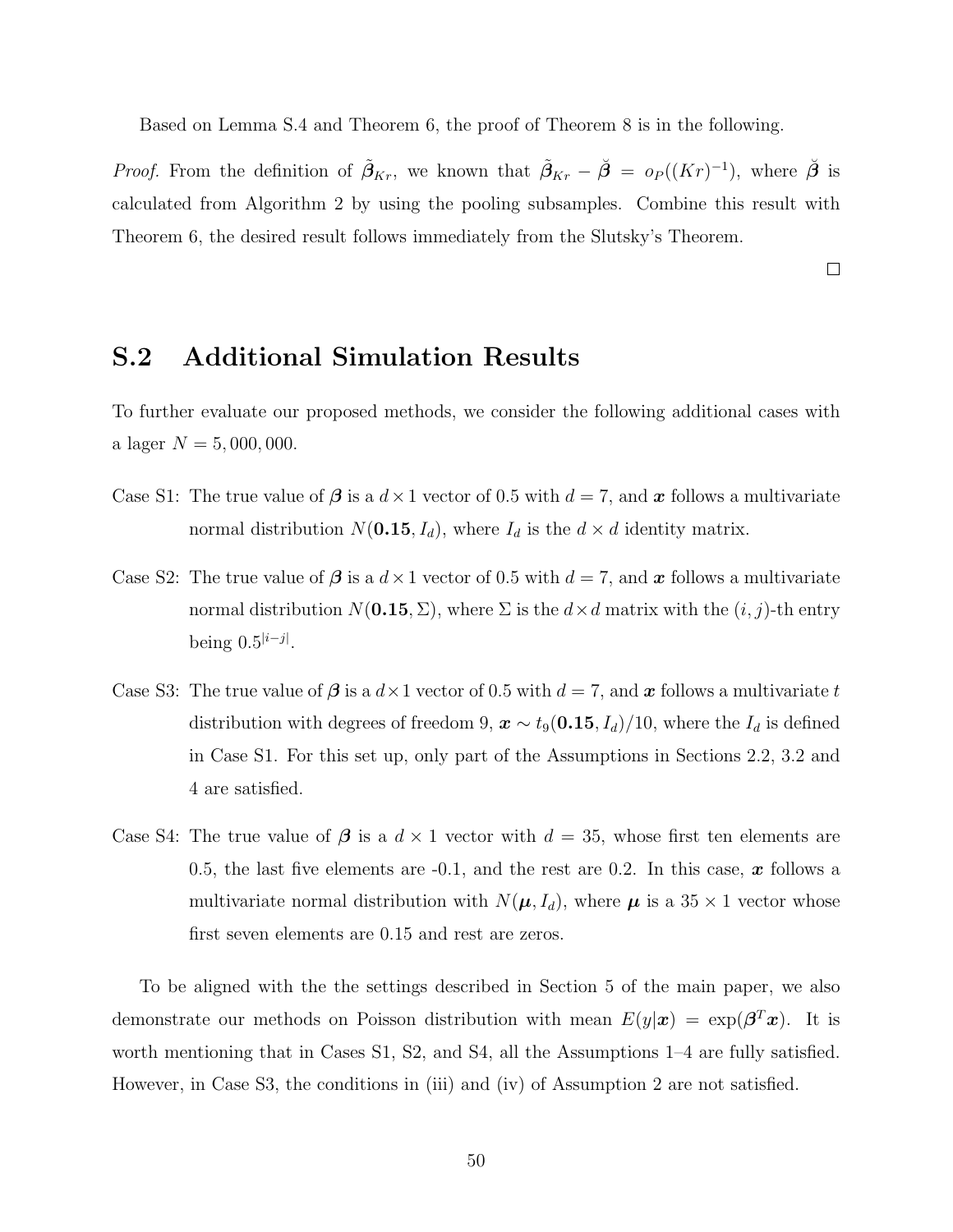Here, we fix  $r_0 = 400$  and  $\rho = 0.2$ . We choose the sample size r to be 500, 700, 1000, 1200, 1500, 1700 and 2000. Since we will consider a case where the full data QLE cannot be calculated, we use the true value of  $\beta$  to calculate the MSE in this section, i.e., we calculate the MSE from

MSE = 
$$
T^{-1} \sum_{t=1}^{T} ||\boldsymbol{\beta}_{\boldsymbol{p}}^{(t)} - \boldsymbol{\beta}||^2
$$
,

where  $\beta_{p}^{(t)}$  is the estimate from the t-th subsample with subsampling probability  $p$  and  $\beta$  is the true parameter. The results are reported in Figure [7.](#page-51-0)

In Figure [7,](#page-51-0) the relative patterns among different methods are similar to Cases 1–4 in the main paper for all the five additional datasets. Furthermore, the results in Case S3 indicate that our methods have higher estimation efficiency than the uniform subsampling method even when some regularity assumptions required in the theoretical investigations are not satisfied.

Now we evaluate the computational efficiency of the subsampling strategies. We implemented all methods using the R programming language and recorded the computing times of the three subsampling strategies (uniform, MV, MVc) using Sys.time() function. To simulate the distributed computing environments, we used the foreach and doSNOW packages in R. Computations were carried out on a desktop computer with Window 10 platform and an Intel I7 processor. Each subsampling strategy was repeated for 50 times. Figure [8](#page-52-0) shows the results for the four cases listed above with different r and k, and a fixed  $r_0 = 400$ . The computing time for using the full data is also given for comparisons.

Figure [8](#page-52-0) reveals that the computation time is not very sensitive to the subsample size. All the subsampling algorithms take significantly less computing time compared with the full data QLE. This agrees with the fact that the computational complexity for the full data QLE with Newton-Raphson method is  $O(\zeta N d^2)$  while subsampling methods do not need to perform iterative calculations on the full data. Here  $\zeta$  stands for the number of iterations in the Newton-Raphson method. In most cases, the MVc method requires significantly less computational time compared with the MV method, especially for the last case. This is because the MV method requires  $O(Nd^2 + \zeta rd^2)$  time and the MVc methods requires  $O(Nd + \zeta rd^2)$ . If  $N > \zeta rd$ , then these time complexities are  $O(Nd^2)$  and  $O(Nd)$ , for the MV and MVc methods, respectively. The uniform sampling always takes the least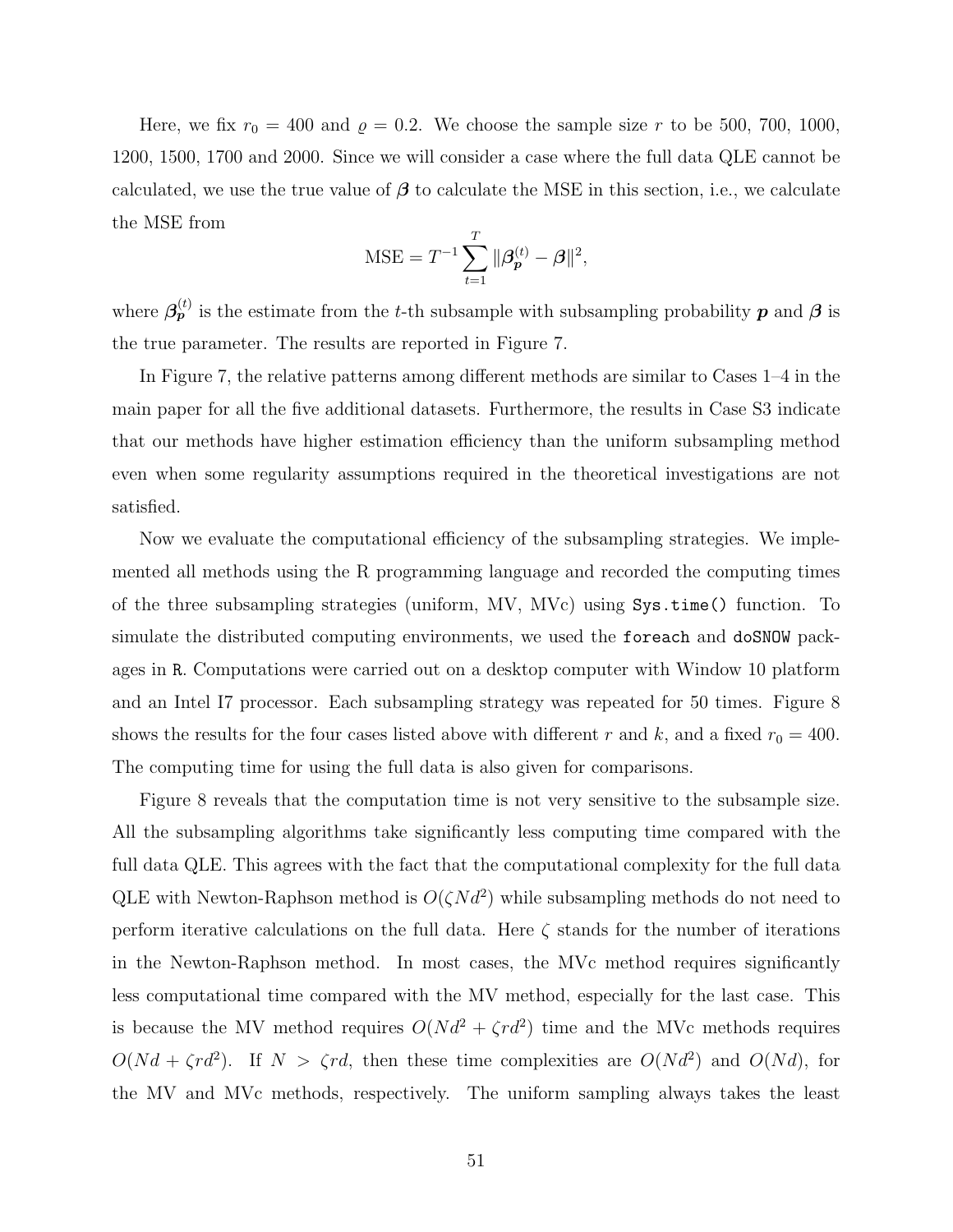<span id="page-51-0"></span>

Figure 7: A graph showing the log of MSE with different  $r$  and  $K$  for different distributions of covariates based on MV (red circle), MVc (green triangle) and uniform subsampling (blue square) methods where  $r_0 = 400$  and  $\rho = 0.2$ .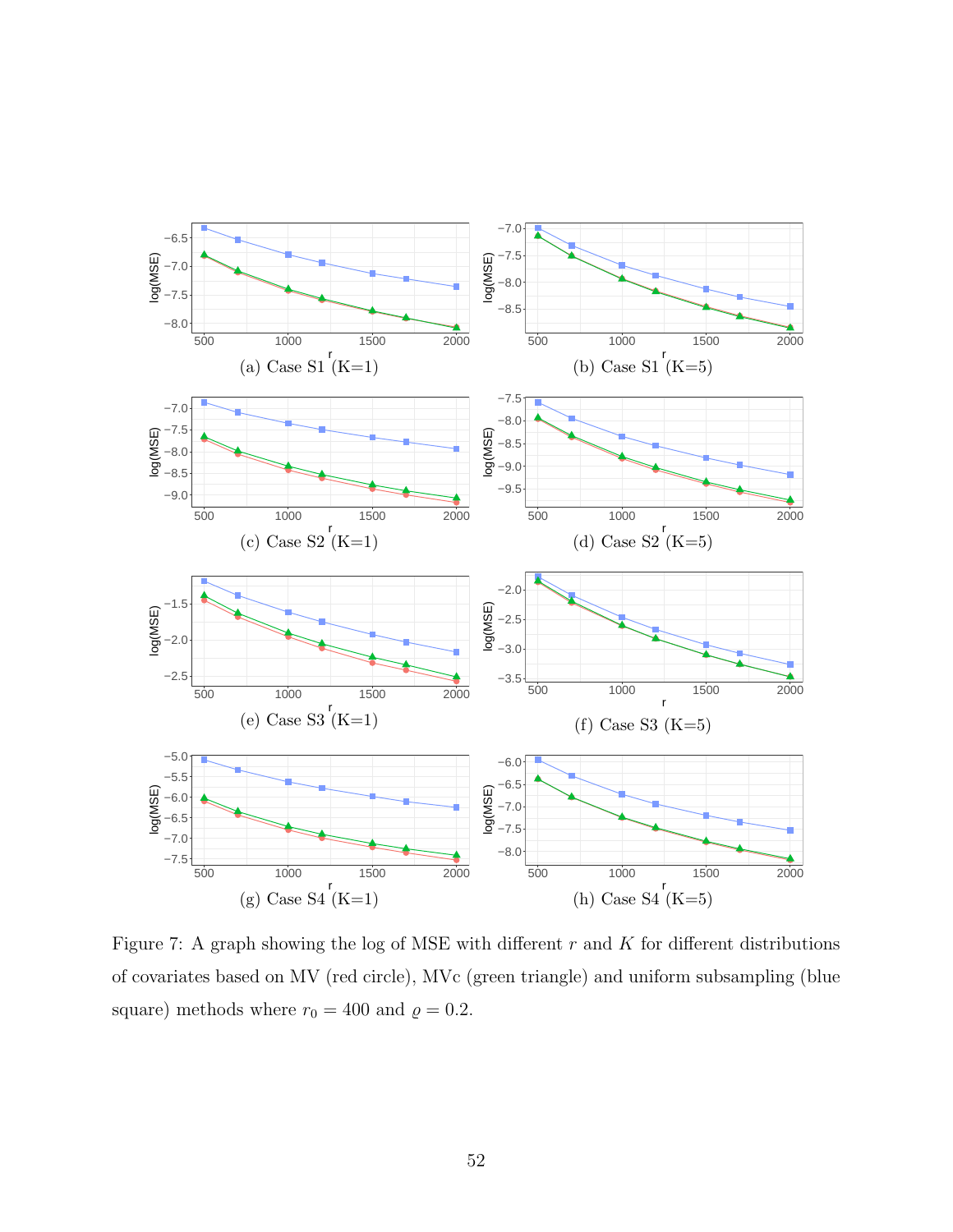<span id="page-52-0"></span>

Figure 8: A graph showing the computational time (in seconds) with different  $r$  and  $K$ for different distributions of covariates based on MV (red circle), MVc (green triangle) and uniform subsampling (blue square) methods where  $r_0 = 400$  and  $\rho = 0.2$ . The black solid line in the picture stands for the computing time for the full sample QLE.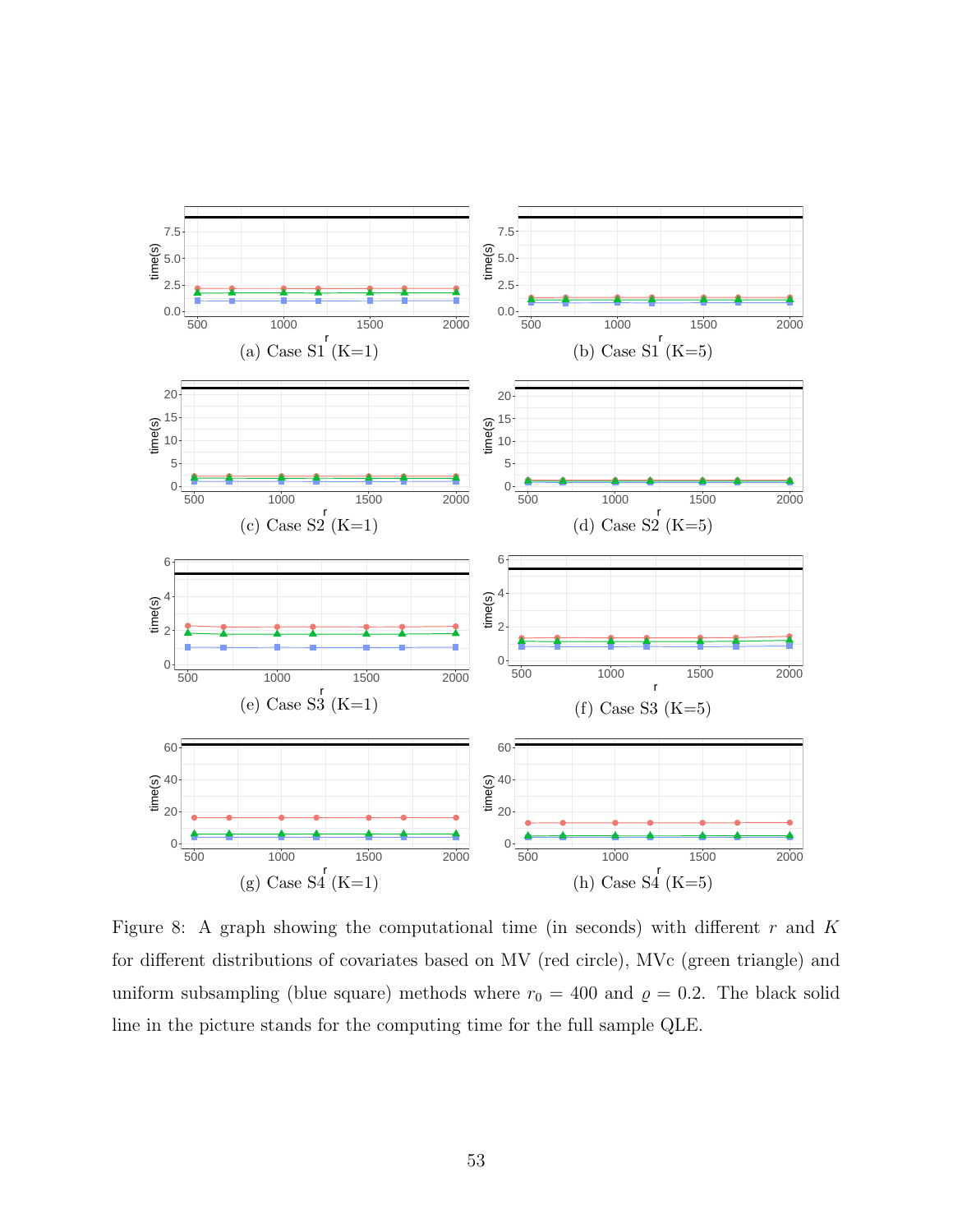computation time, since it does not involve the computation of the sampling probability. Its time complexities is  $O(N + \zeta r d^2)$ , which reduces to  $O(N)$  if  $N > \zeta r d^2$ .

To further investigate the case that full data QLE are infeasible to calculate due to limited RAM, we consider the scenario that the data is loaded into the RAM block-by-bock. For this, we consider the following Case S5 with  $N = 5,000,000$  and  $d = 140$ . This is also a case with higher dimension.

Case S5: The true value of  $\beta$  is a  $d \times 1$  vector with  $d = 140$  whose first 35 elements are the same as  $\beta$  in Case S4 and rest are zeros. Here, x follows a multivariate normal distribution with  $N(\mu, I_d)$ , where  $\mu$  is a 140  $\times$  1 vector whose first seven elements are 0.15 and rest are zeros.

In this case, we generate and store the full data in five files, with each file about ∼2.4 GB containing 1,000,000 observations. In this setup, we obtain the pilot estimators for each block independently and combine the five pilot estimators with the five optimal estimators using  $(24)$ . The results about MSE and computing time are in Figures  $S3(a)$  and  $S3(b)$ , respectively.

<span id="page-53-0"></span>

Figure 9: A graph showing the log MSE and computational time (in seconds) with different r for Case S5 based on MV (red circle), MVc (green triangle) and uniform subsampling (blue square) methods where  $r_0 = 400$  and  $\rho = 0.2$ .

From Figure [9,](#page-53-0) it is clear to see that the relative performance among the three methods are the same as in Figures [7](#page-51-0) and [8.](#page-52-0) In Figure S3(b), the times for loading all data files are also recorded. Note that communication between CPU and hard drive is much slower than communication between CPU and RAM. Thus the computational time in Figure S3(b) are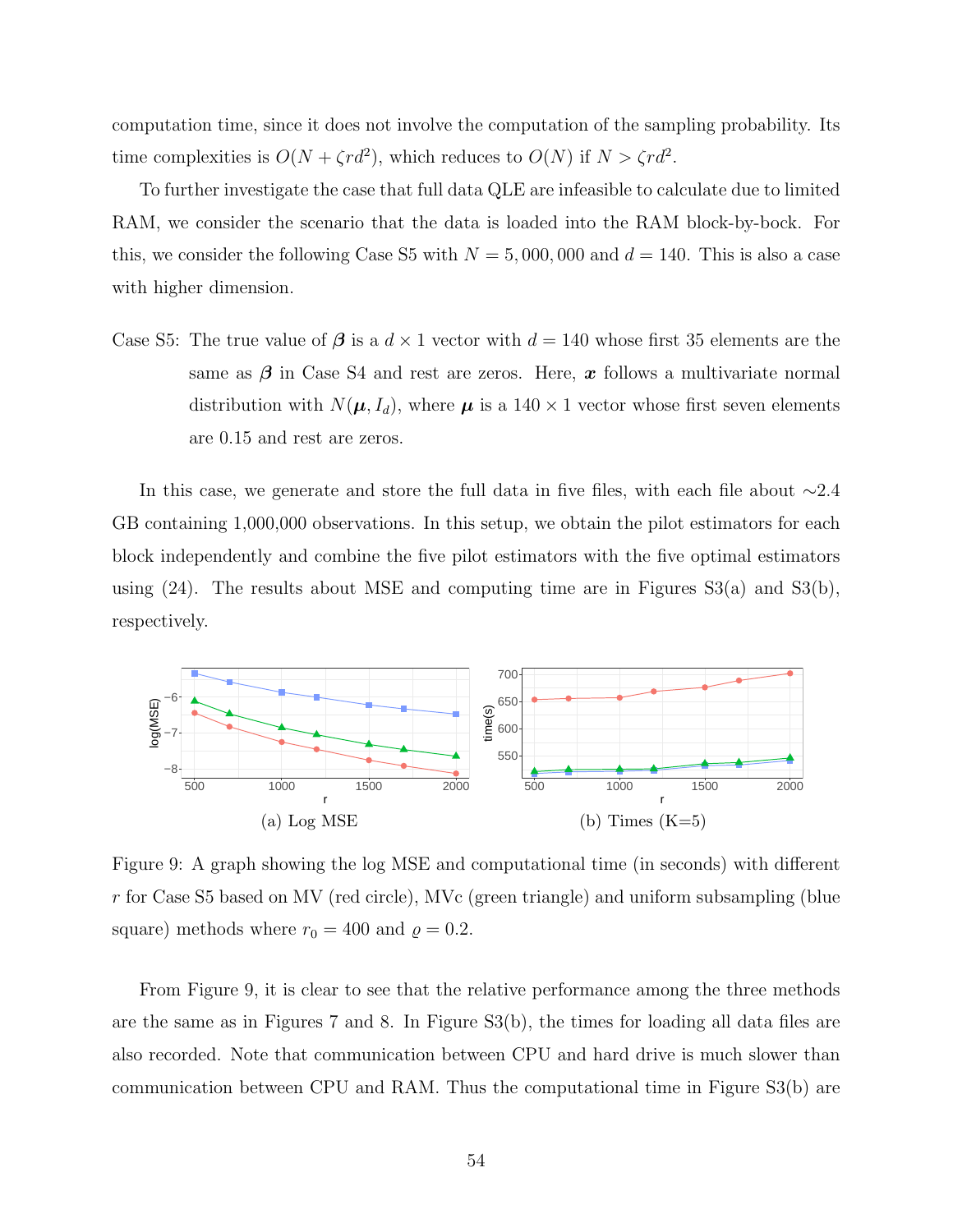significantly longer than those observed in Figure [8.](#page-52-0) We also see that MVc is much faster than MV in this case as the dimension  $d$  is larger.

In order to show the trade-off more intuitively between estimation efficiency and computation cost, we plot the log MSEs against the used CPU times for Case S5. The results are presented in Figure [10.](#page-54-0)

<span id="page-54-0"></span>

Figure 10: A graph showing the computational time (in seconds) and log MSE with different r for Case S5 based on MV (red circle), MVc (green triangle) and uniform subsampling (blue square) methods where  $r_0 = 400, K = 5$  and  $\rho = 0.2$ .

From Figure [10,](#page-54-0) the MVc approach produce a smaller MSE compared with the uniform subsampling method with the same CPU time, and this advantage becomes more evident with the increase of the used CPU time. For the MV approach, although it produces a smaller MSE compared with the uniform subsampling method and the MVc approach with the same subsample size, it requires a longer time to achieve the same level of accuracy. Note that this does not mean the MVc approach is always better than the MV approach. For example, if the available memory only allow the analysis of a subsample of size  $r$  while the computational time is relatively cheap, then the MV approach may be preferable as it often results in more informative subsamples.

To evaluate the asymptotic normality visually, we create histograms for parameter estimates from the  $T = 1000$  repetitions of the simulation. Figure [11](#page-55-5) reports the results for parameter  $\beta_1$  in Case S1 when  $r = 2000$ . The red curves are the normal density functions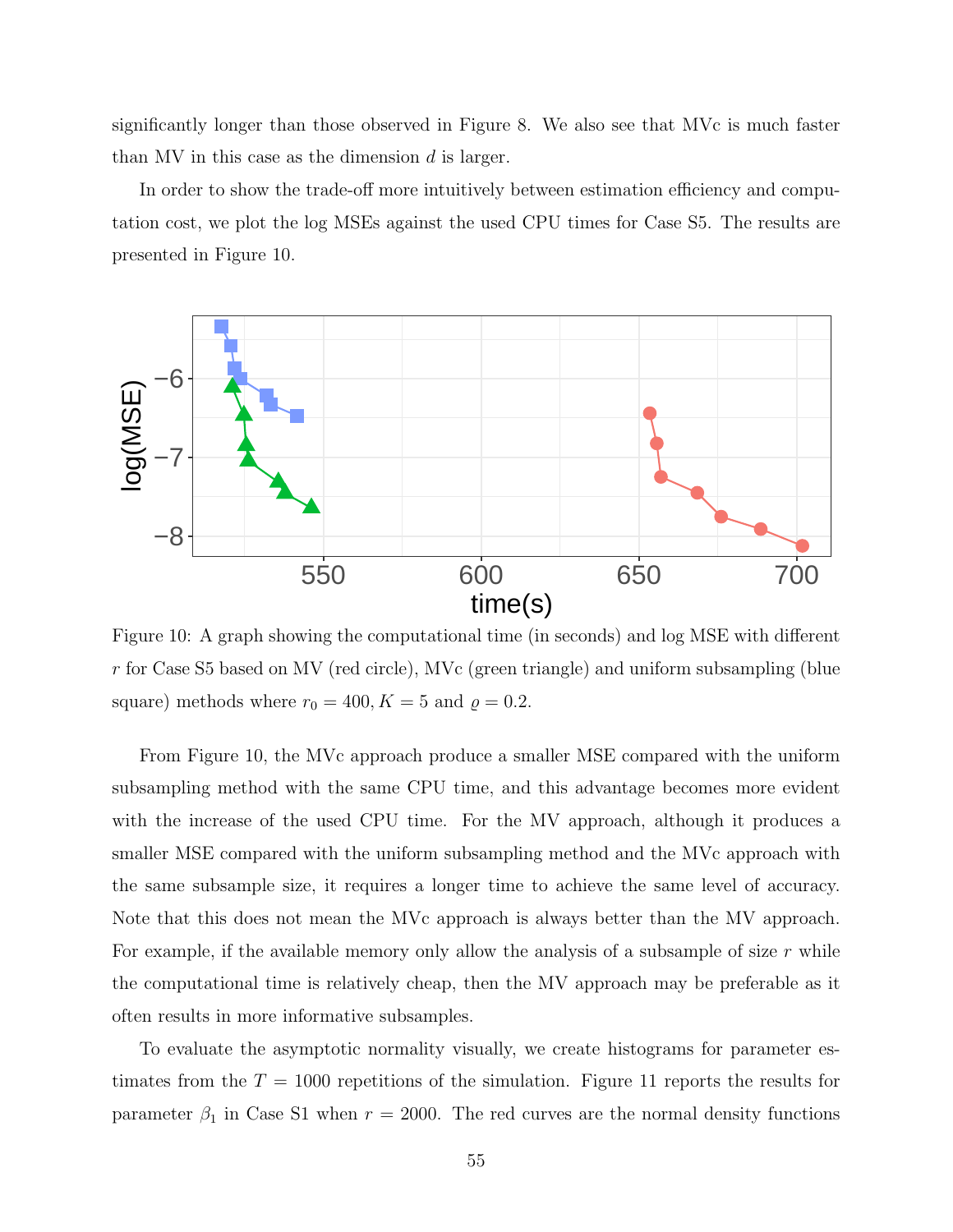with the same means and standard deviations for the 1000 subsample estimates. From Figure [11,](#page-55-5) we see that the distribution of the subsampling estimators are very close to normal distributions. The results for other parameters and other cases and thus are omitted.

<span id="page-55-5"></span>

Figure 11: Empirical distribution of  $\beta_1$  for Case S1 with  $r = 2000$ ,  $r_0 = 400$  and  $\rho = 0.2$ based on MV, MVc and uniform subsampling methods. The red curve is the estimated normal density through the method of moments.

## References

- <span id="page-55-3"></span>Berger, Y. G. and Torres, O. D. L. r. (2016), 'Empirical likelihood confidence intervals for complex sampling designs', Journal of the Royal Statistical Society: Series B 78, 319–314.
- <span id="page-55-4"></span>Breidt, F. J. and Opsomer, J. D. (2000), 'Local polynomial regression estimators in survey sampling', The Annals of Statistics 28, 1026–1053.
- <span id="page-55-1"></span>Chen, K., Hu, I. and Ying, Z. (1999), 'Strong consistency of maximum quasi-likelihood estimators in generalized linear models with fixed and adaptive designs', The Annals of Statistics 27, 1155–1163.
- <span id="page-55-2"></span>Chen, X. (2011), Quasi Likelihood Method for Generalized Linear Model (in Chinese), Press of University of Science and Technology of China.
- <span id="page-55-0"></span>Dhillon, P. S., Lu, Y., Foster, D. and Ungar, L. (2013), New subsampling algorithms for fast least squares regression, in 'International Conference on Neural Information Processing Systems', pp. 360–368.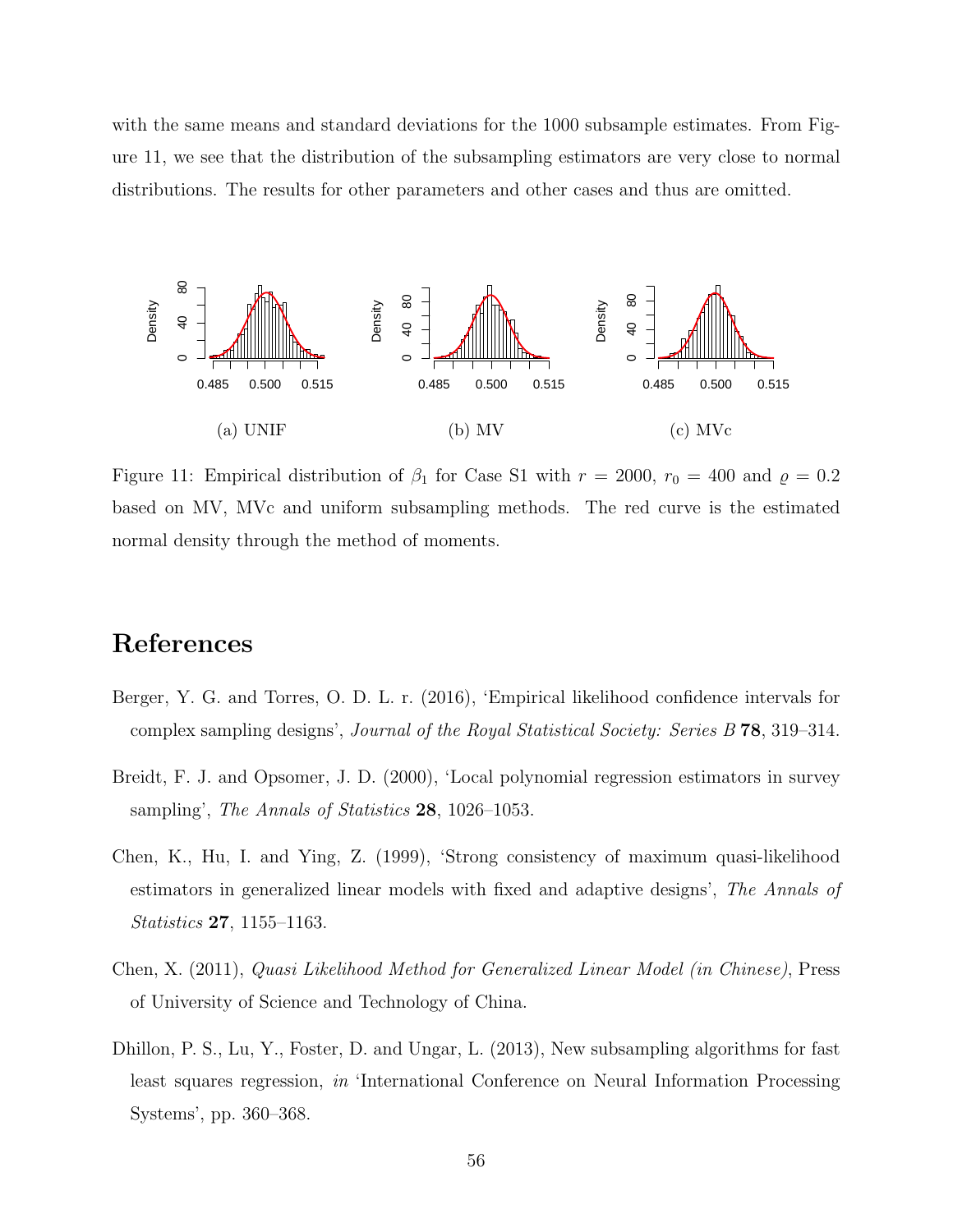- <span id="page-56-5"></span>Drineas, P., Mahoney, M. W., Muthukrishnan, S. and Sarlós, T. (2011), 'Faster least squares approximation', Numerische Mathematik 117, 219–249.
- <span id="page-56-1"></span>Duchi, J. C., Agarwal, A. and Wainwright, M. J. (2012), 'Dual averaging for distributed optimization: Convergence analysis and network scaling', IEEE Transactions on Automatic Control 57, 592–606.
- <span id="page-56-9"></span>Fahrmeir, L. and Tutz, G. (2001), Multivariate statistical modelling based on generalized linear models, Springer Science & Business Media.
- <span id="page-56-11"></span>Horn, R. A. and Johnson, C. R. (2013), Matrix Analysis, 2nd edn, Cambridge University Press.
- <span id="page-56-4"></span>Jordan, M. I., Lee, J. D. and Yang, Y. (2019), 'Communication-efficient distributed statistical inference', Journal of the American Statistical Association 114, 668–681.
- <span id="page-56-3"></span>Kleiner, A., Talwalkar, A., Sarkar, P. and Jordan, M. I. (2015), 'A scalable bootstrap for massive data', Journal of the Royal Statistical Society, Series B 76, 795–816.
- <span id="page-56-2"></span>Li, R., Lin, D. K. and Li, B. (2013), 'Statistical inference in massive data sets', Applied Stochastic Models in Business and Industry 29, 399–409.
- <span id="page-56-0"></span>Lin, N. and Xi, R. (2011), 'Aggregated estimating equation estimation', Statistics  $\mathcal{B}$  Its Interface 1, 73–83.
- <span id="page-56-6"></span>Ma, P., Mahoney, M. W. and Yu, B. (2015), 'A statistical perspective on algorithmic leveraging', Journal of Machine Learning Research 16, 861–919.
- <span id="page-56-7"></span>Mahoney, M. W. (2012), 'Randomized algorithms for matrices and data', Foundations  $\mathscr B$ Trends in Machine Learning 3, 647–672.
- <span id="page-56-8"></span>Mccullagh, P. and Nelder, J. A. (1989), Generalized Linear Models. Monographs on Statistics and Applied Probability 37, London, U.K.: Chapman & Hall.
- <span id="page-56-10"></span>Neath, A. A. and Cavanaugh, J. E. (2012), 'The bayesian information criterion: background, derivation, and applications', Wiley Interdisciplinary Reviews: Computational Statistics 4, 199–203.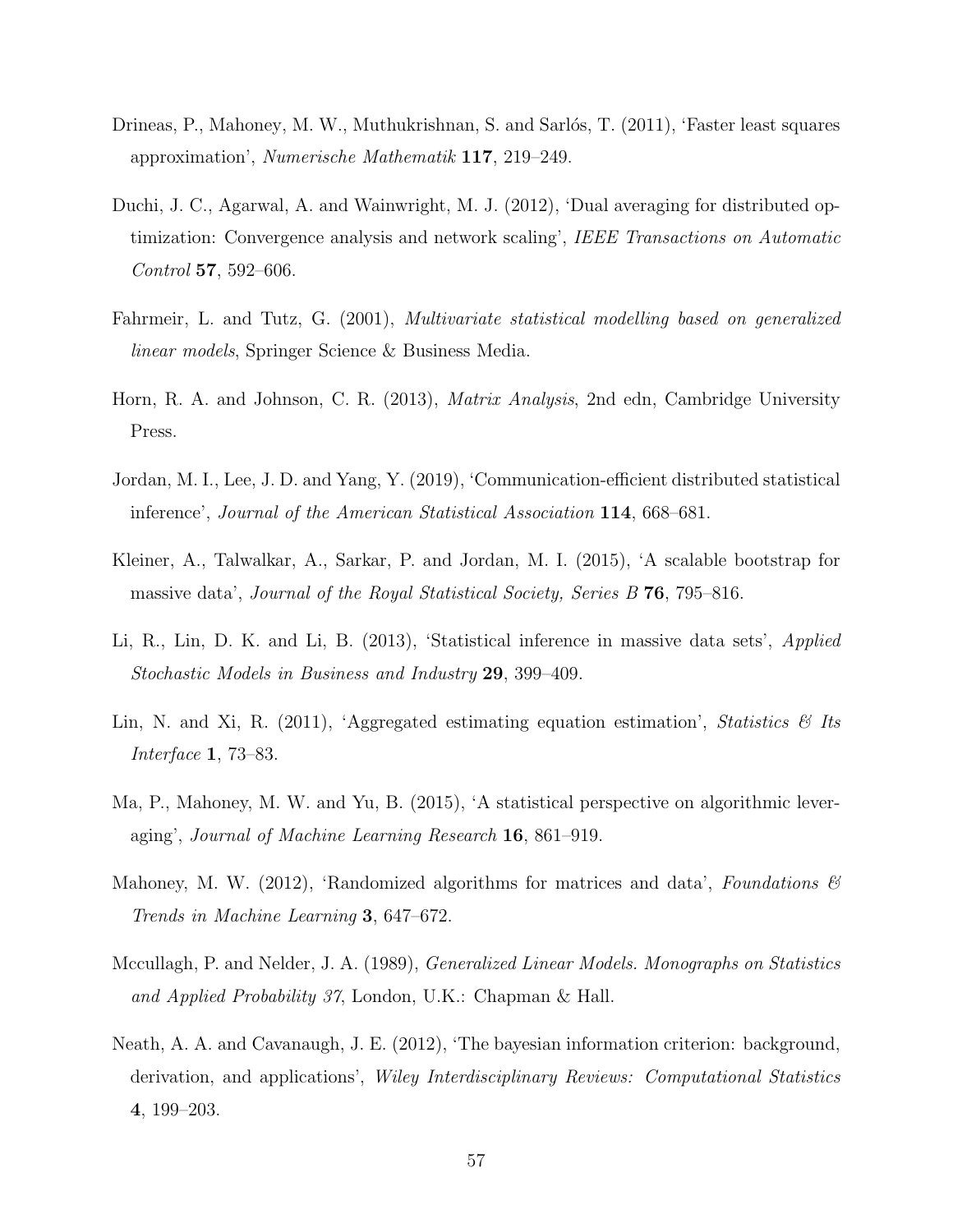- <span id="page-57-4"></span>Newey, W. K. and McFadden, D. (1994), Large sample estimation and hypothesis testing, Vol. 4 of Handbook of Econometrics, Elsevier, pp. 2111 – 2245.
- <span id="page-57-8"></span>Pukelsheim, F. (2006), *Optimal design of experiments*, Society for Industrial and Applied Mathematics.
- <span id="page-57-1"></span>Quiroz, M., Kohn, R., Villani, M. and Tran, M.-N. (2019), 'Speeding up MCMC by efficient data subsampling', Journal of the American Statistical Association 114, 831–843.
- <span id="page-57-9"></span>R Core Team (2018), R: A Language and Environment for Statistical Computing, R Foundation for Statistical Computing, Vienna, Austria. URL: https://www.R-project.org/
- <span id="page-57-6"></span>Rao, C. R., Toutenburg, H., Shalabh and Heumann, C. (2007), *Linear Models and Gener*alizations: Least Squares and Alternatives, 3rd edn, Springer Publishing Company, Incorporated.
- <span id="page-57-3"></span>Särndal, C. E., Swensson, B. and Wretman, J. (1992), *Model assisted survey sampling.*, Springer, New York.
- <span id="page-57-0"></span>Schifano, E. D., Wu, J., Wang, C., Yan, J. and Chen, M.-H. (2016), 'Online updating of statistical inference in the big data setting', Technometrics 58, 393–403.
- <span id="page-57-11"></span>Schilling, R. L. (2017), Measures, integrals and martingales, Cambridge University Press.
- <span id="page-57-10"></span>Tang, J., Zhang, J., Yao, L., Li, J., Zhang, L. and Su, Z. (2008), Arnetminer: Extraction and mining of academic social networks, in 'KDD'08', pp. 990–998.
- <span id="page-57-5"></span>Tzavelas, G. (1998), 'A note on the uniqueness of the quasi-likelihood estimator', Statistics & Probability Letters 38,  $125 - 130$ .
- <span id="page-57-7"></span>van der Vaart, A. (1998), Asymptotic statistics, Cambridge University Press.
- <span id="page-57-2"></span>Wang, H. Y., Yang, M. and Stufken, J. (2019), 'Information-based optimal subdata selection for big data linear regression', Journal of the American Statistical Association 114, 393– 405.